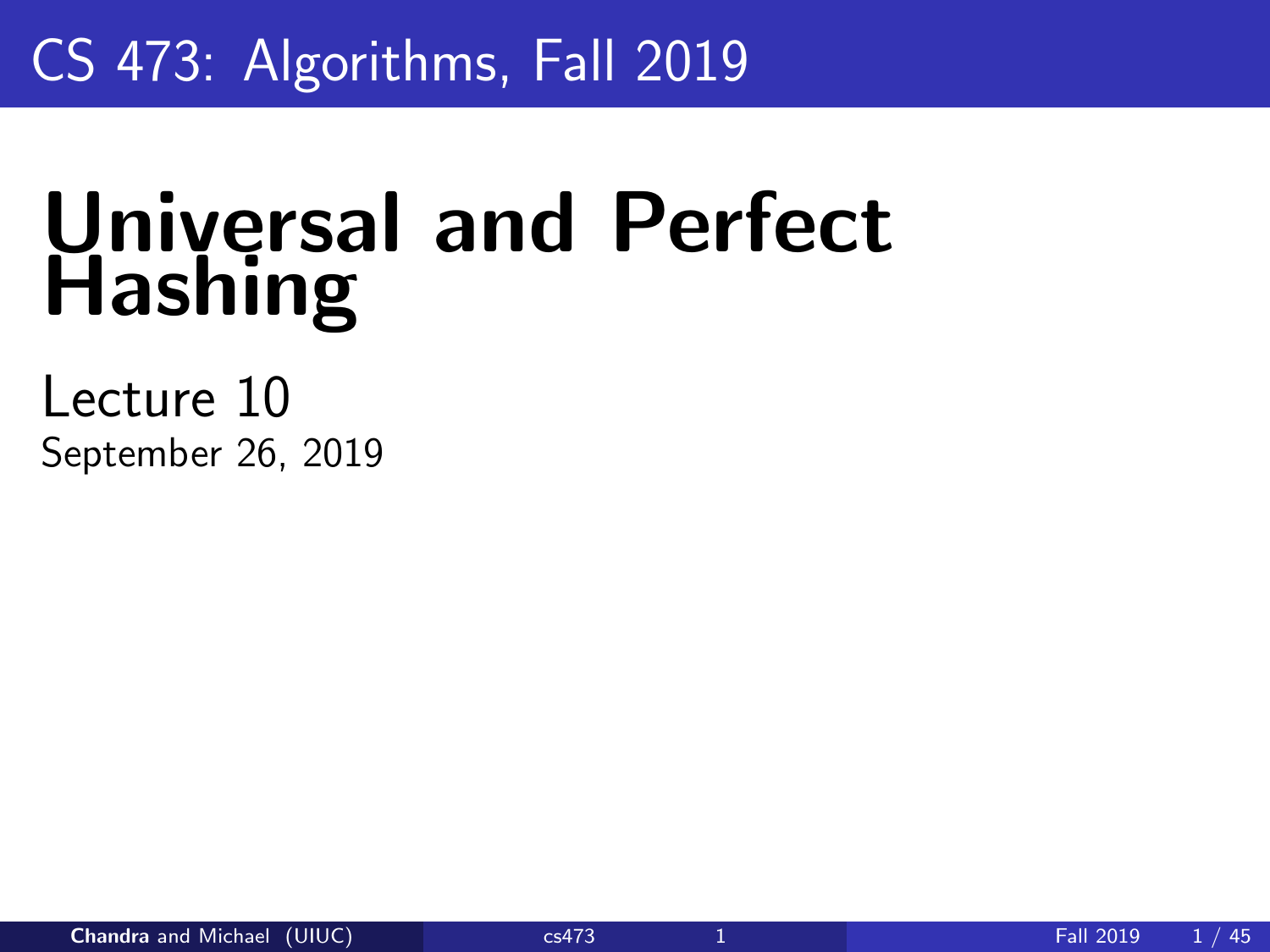#### Announcements and Overview

- Pset 4 released and due on Thursday, October 3 at 10am. Note one day extension over usual deadline.
- Midterm 1 is on Monday, Oct 7th from 7-9.30pm. More details and conflict exam information will be posted on Piazza.
- Next pset will be released after the midterm exam.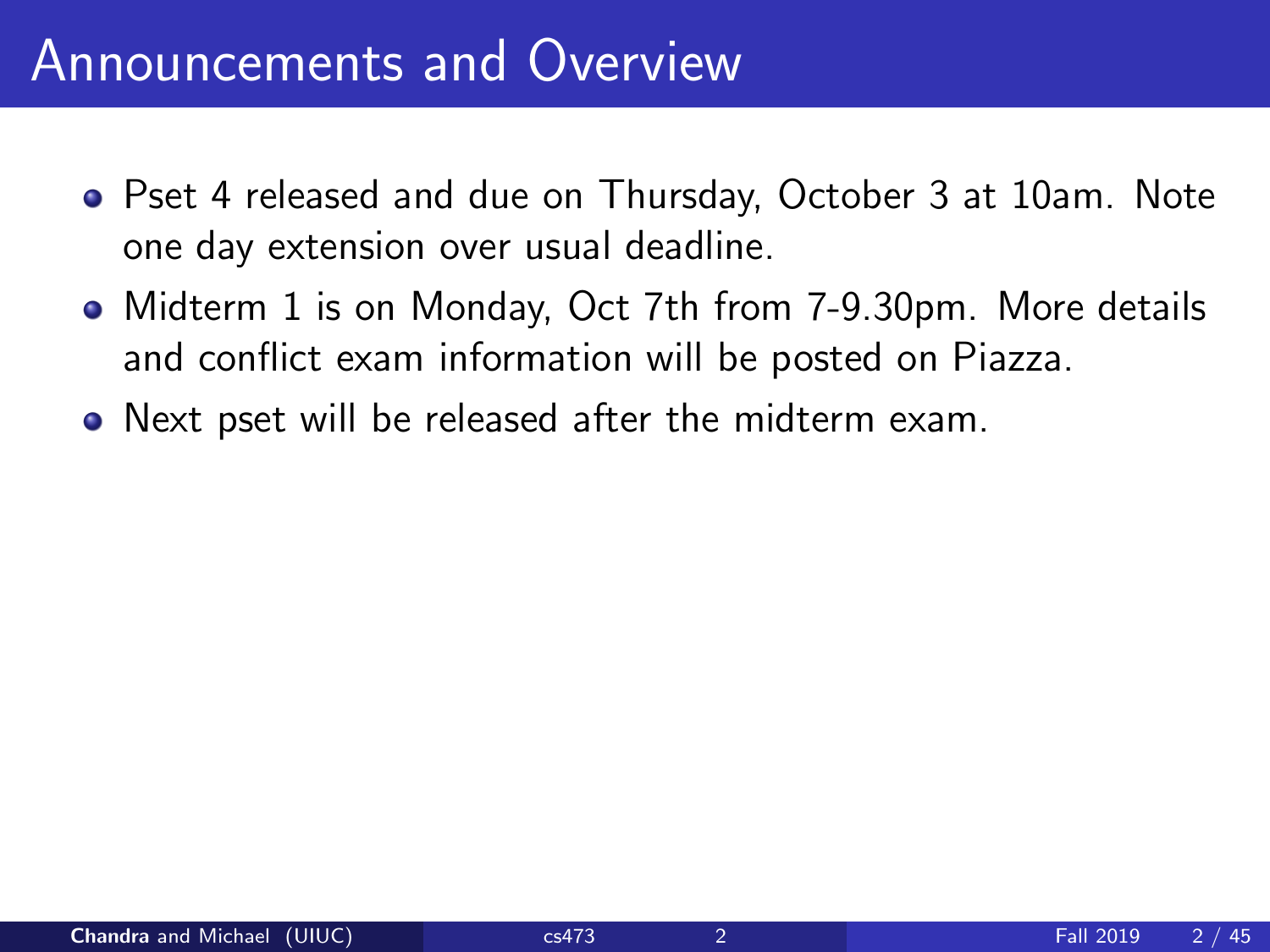#### Announcements and Overview

- Pset 4 released and due on Thursday, October 3 at 10am. Note one day extension over usual deadline.
- Midterm 1 is on Monday, Oct 7th from 7-9.30pm. More details and conflict exam information will be posted on Piazza.
- Next pset will be released after the midterm exam.

Today's lecture:

- Review pairwise independence and related constructions
- (Strongly) Universal hashing
- **•** Perfect hashing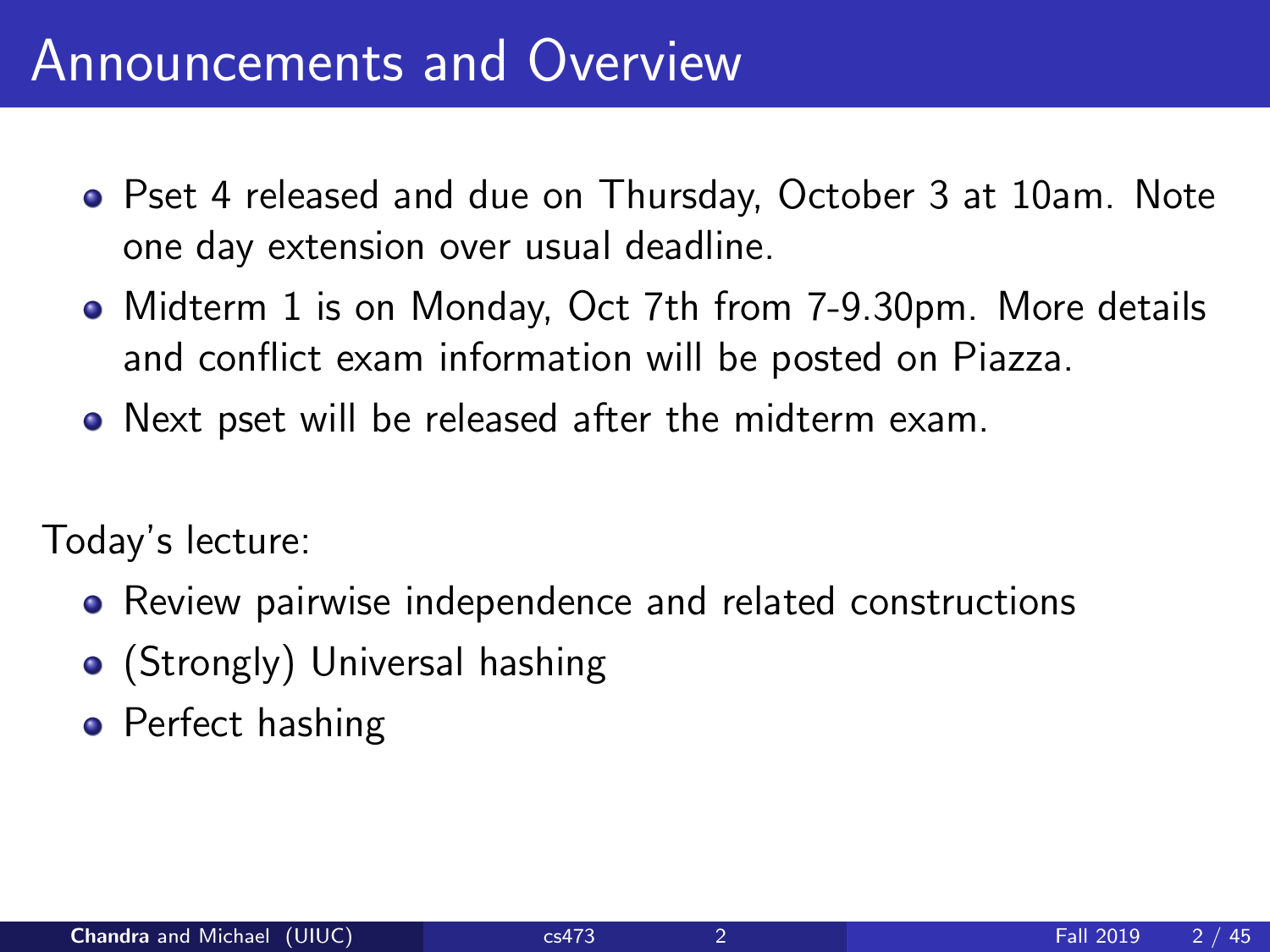# <span id="page-3-0"></span>Part I

# [Review](#page-3-0)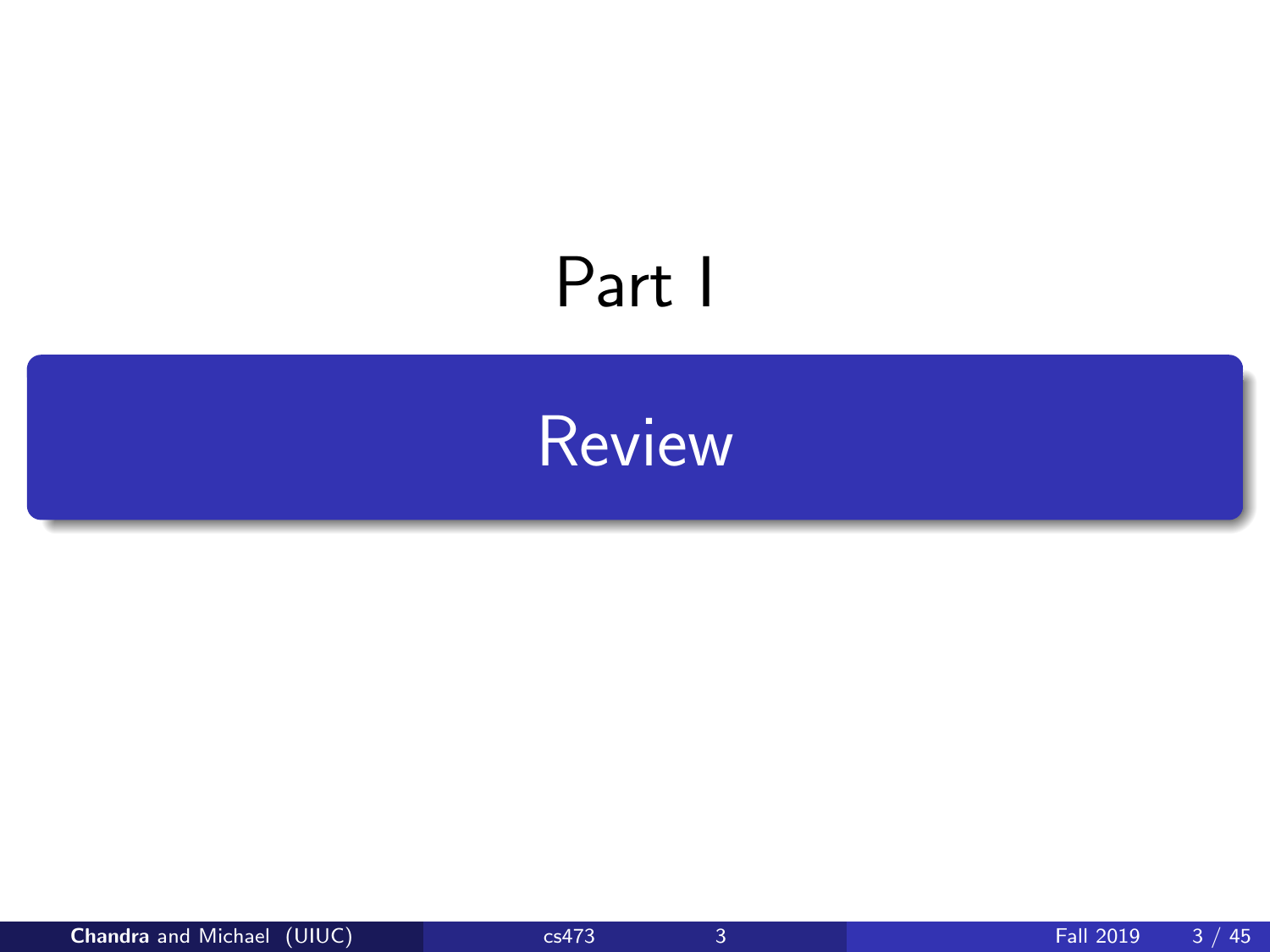#### Pairwise independent random variables

#### Definition

Random variables  $X_1, X_2, \ldots, X_n$  from a range B are **pairwise** independent if for all  $1\leq i< j\leq n$  and for all  $b,b'\in B,$ 

 $Pr[X_i = b, X_j = b'] = Pr[X_i = b] \cdot Pr[X_j = b']$ .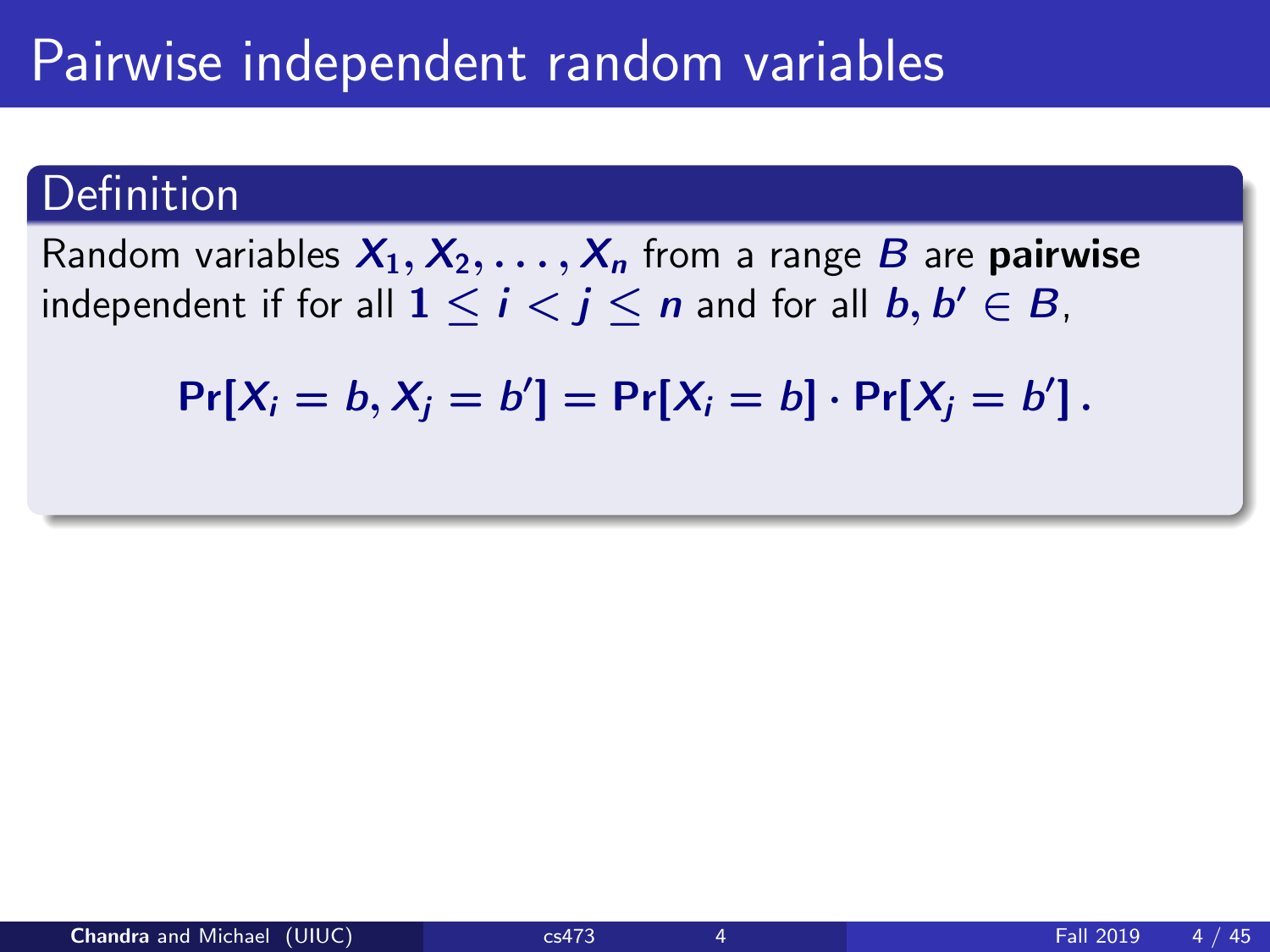#### Constructing pairwise independent rvs

Suppose we want to create  $n$  pairwise independent random variables in range  $0, 1, \ldots, m-1$ . That is we want to generate  $X_0, X_2, \ldots, X_{n-1}$  such that

• Pr $[X_i = \alpha] = 1/m$  for each  $\alpha \in \{0, 1, 2, \ldots, m-1\}$ 

 $\bullet$   $X_i$  and  $X_i$  are independent for any  $i \neq j$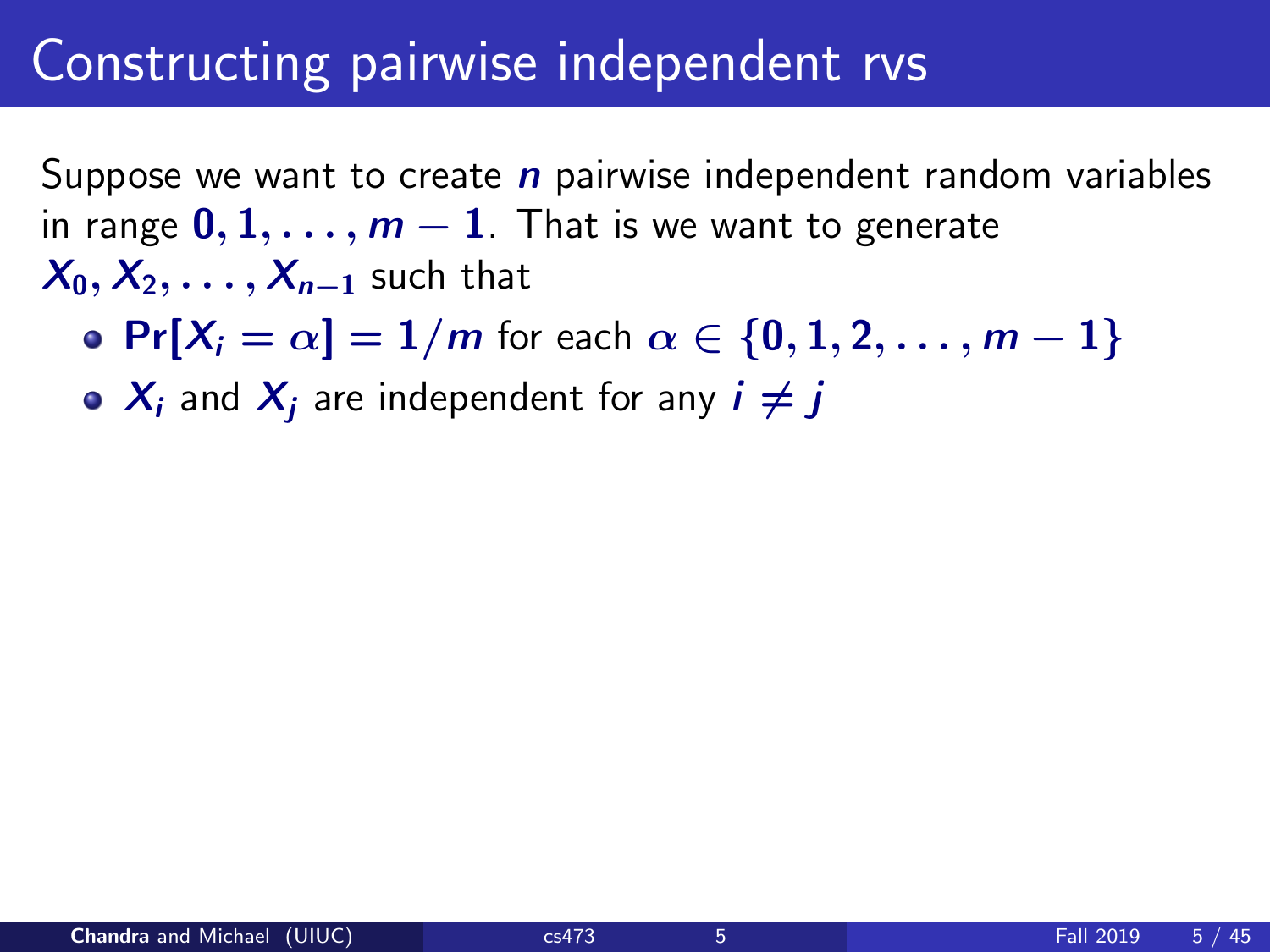#### Constructing pairwise independent rvs

Suppose we want to create  $n$  pairwise independent random variables in range  $0, 1, \ldots, m-1$ . That is we want to generate  $X_0, X_2, \ldots, X_{n-1}$  such that

- Pr $[X_i = \alpha] = 1/m$  for each  $\alpha \in \{0, 1, 2, \ldots, m-1\}$
- $\bullet$   $X_i$  and  $X_i$  are independent for any  $i \neq j$

Interesting case:  $n = m = p$  where p is a prime number

- Pick a, b uniformly at random from  $\{0, 1, 2, \ldots, p-1\}$
- Set  $X_i = ai + bi$
- Only need to store  $a, b$ . Can generate  $X_i$  from  $i$ .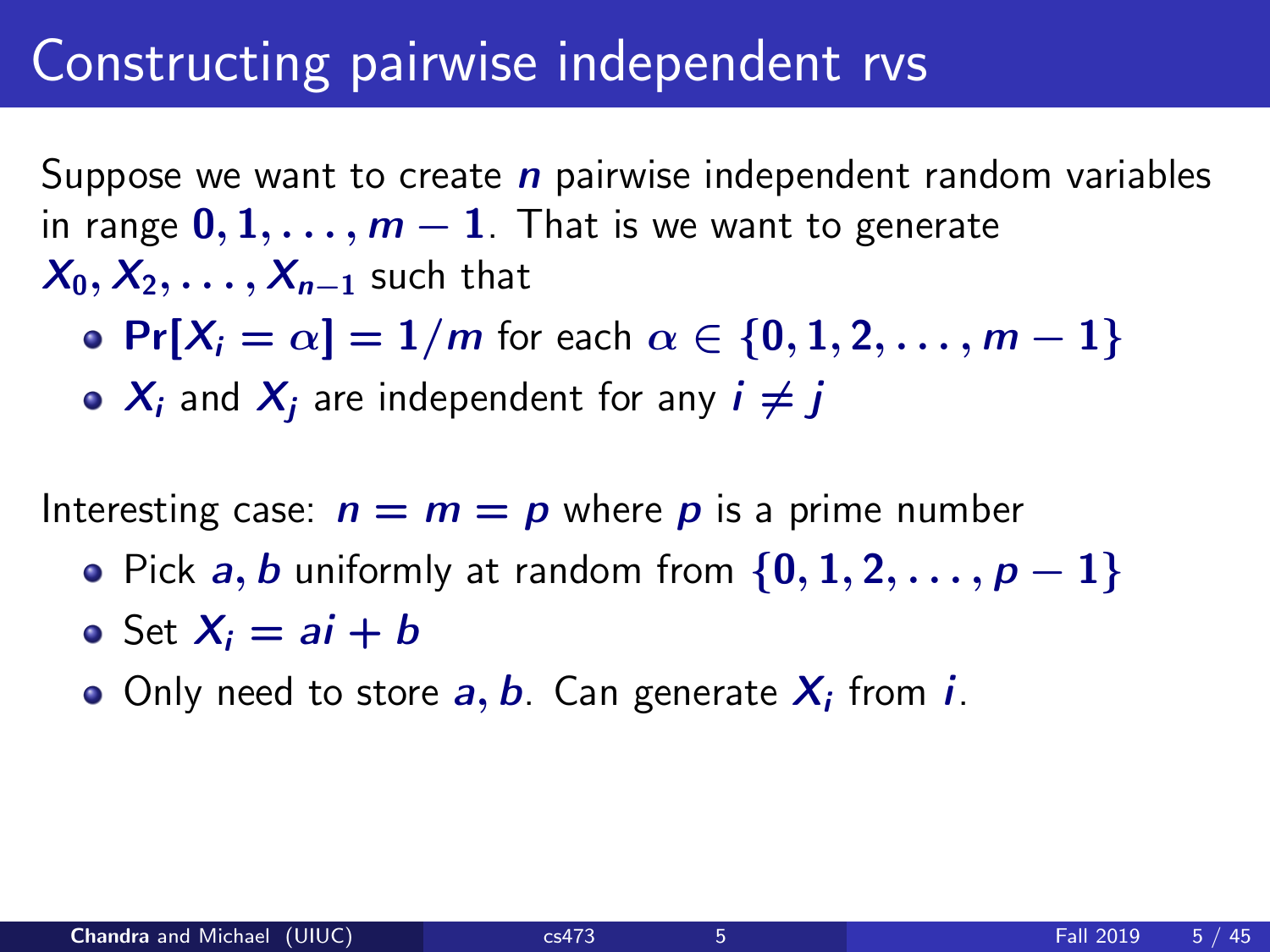#### Constructing pairwise independent rvs

Suppose we want to create  $n$  pairwise independent random variables in range  $0, 1, \ldots, m-1$ . That is we want to generate  $X_0, X_2, \ldots, X_{n-1}$  such that

- Pr $[X_i = \alpha] = 1/m$  for each  $\alpha \in \{0, 1, 2, \ldots, m-1\}$
- $\bullet$   $X_i$  and  $X_i$  are independent for any  $i \neq j$

Interesting case:  $n = m = p$  where p is a prime number

- Pick a, b uniformly at random from  $\{0, 1, 2, \ldots, p-1\}$
- Set  $X_i = ai + bi$
- Only need to store  $a, b$ . Can generate  $X_i$  from  $i$ .

Relies on the fact that  $\mathbb{Z}_p = \{0, 1, 2, \ldots, p-1\}$  is a field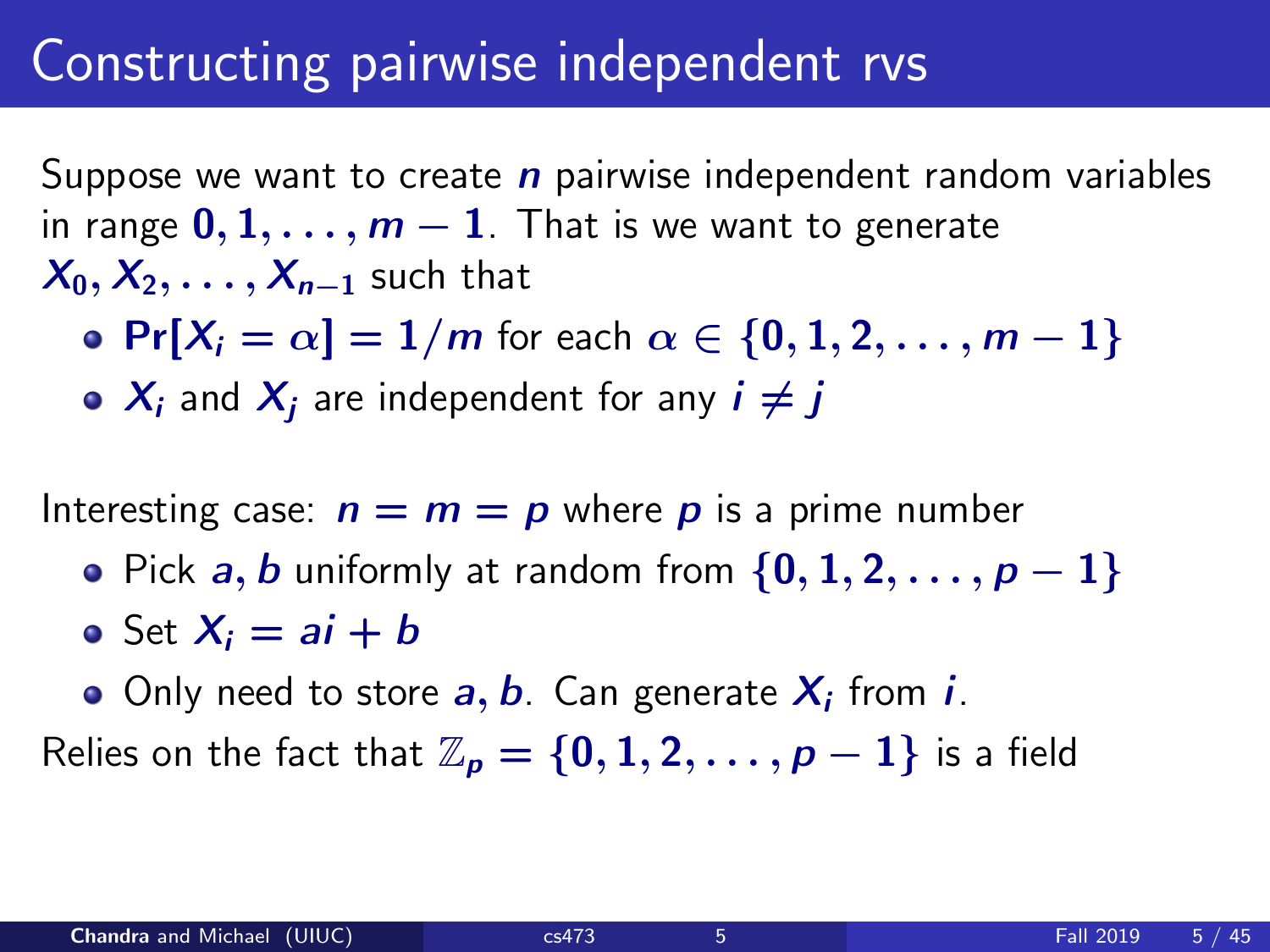#### Pairwise independence for general n and m

A rough sketch.

If  $n < m$  we can use a prime  $p \in [m, 2m]$  (one always exists) and use the previous construction based on  $\mathbb{Z}_n$ .

 $n > m$  is the more difficult case and also relevant.

The following is a fundamental theorem on finite fields.

#### Theorem

Every finite field  $\mathbb F$  has order  $p^k$  for some prime  $p$  and some integer  $k \geq 1$ . For every prime **p** and integer  $k \geq 1$  there is a finite field  $\mathbb{F}$ of order p<sup>k</sup> and is unique up to isomorphism.

We will assume  $n$  and  $m$  are powers of 2. From above can assume we have a field  $\mathbb F$  of size  $n=2^k$ .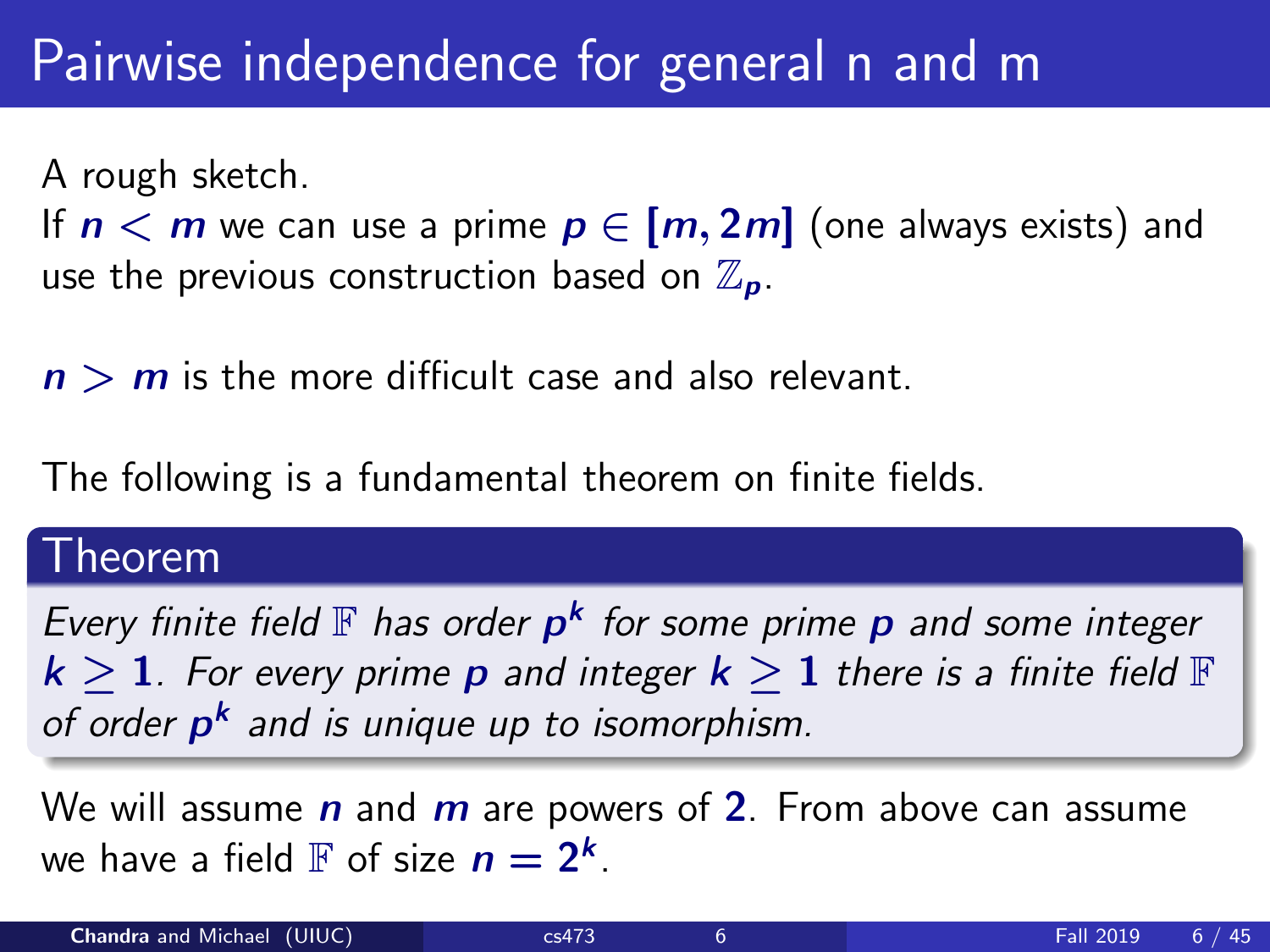We will assume  $n$  and  $m$  are powers of 2. We have a field  $\mathbb F$  of size  $n=2^k$ .

Generate *n* pairwise independent random variables from  $[n]$  to  $[n]$  by picking random  $a, b \in \mathbb{F}$  and setting  $X_i = ai + b$  (operations in  $\mathbb{F}$ ). From previous proof  $X_1, \ldots, X_n$  are pairwise independent.

Now  $X_i \in [n]$ . Truncate  $X_i$  to  $[m]$  by dropping the most significant  $log n - log m$  bits. Resulting variables are still pairwise independent (both  $n$ ,  $m$  being powers of 2 important here).

Skipping details on computational aspects of  $\mathbb F$  which are closely tied to the proof of the theorem on fields.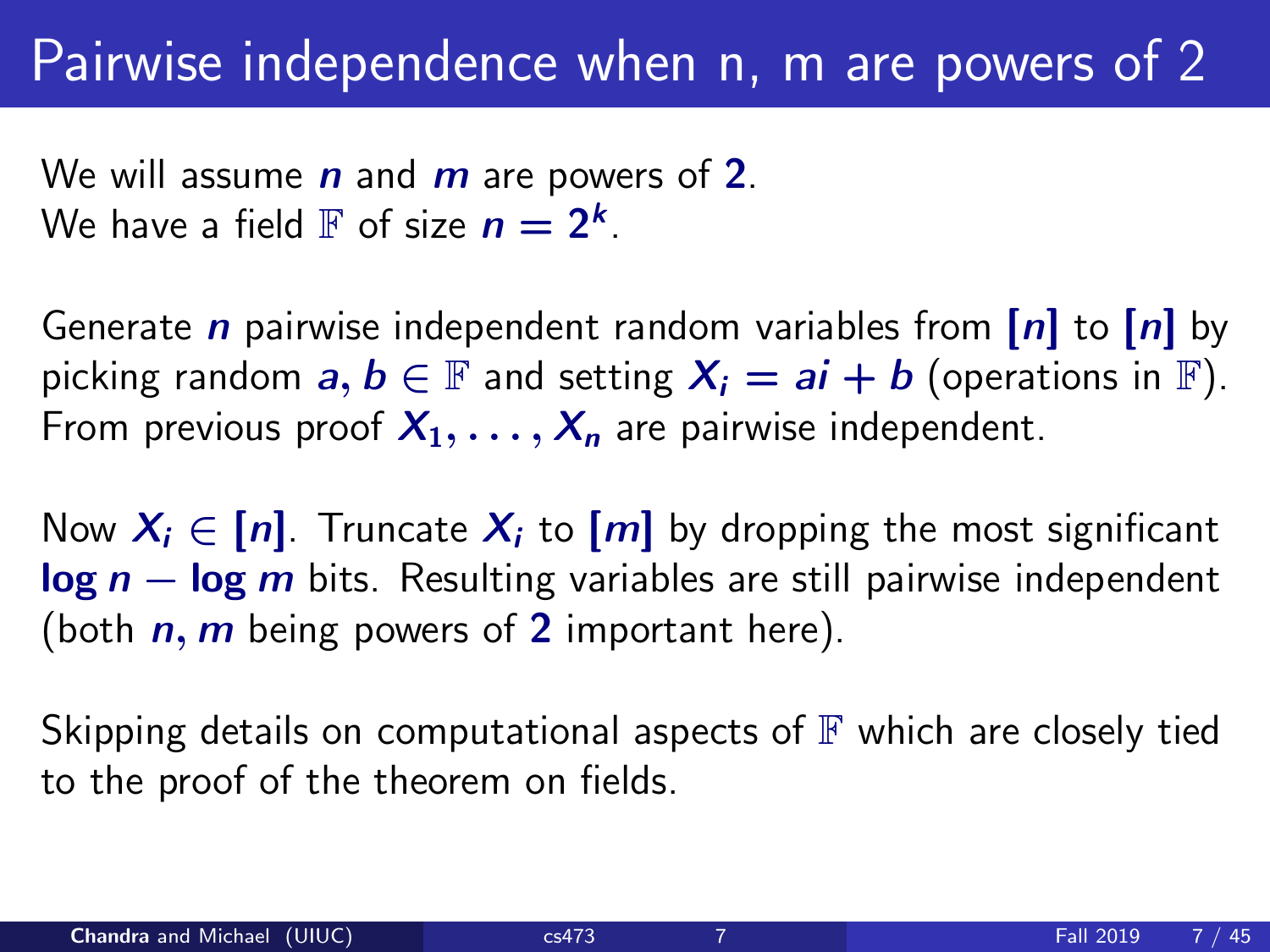#### Chebyshev's Inequality

For  $a\geq 0$ ,  $\Pr[|X-\mathsf{E}[X]|\geq a]\leq \frac{\mathsf{Var}(X)}{a^2}$  $\frac{d^{r}(x)}{a^{2}}$  equivalently for any  $t>0$ , Pr[ $|X-\mathsf{E}[X]|\geq t\sigma_X]\leq \frac{1}{t^2}$  where  $\sigma_X=\sqrt{\mathsf{Var}(X)}$  is the standard deviation of  $X$ .

Suppose  $X = X_1 + X_2 + ... + X_n$ . If  $X_1, X_2, \ldots, X_n$  are independent then  $\mathit{Var}(X) = \sum_i \mathit{Var}(X_i)$ .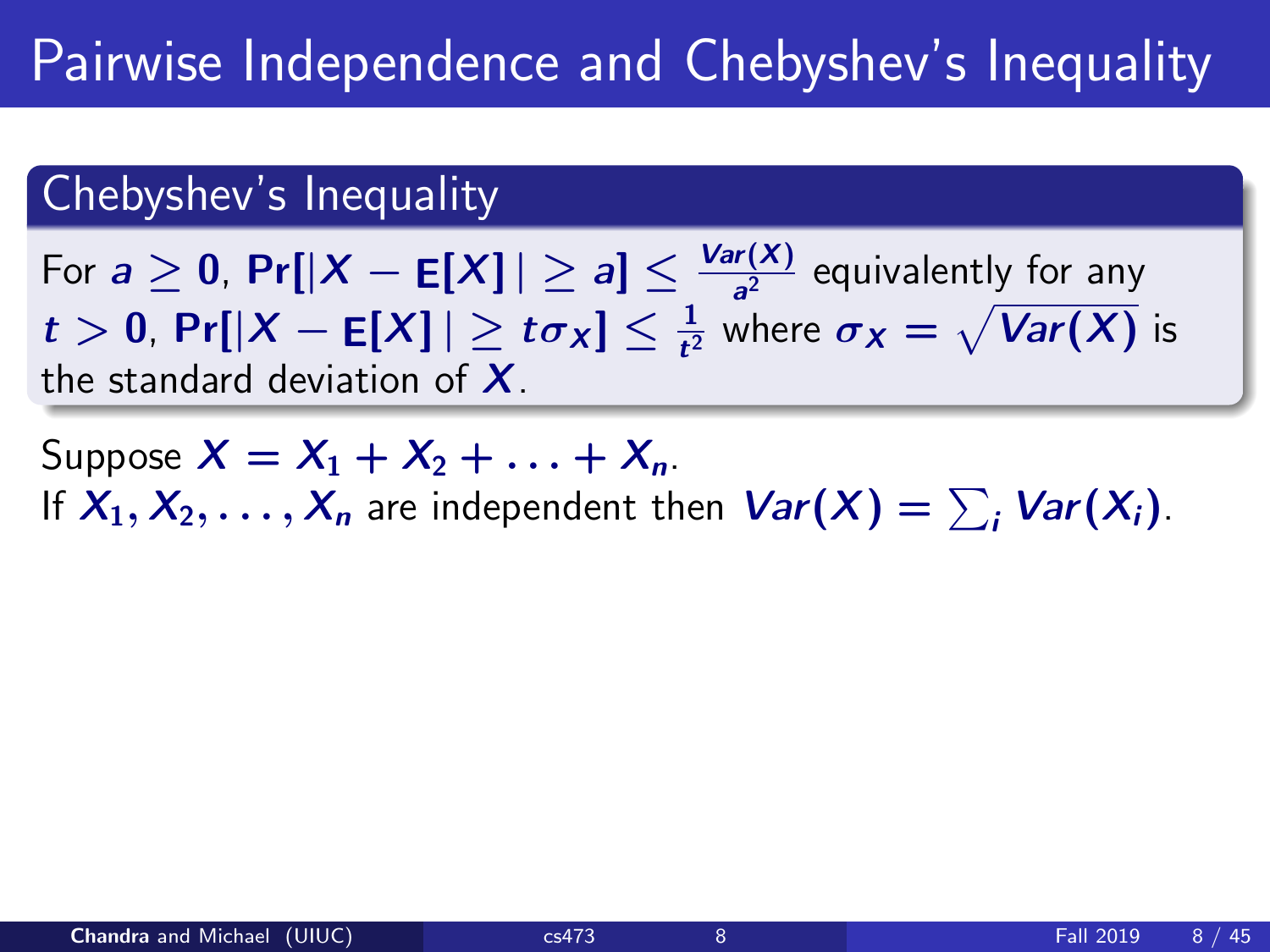#### Chebyshev's Inequality

For  $a\geq 0$ ,  $\Pr[|X-\mathsf{E}[X]|\geq a]\leq \frac{\mathsf{Var}(X)}{a^2}$  $\frac{d^{r}(x)}{a^{2}}$  equivalently for any  $t>0$ , Pr[ $|X-\mathsf{E}[X]|\geq t\sigma_X]\leq \frac{1}{t^2}$  where  $\sigma_X=\sqrt{\mathsf{Var}(X)}$  is the standard deviation of  $X$ .

Suppose  $X = X_1 + X_2 + ... + X_n$ . If  $X_1, X_2, \ldots, X_n$  are independent then  $\mathit{Var}(X) = \sum_i \mathit{Var}(X_i)$ .

#### Lemma

Suppose  $X=\sum_i X_i$  and  $X_1, X_2, \ldots, X_n$  are pairwise independent, then  $\textsf{Var}(X) = \sum_i \textsf{Var}(X_i)$ .

Hence pairwise independence suffices if one relies only on Chebyshev inequality.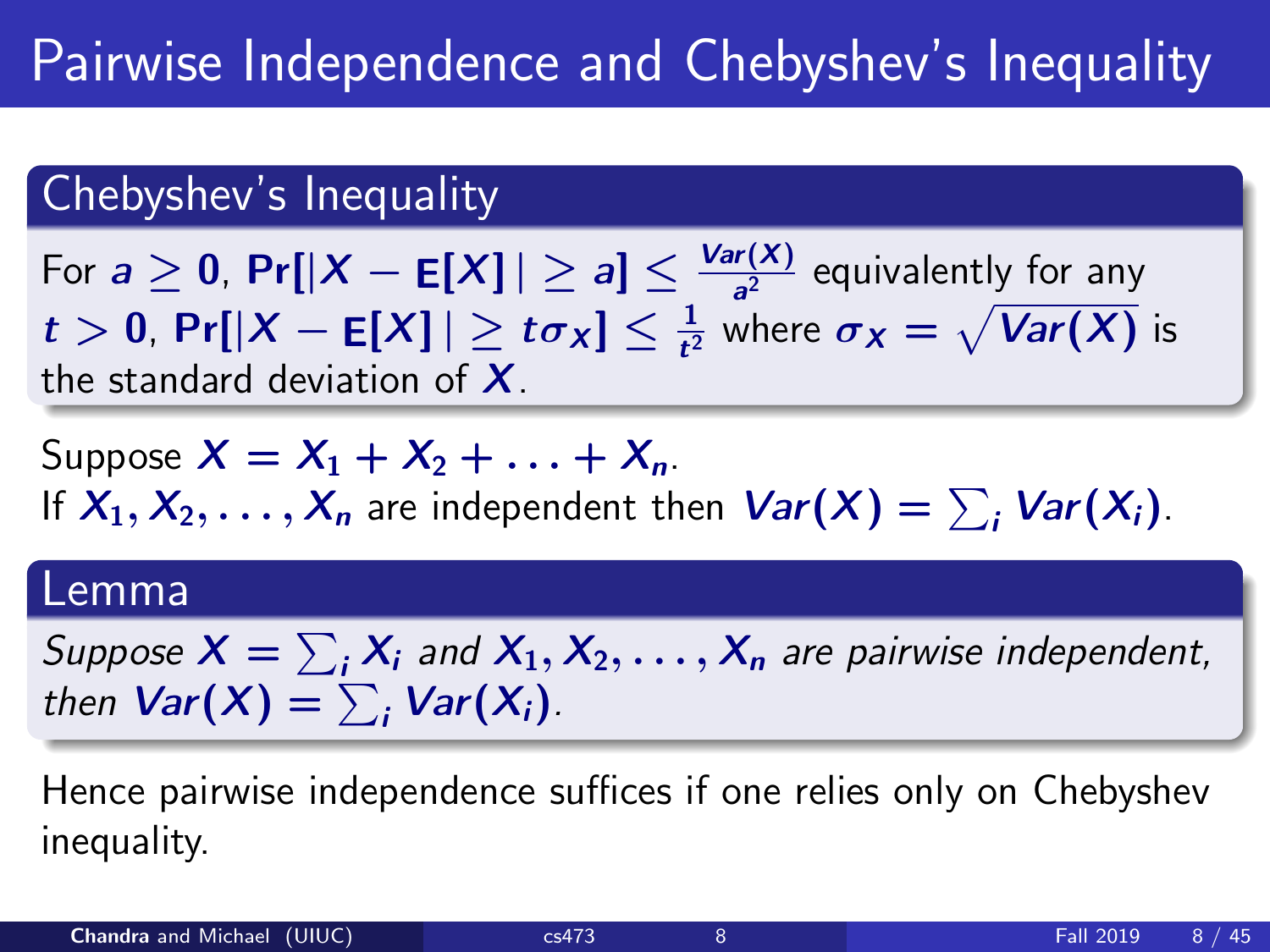# <span id="page-12-0"></span>Part II

# [Hash Tables](#page-12-0)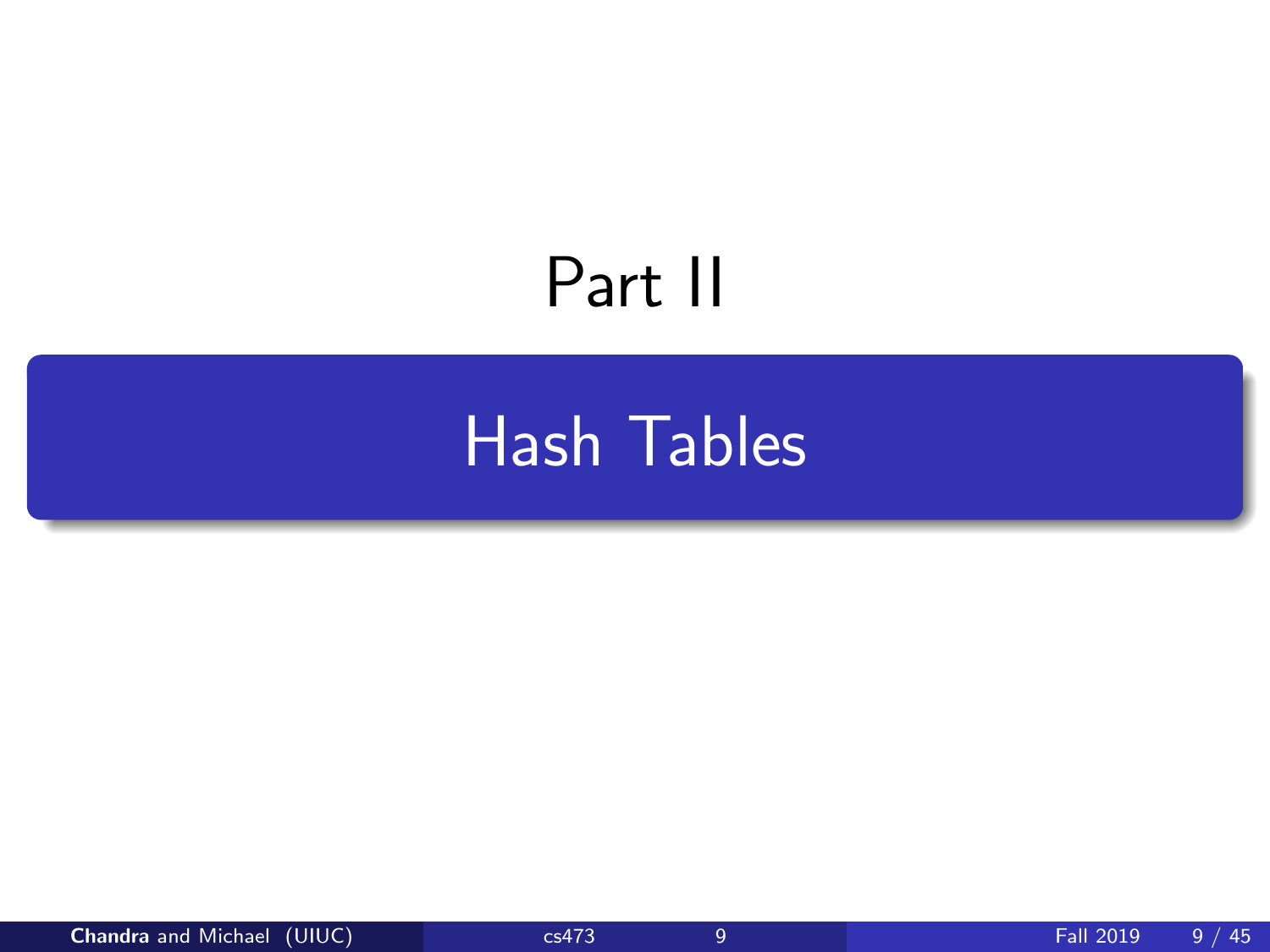#### Dictionary Data Structure

- $\bullet$   $\mathcal{U}$ : universe of keys with total order: numbers, strings, etc.
- **2** Data structure to store a subset  $S \subseteq U$
- **3** Operations:
	- **1** Search/look up: given  $x \in \mathcal{U}$  is  $x \in S$ ?
	- **2** Insert: given  $x \notin S$  add x to S.
	- **3** Delete: given  $x \in S$  delete x from S
- **6 Static** structure: S given in advance or changes very infrequently, main operations are lookups.
- **Dynamic** structure: S changes rapidly so inserts and deletes as important as lookups.

Can we do everything in  $O(1)$  time?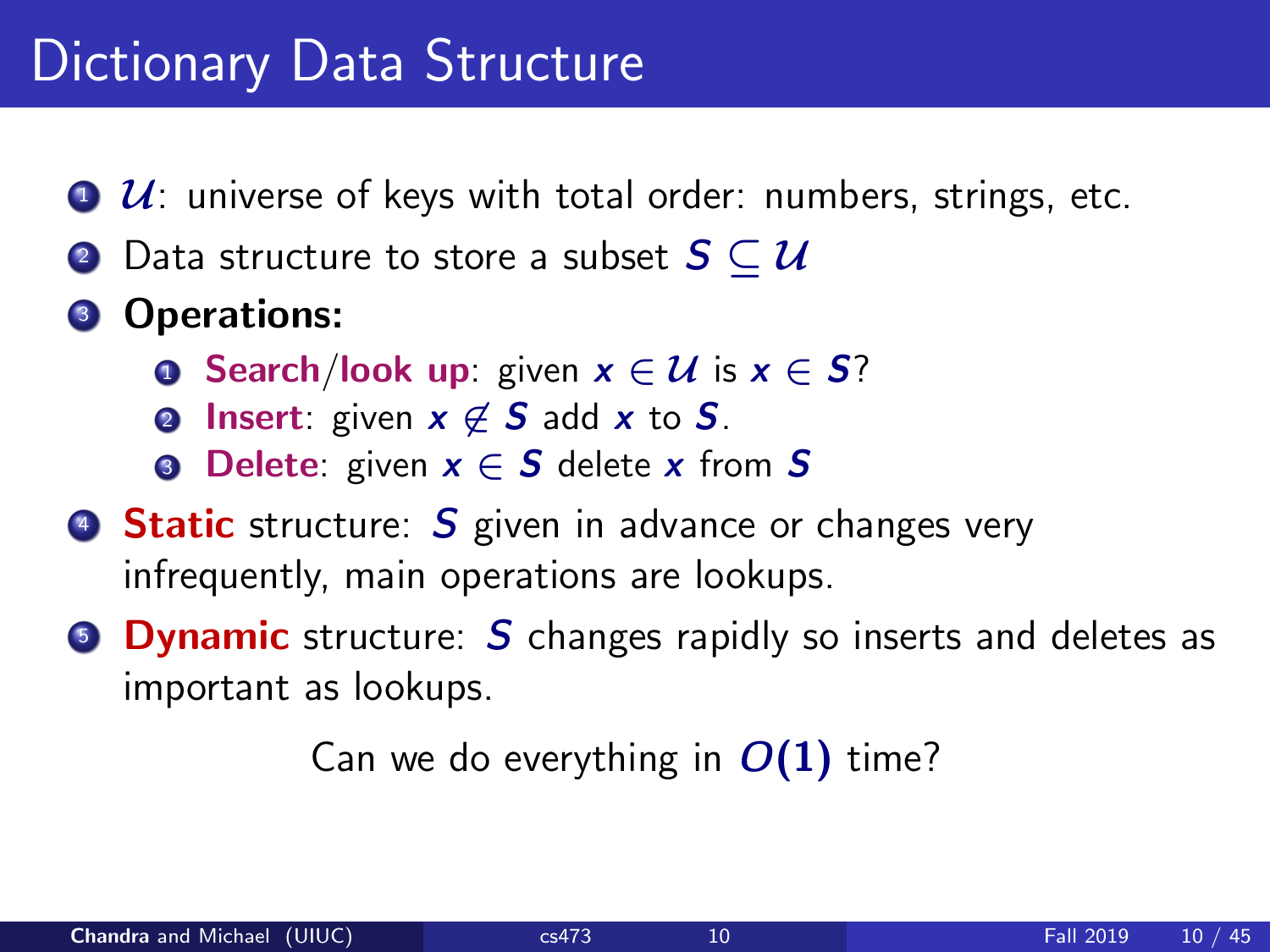## Hashing and Hash Tables

Hash Table data structure:

- $\bullet$  A (hash) table/array T of size m (the table size).
- 2 A hash function  $h: U \rightarrow \{0, \ldots, m-1\}$ .
- **3** Item  $x \in \mathcal{U}$  hashes to slot  $h(x)$  in T.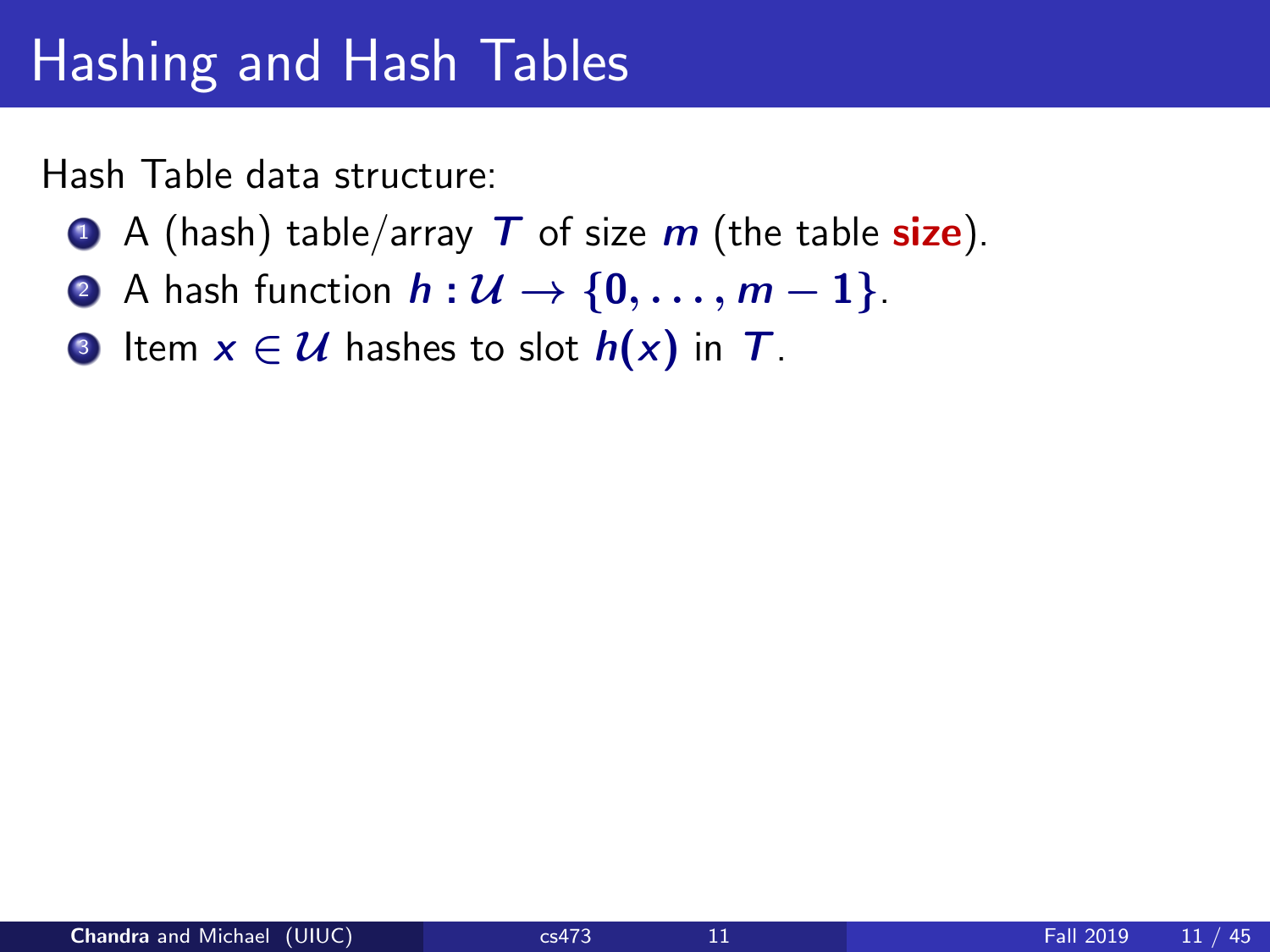# Hashing and Hash Tables

Hash Table data structure:

- $\bullet$  A (hash) table/array T of size m (the table size).
- 2 A hash function  $h: U \rightarrow \{0, \ldots, m-1\}$ .
- **3** Item  $x \in \mathcal{U}$  hashes to slot  $h(x)$  in T.

Given  $S \subset \mathcal{U}$ . How do we store S and how do we do lookups?

#### Ideal situation:

- **■** Each element  $x \in S$  hashes to a distinct slot in  $T$ . Store x in slot  $h(x)$
- **2** Lookup: Given  $y \in \mathcal{U}$  check if  $T[h(y)] = y$ .  $O(1)$  time!

#### Collisions unavoidable if  $|T| < |\mathcal{U}|$ .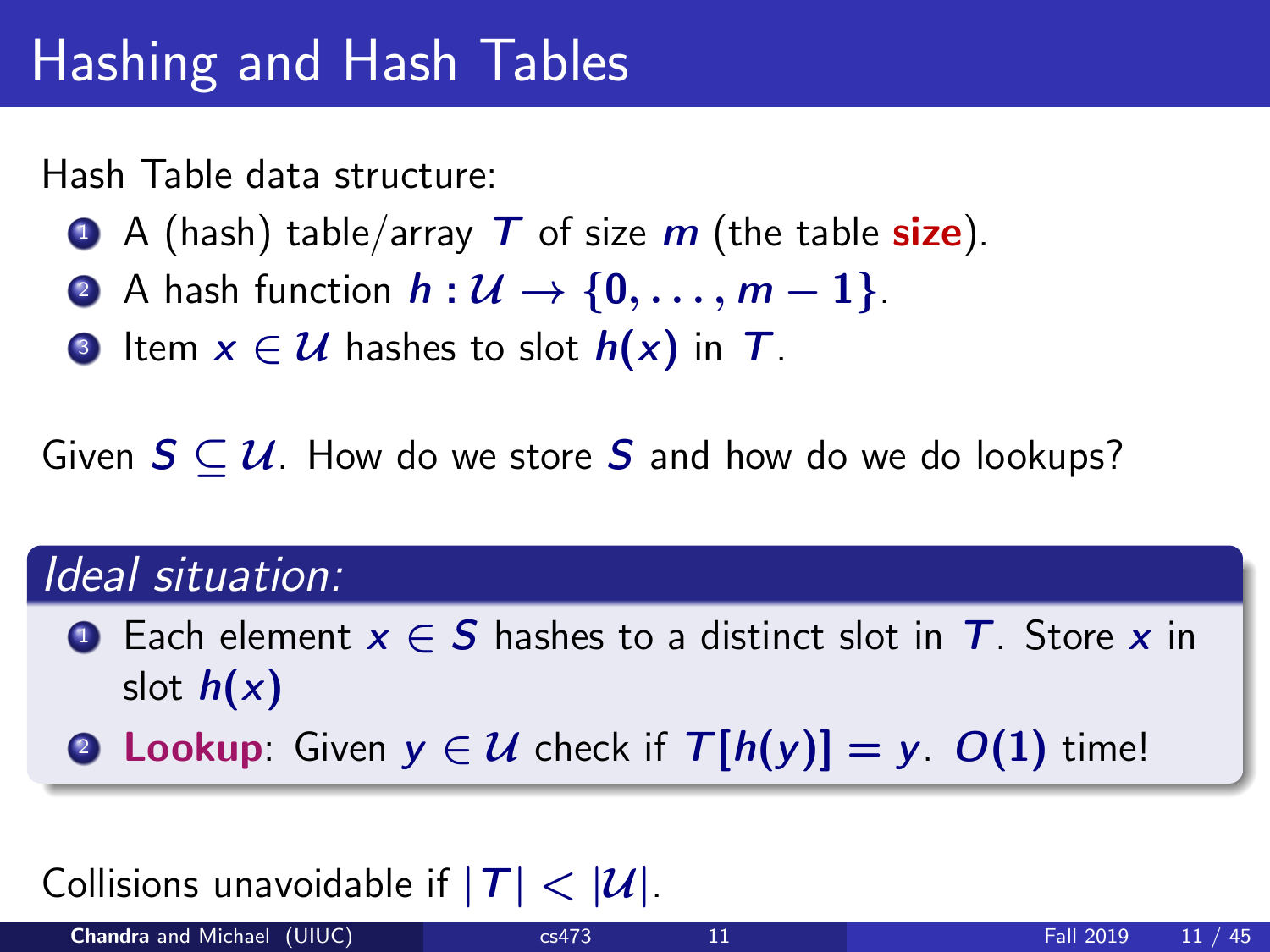# Handling Collisions: Chaining

**Collision:**  $h(x) = h(y)$  for some  $x \neq y$ .

#### Chaining/Open hashing to handle collisions:

- $\bullet$  For each slot *i* store all items hashed to slot *i* in a linked list.  $T[i]$  points to the linked list
- **2** Lookup: to find if  $y \in \mathcal{U}$  is in T, check the linked list at  $T[h(y)]$ . Time proportion to size of linked list.



Does hashing give  $O(1)$  time per operation for dictionaries?

$$
\mathbb{R}^n \times \mathbb{R}^n
$$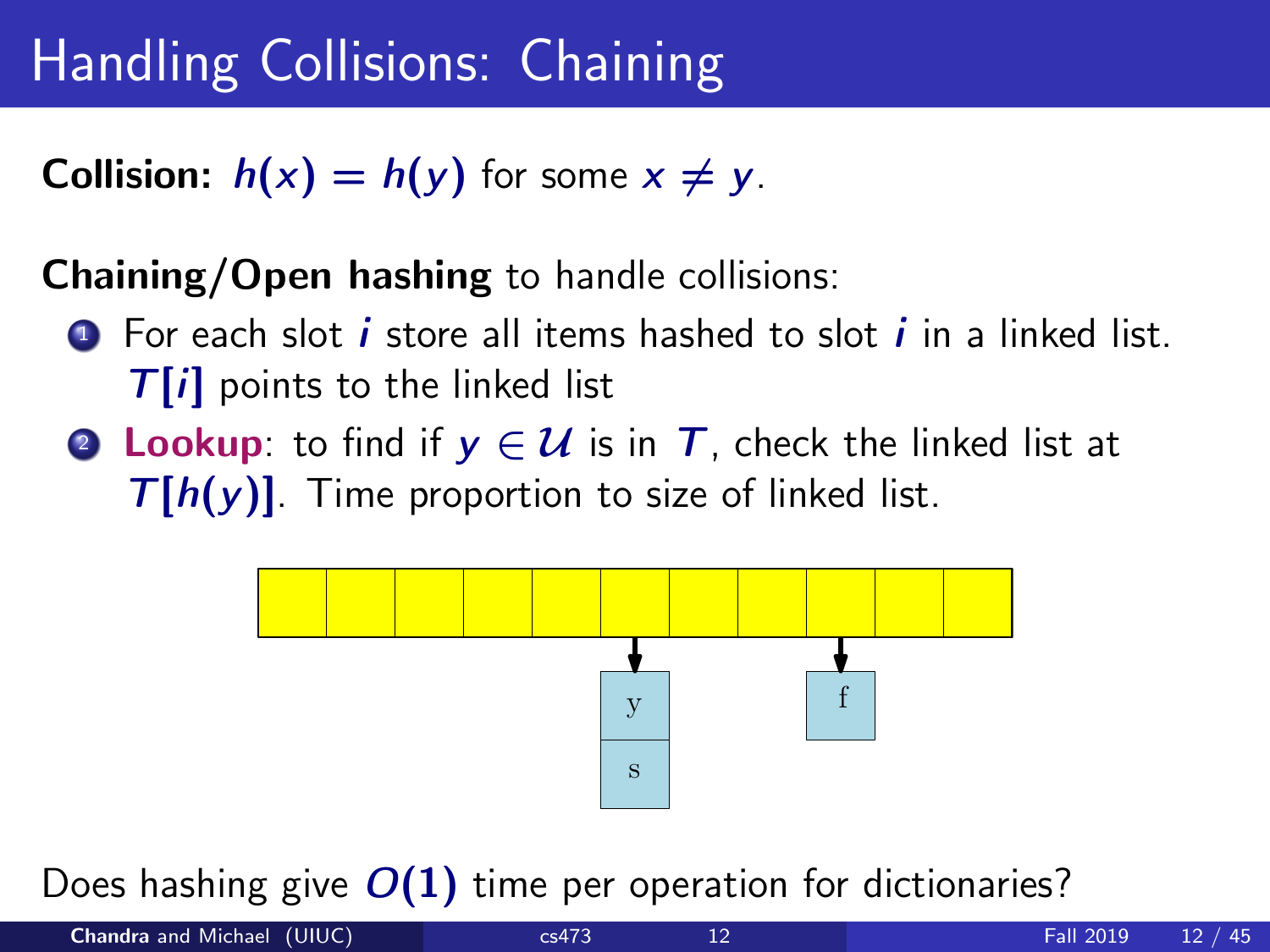## Hash Functions

Parameters:  $N = |\mathcal{U}|$  (very large),  $m = |T|$ ,  $n = |S|$ Goal:  $O(1)$ -time lookup, insertion, deletion.

#### Single hash function

If  $N\geq m^2$ , then for any hash function  $h:\mathcal{U}\rightarrow \mathcal{T}$  there exists  $i < m$  such that at least  $N/m \ge m$  elements of  $\mathcal U$  get hashed to slot *i*. Any S containing all of these is a very very bad set for  $h$ ! Such a bad set may lead to  $O(m)$  lookup time!

In practice:

- Dictionary applications: choose a simple hash function and hope that worst-case bad sets do not arise
- Crypto applications: create "hard" and "complex" function very carefully which makes finding collisions difficult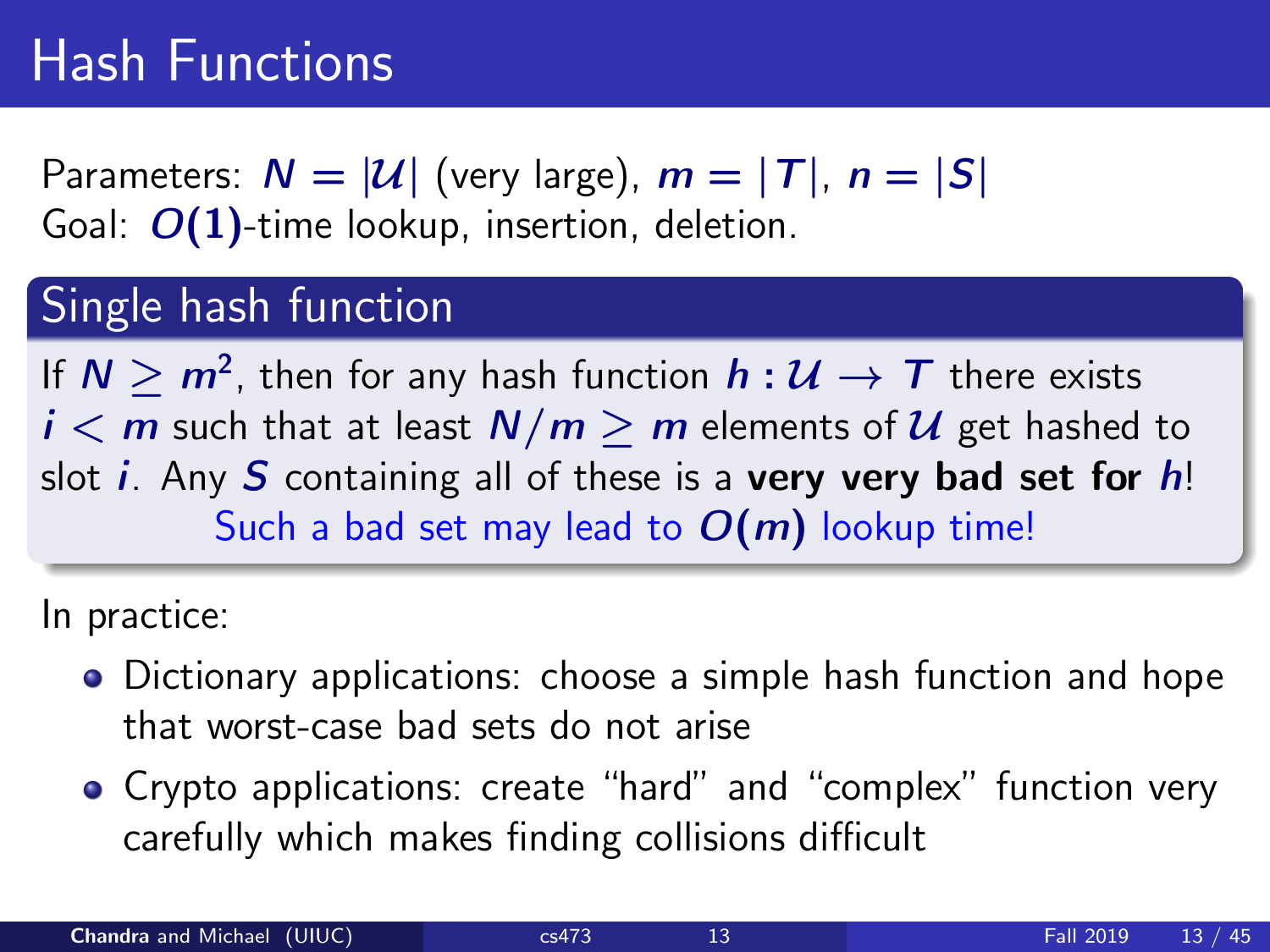# Hashing from a theoretical point of view

- Consider a family  $H$  of hash functions with *good properties* and choose  $h$  randomly from  $H$
- Guarantees: small  $\#$  collisions in expectation for any given  $S$ .
- $\bullet$  H should allow efficient sampling.
- Each  $h \in \mathcal{H}$  should be efficient to evaluate and require small memory to store.

In other words a hash function is a "pseudorandom" function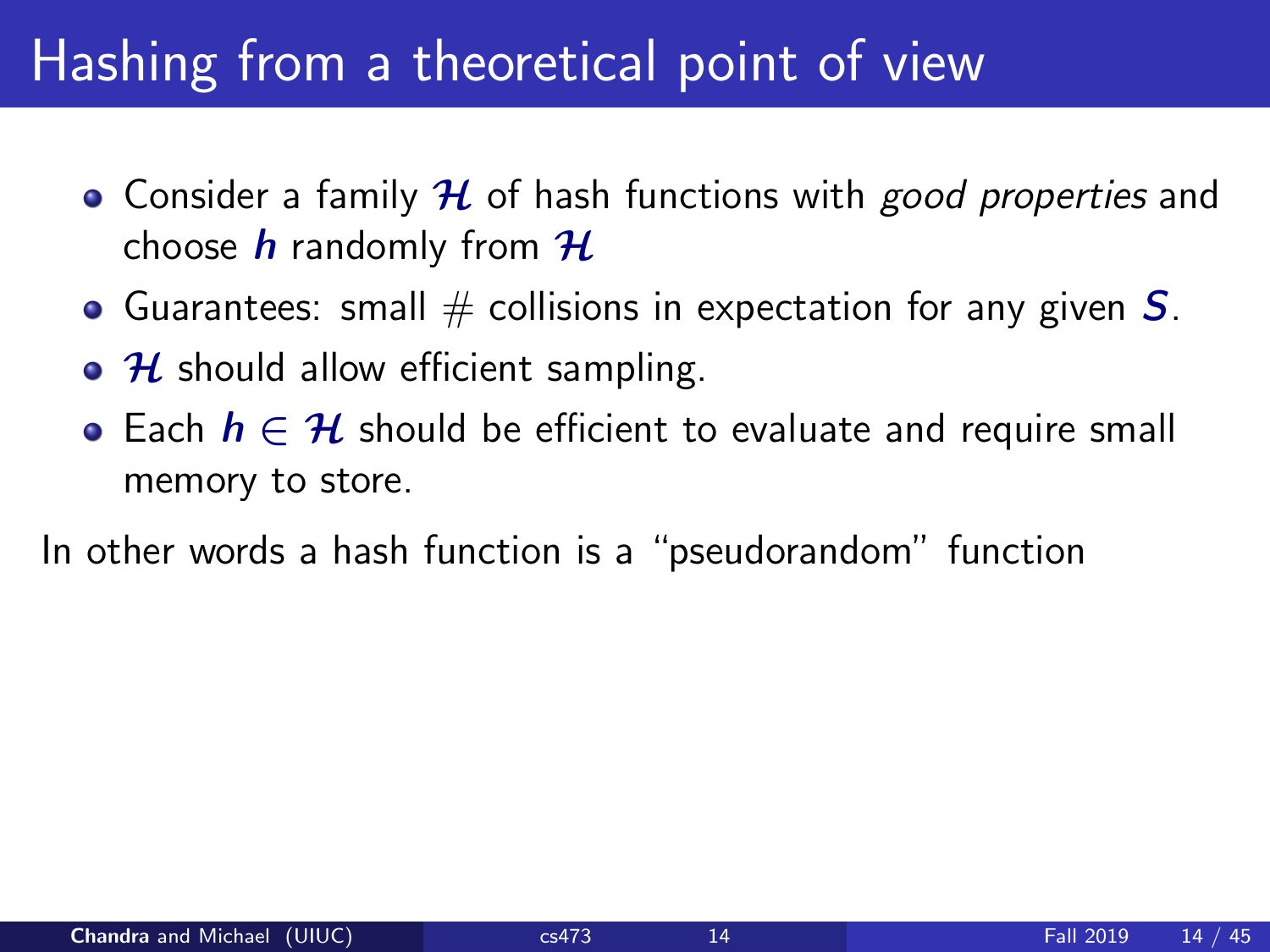# Strongly Universal Hashing

- **1** Uniform: Consider any element  $x \in \mathcal{U}$ . Then if  $h \in \mathcal{H}$  is picked randomly then x should go into a random slot in  $T$ . In other words  $Pr[h(x) = i] = 1/m$  for every  $0 \le i \le m$ .
- **2 (2)-Strongly Universal:** Consider any two distinct elements  $x, y \in \mathcal{U}$ . Then if  $h \in \mathcal{H}$  is picked randomly then  $h(x)$  and  $h(y)$  should be independent random variables.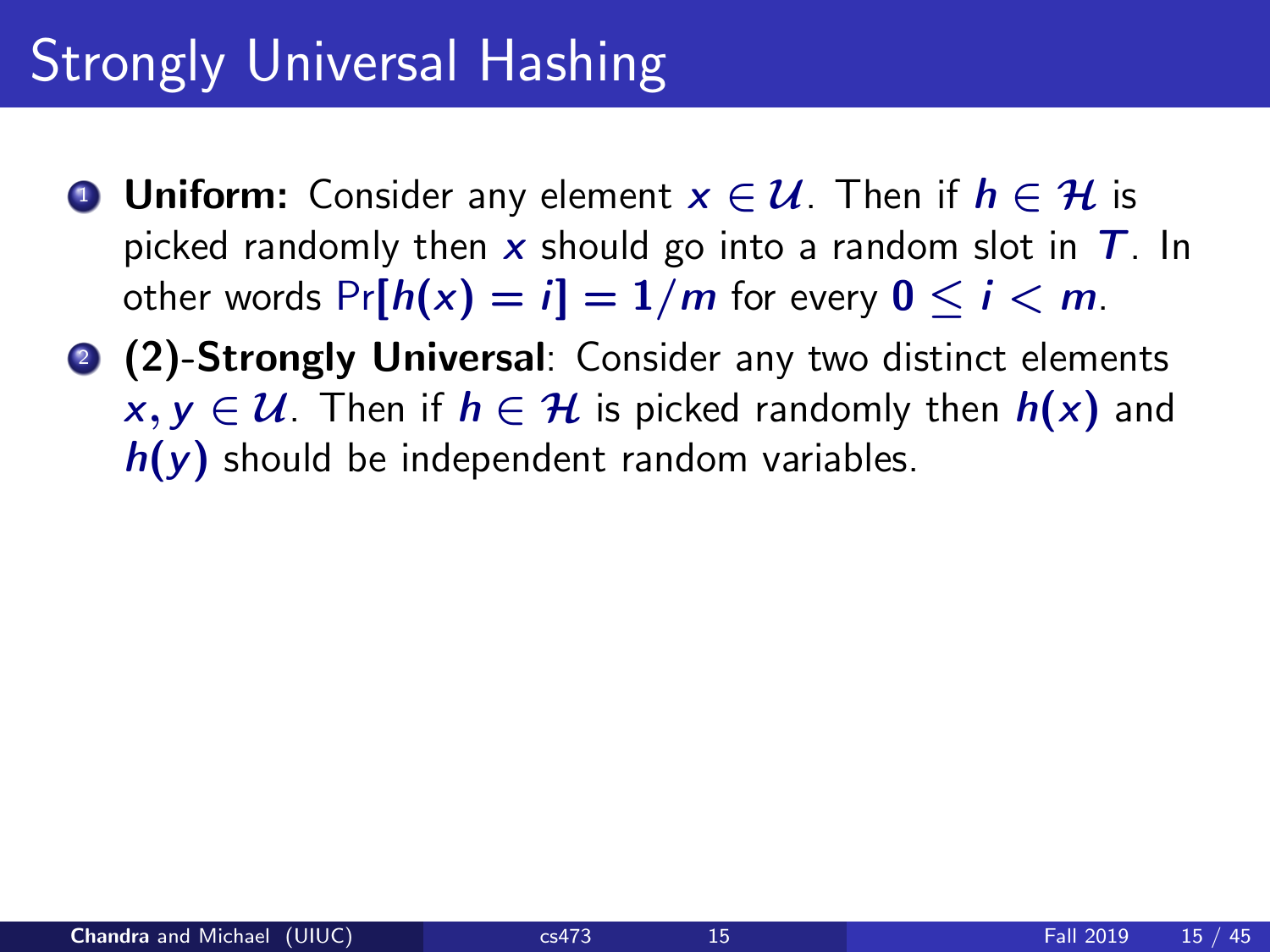# Universal Hashing

• (2)-Universal: Consider any two distinct elements  $x, y \in \mathcal{U}$ . Then if  $h \in \mathcal{H}$  is picked randomly then the probability of a collision between x and y should be at most  $1/m$ . In other words  $Pr[h(x) = h(y)] \leq 1/m$ .

Note: we do not insist on uniformity.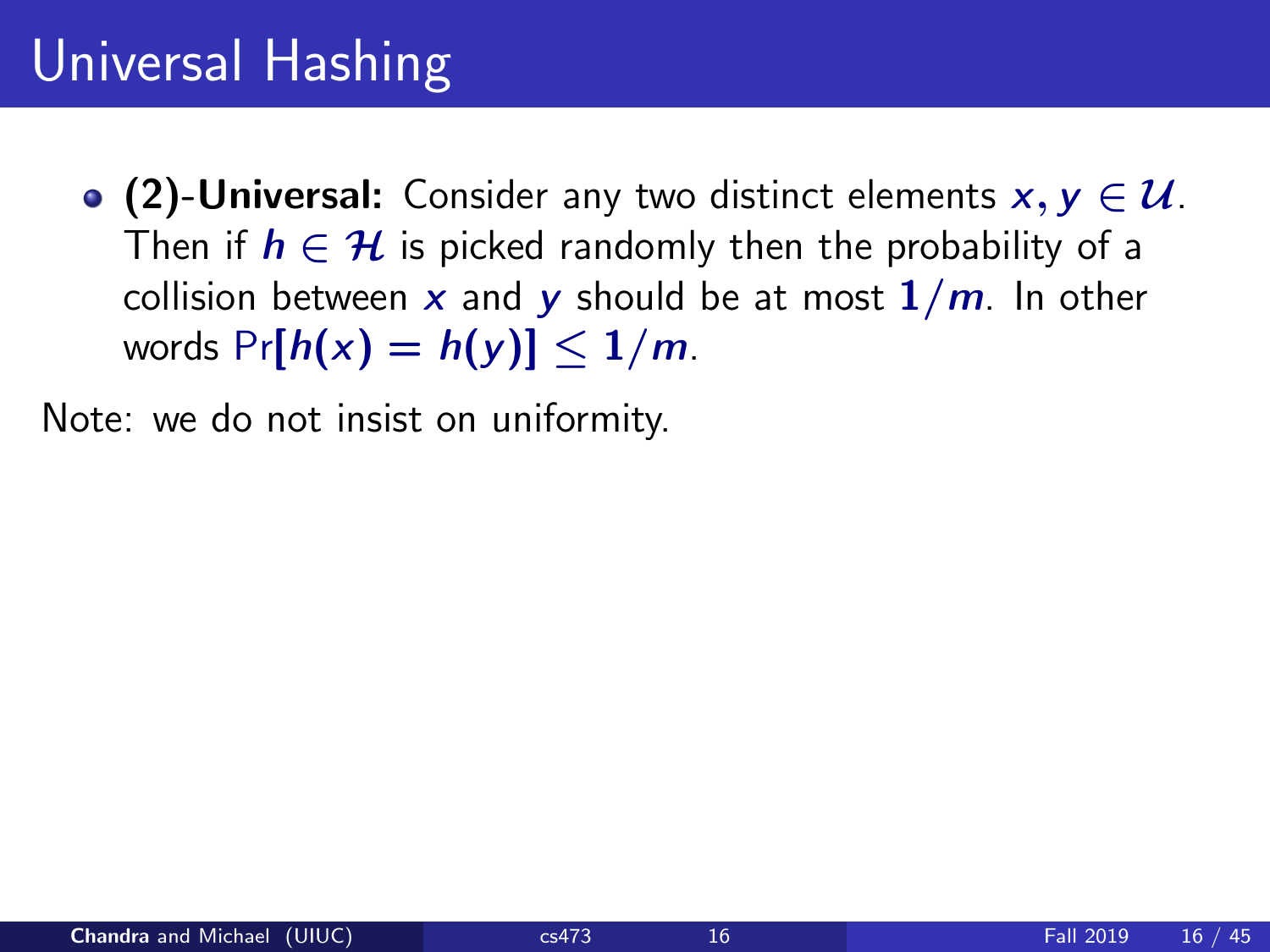# Universal Hashing

• (2)-Universal: Consider any two distinct elements  $x, y \in \mathcal{U}$ . Then if  $h \in \mathcal{H}$  is picked randomly then the probability of a collision between x and y should be at most  $1/m$ . In other words  $Pr[h(x) = h(y)] \leq 1/m$ .

Note: we do not insist on uniformity.

Universal hashing is a relaxation of strong universal hashing and simpler to construct while retaining most of the useful properties.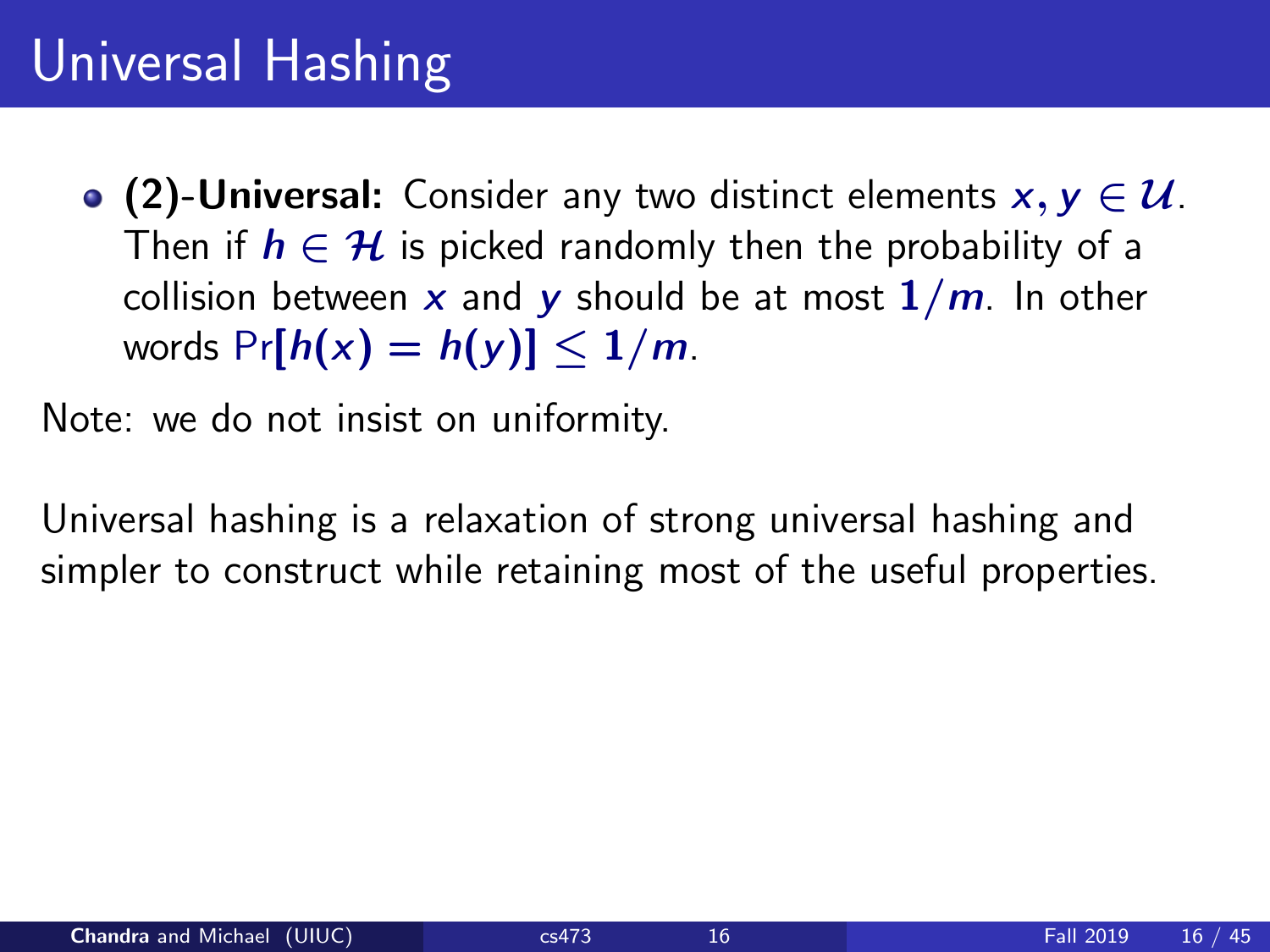# (Strongly) Universal Hashing

#### Definition

A family of hash functions  $\mathcal H$  is (2-)strongly universal if for all distinct  $x, y \in U$ ,  $h(x)$  and  $h(y)$  are independent for h chosen uniformly at random from  $\mathcal{H}$ , and for all x,  $h(x)$  is uniformly distributed.

#### **Definition**

A family of hash functions  $\mathcal{H}$  is (2-)**universal** if for all distinct  $x, y \in \mathcal{U}$ , Pr<sub>h∼4</sub>[h(x) = h(y)]  $\leq 1/m$  where m is the table size.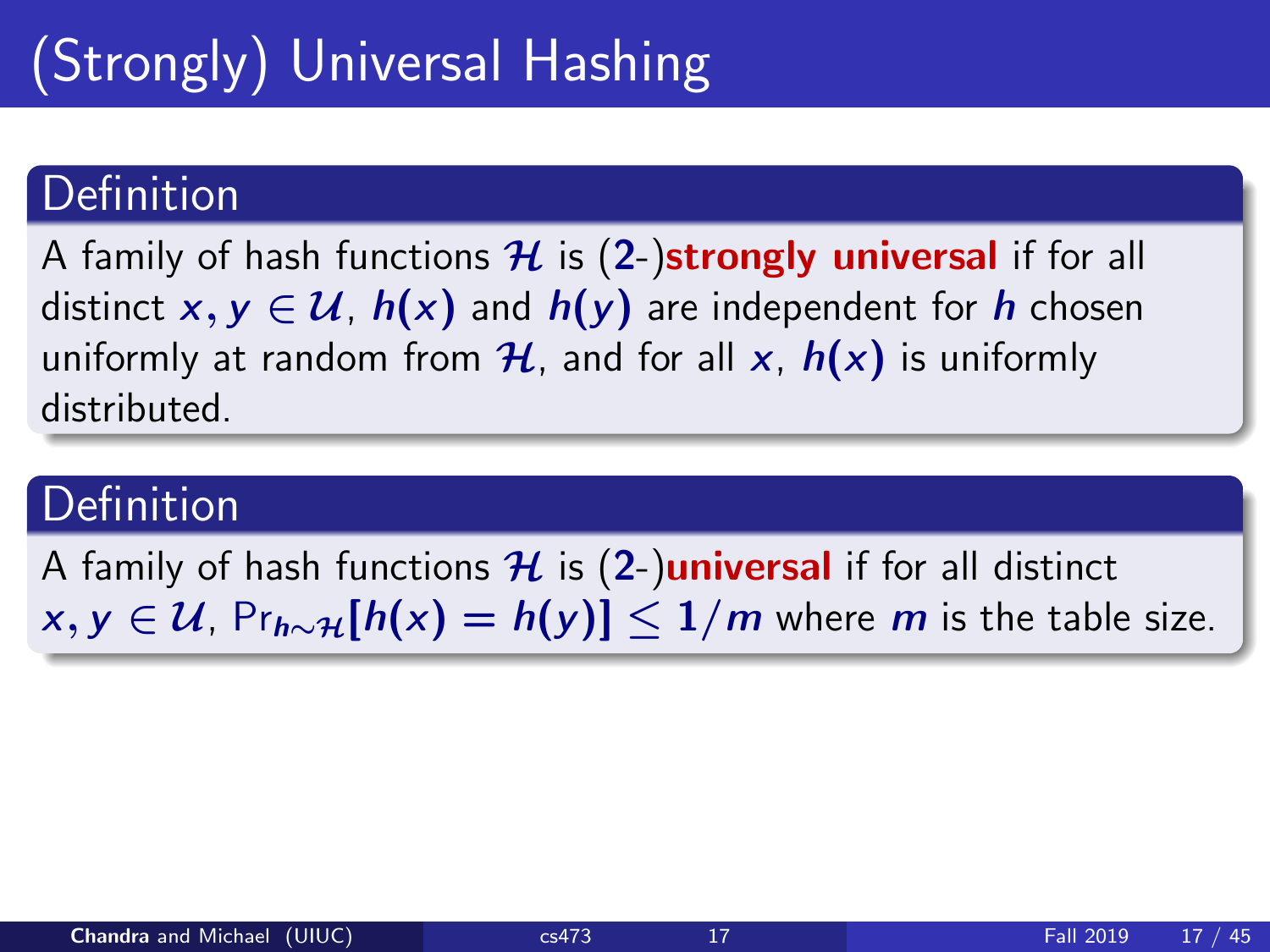## Analyzing Universal Hashing

- $\bullet$   $\top$  is hash table of size  $m$ .
- **2**  $S \subset \mathcal{U}$  is a fixed set of size *n*
- $\bullet$  h is chosen randomly from a universal hash family  $\mathcal{H}$ .
- <sup>4</sup> x is a fixed element of U.

**Question:** What is the expected time to look up x in  $T$  using h assuming chaining used to resolve collisions?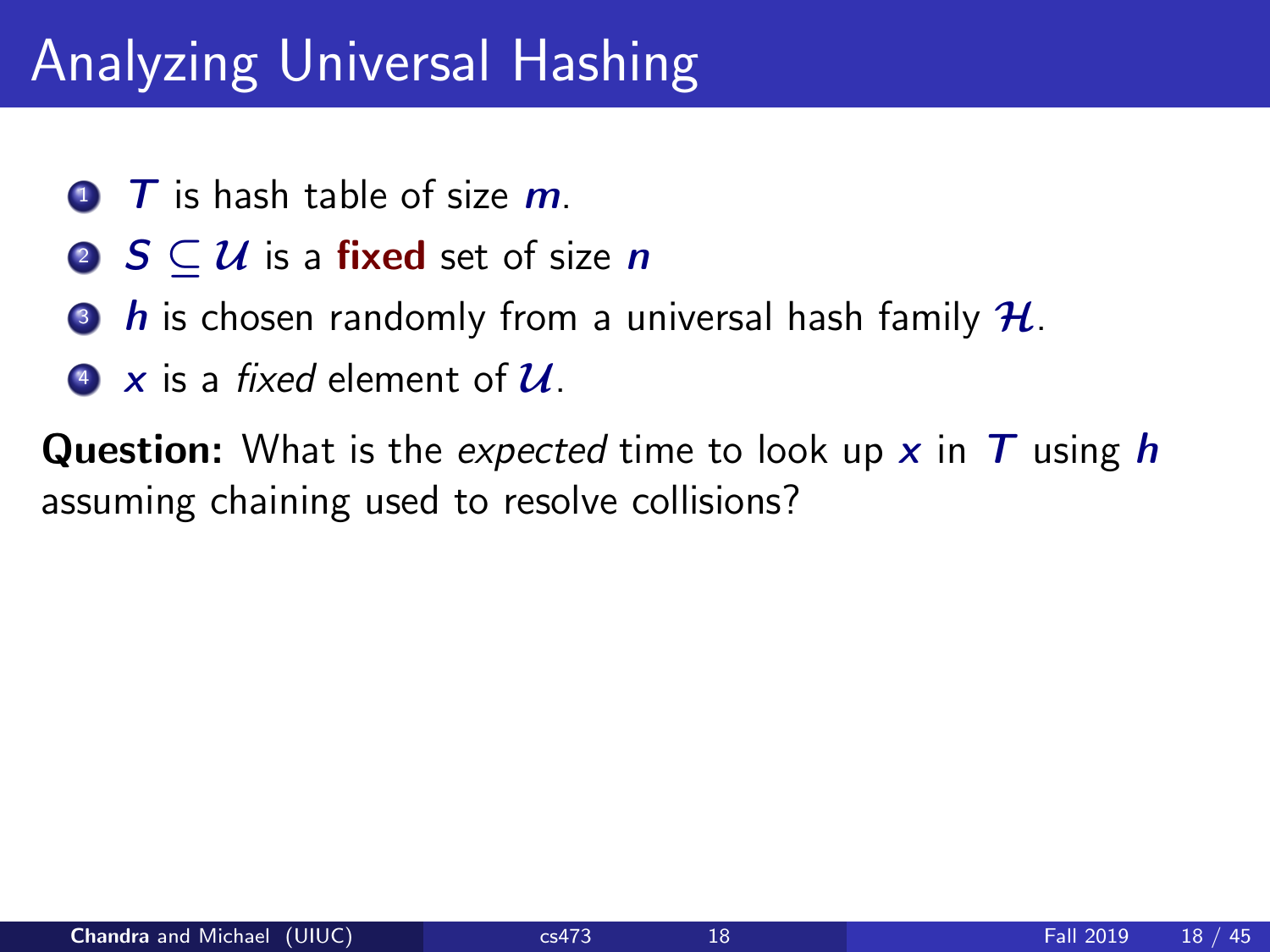## Analyzing Universal Hashing

- $\bullet$   $\top$  is hash table of size  $m$ .
- **2**  $S \subset \mathcal{U}$  is a fixed set of size *n*
- $\bullet$  h is chosen randomly from a universal hash family  $\mathcal{H}$ .
- <sup>4</sup> x is a fixed element of U.

**Question:** What is the expected time to look up x in  $T$  using h assuming chaining used to resolve collisions?

- **1** The time to look up x is the size of the list at  $T[h(x)]$ : same as the number of elements in  $S$  that collide with x under  $h$ .
- **2**  $\ell(x)$  be this number. We want  $E[\ell(x)]$
- **3** Let  $C_{x,y}$  be indicator random variable for  $x, y$  colloding under h, that  $C_{x,y} = 1$  iff  $h(x) = h(y)$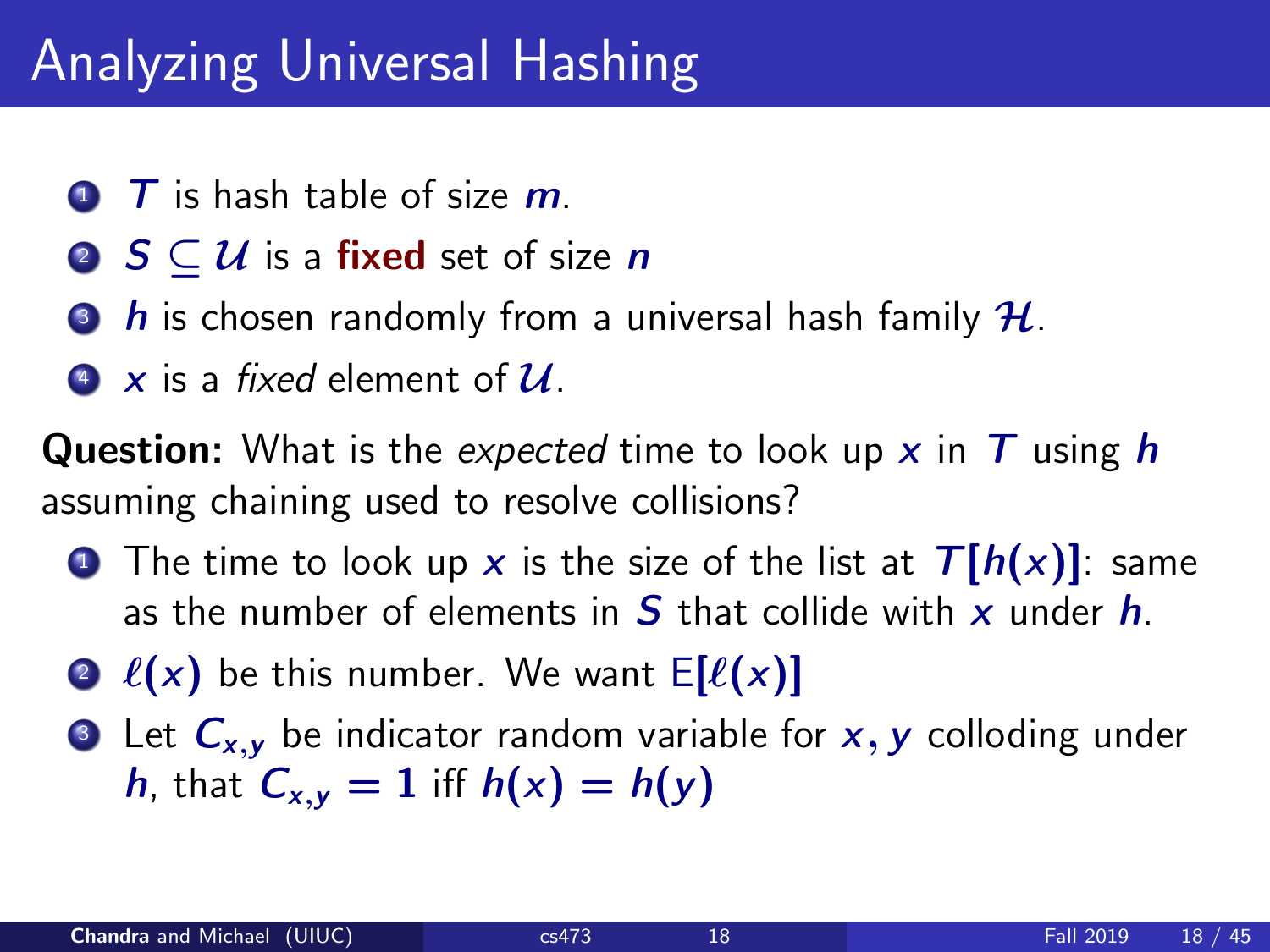#### Analyzing Universal Hashing Continued...

Number of elements colliding with  $\mathsf{x}\colon\ell(\mathsf{x}) = \sum_{\mathsf{y}\in\mathsf{S}} \mathsf{C}_{\mathsf{x},\mathsf{y}}.$ 

 $\Rightarrow$  E[ $\ell(x)$ ]  $=$   $\sum$  E[ $C_{x,y}$ ] linearity of expectation  $y \in S, y \neq x$  $= \sum Pr[h(x) = h(y)]$  $v \in S$ ,  $v \neq x$ ≤ X y∈S,y≠× 1 m (since  $H$  is a universal hash family)  $<$   $|S|/m$ ≤ n m  $\leq 1$  (if  $|S| \leq m$ )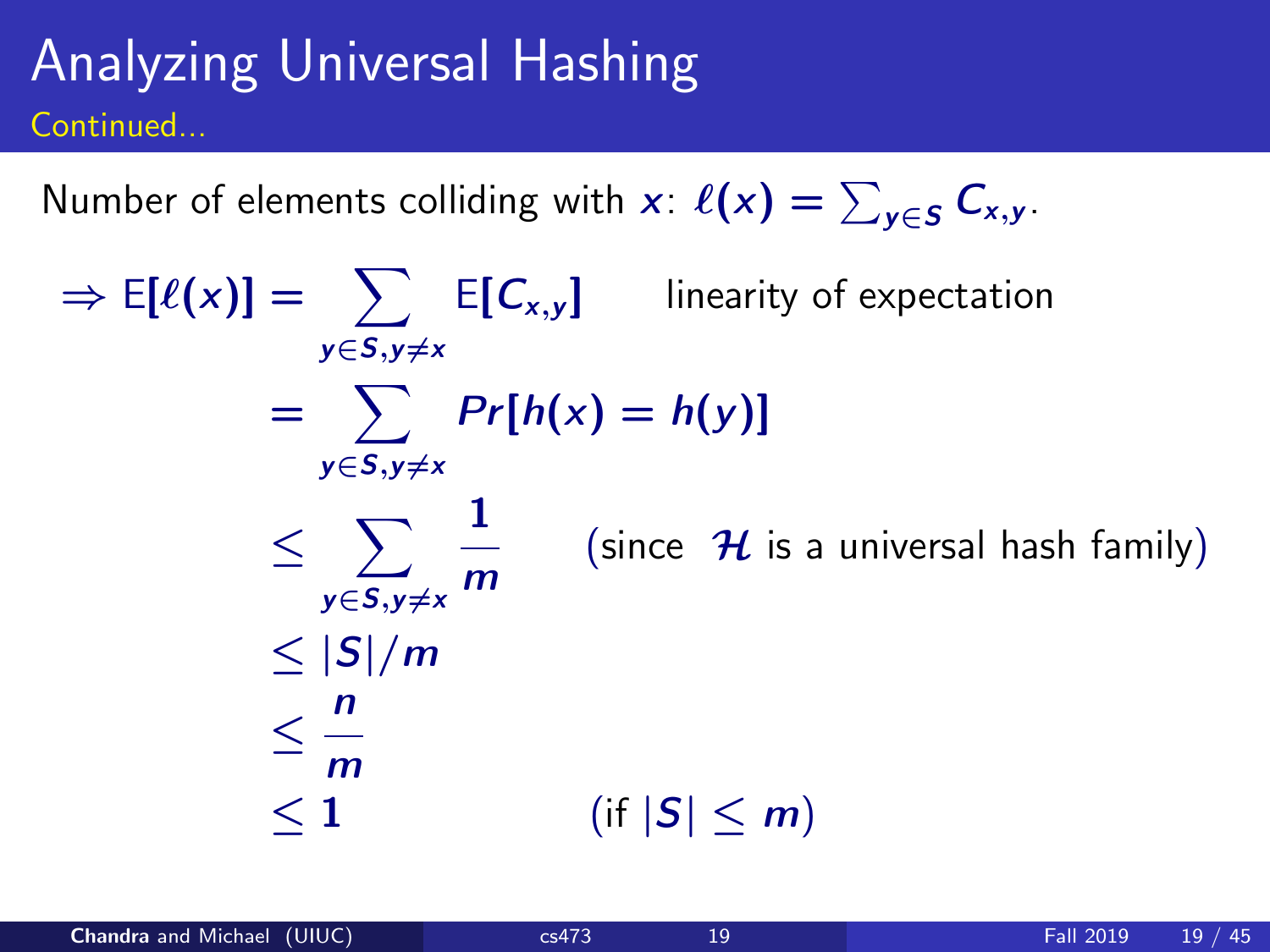# Analyzing Universal Hashing

Comments:

- **1** Expected time for insertion and deletion also  $O(1)$  if  $n \le m$ .
- **2** Analysis assumes static set  $S$  but holds as long as  $S$  is a set formed with at most  $O(m)$  insertions and deletions. Assumption is that insertions and deletions are not adaptive.
- **3 Worst-case**: look up time can be large! How large? Technically  $O(n)$  if all elements collide.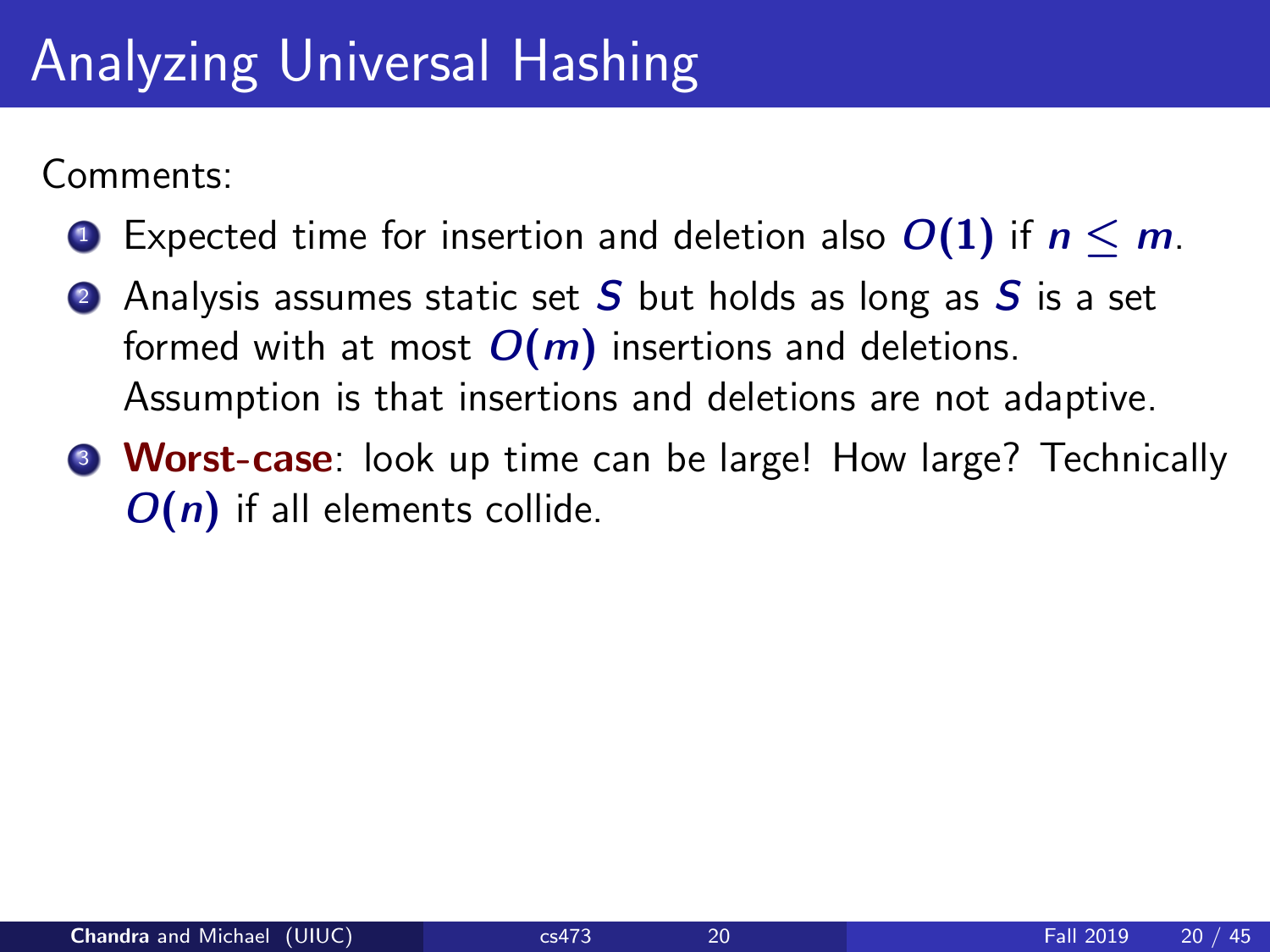If h is a fully random function and  $m = n$  then expected maximum load in any bucket of T is  $O(\log n / \log \log n)$  via balls and bin analogy.

If  $h$  is chosen from a universal hash family  $H$  what is the expected maximum load?

#### Lemma

Let h be chosen from a universal hash family and let  $m > n$  and let **L** be maximum load of any slot. Then  $Pr[L > t]$ √  $\left| \overline{n}\right| \leq 1/t^{2}$  for  $t > 1$ .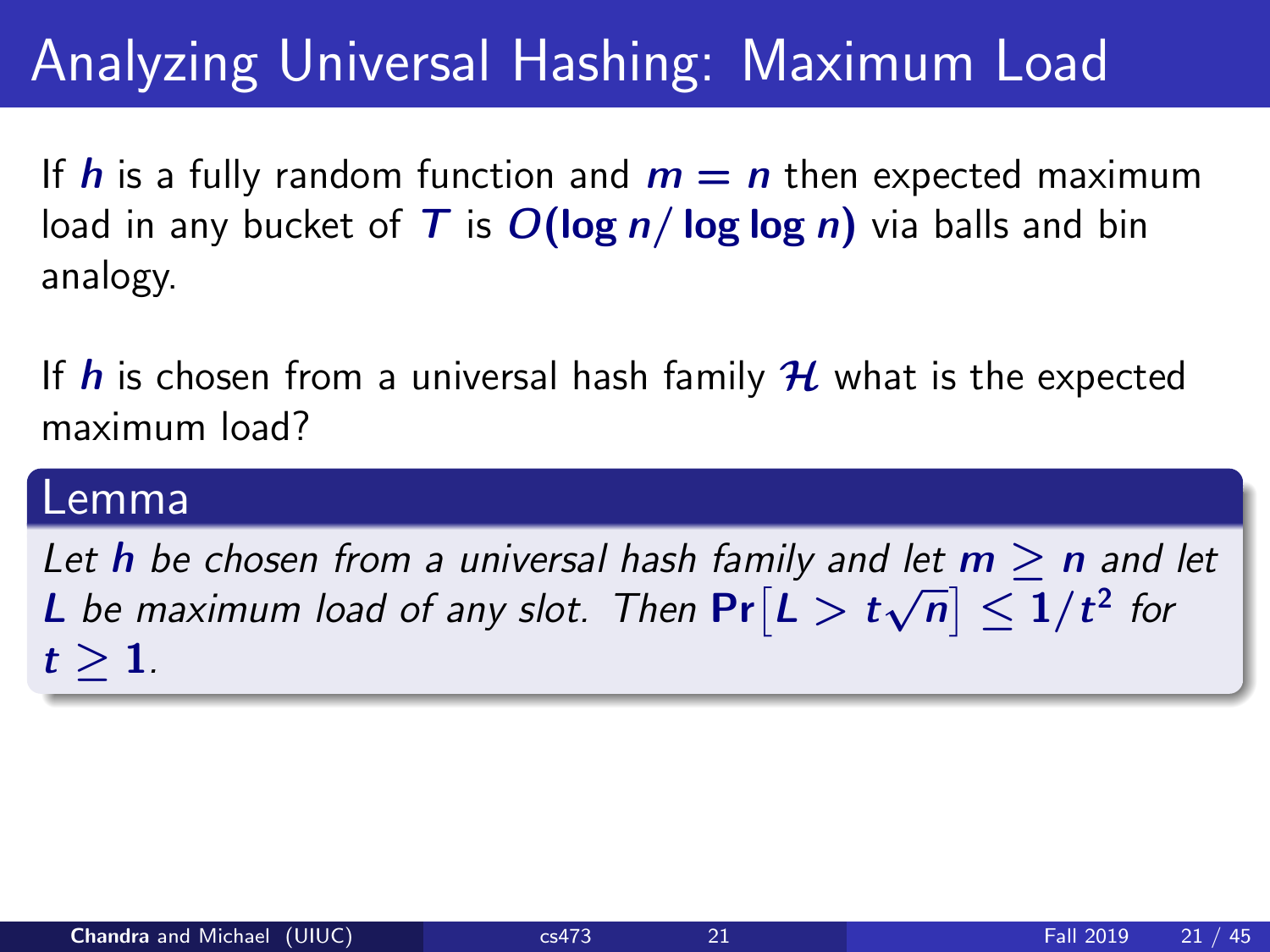If h is a fully random function and  $m = n$  then expected maximum load in any bucket of T is  $O(\log n / \log \log n)$  via balls and bin analogy.

If h is chosen from a universal hash family  $H$  what is the expected maximum load?

#### Lemma

Let h be chosen from a universal hash family and let  $m > n$  and let **L** be maximum load of any slot. Then  $Pr[L > t]$ √  $\left| \overline{n}\right| \leq 1/t^{2}$  for  $t > 1$ .

Thus  $L = O($ √  $\overline{n})$  with probability at least  $1/2$ .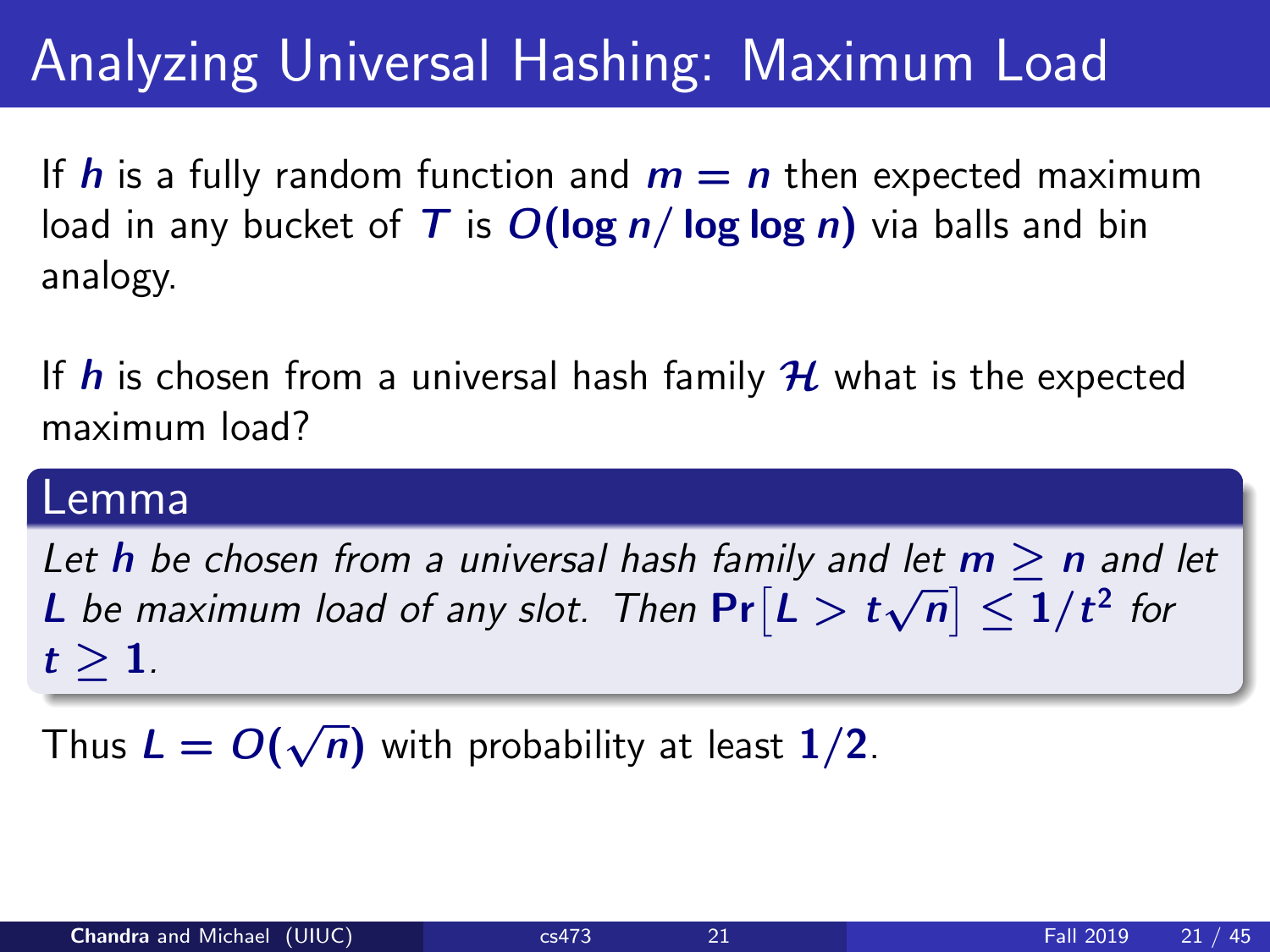#### Lemma

Let **h** be chosen from a universal hash family and let  $m > n$  and let **L** be maximum load of any slot. Then  $Pr[L > t]$ √  $\left| \overline{n}\right| \leq1/t^{2}$  for  $t \geq 1$ .

- Let  $\textstyle {\cal C} = \sum_{\textsf{x,y} \in {\mathcal S}, \textsf{x} \neq \textsf{y}} {\cal C}_{\textsf{x,y}}$  be total number of collisions.
	- **E[C]**  $\leq {n \choose 2}/m \leq (n-1)/2$  if  $m \geq n$ .
	- **Observation:**  $C \geq {L \choose 2}$ . Why?
	- $L > t$ √  $\overline{n}$  implies  $C > t^2n/2$ .
	- By Markov  $\Pr\bigl[C>t^2n/2\bigr]\leq \mathsf{E}[{\mathsf C}]\,/(t^2n/2)\leq 1/t^2$
	- Hence  $\Pr[L > t]$ √  $|\overline{n}| \leq 1/t^2$ .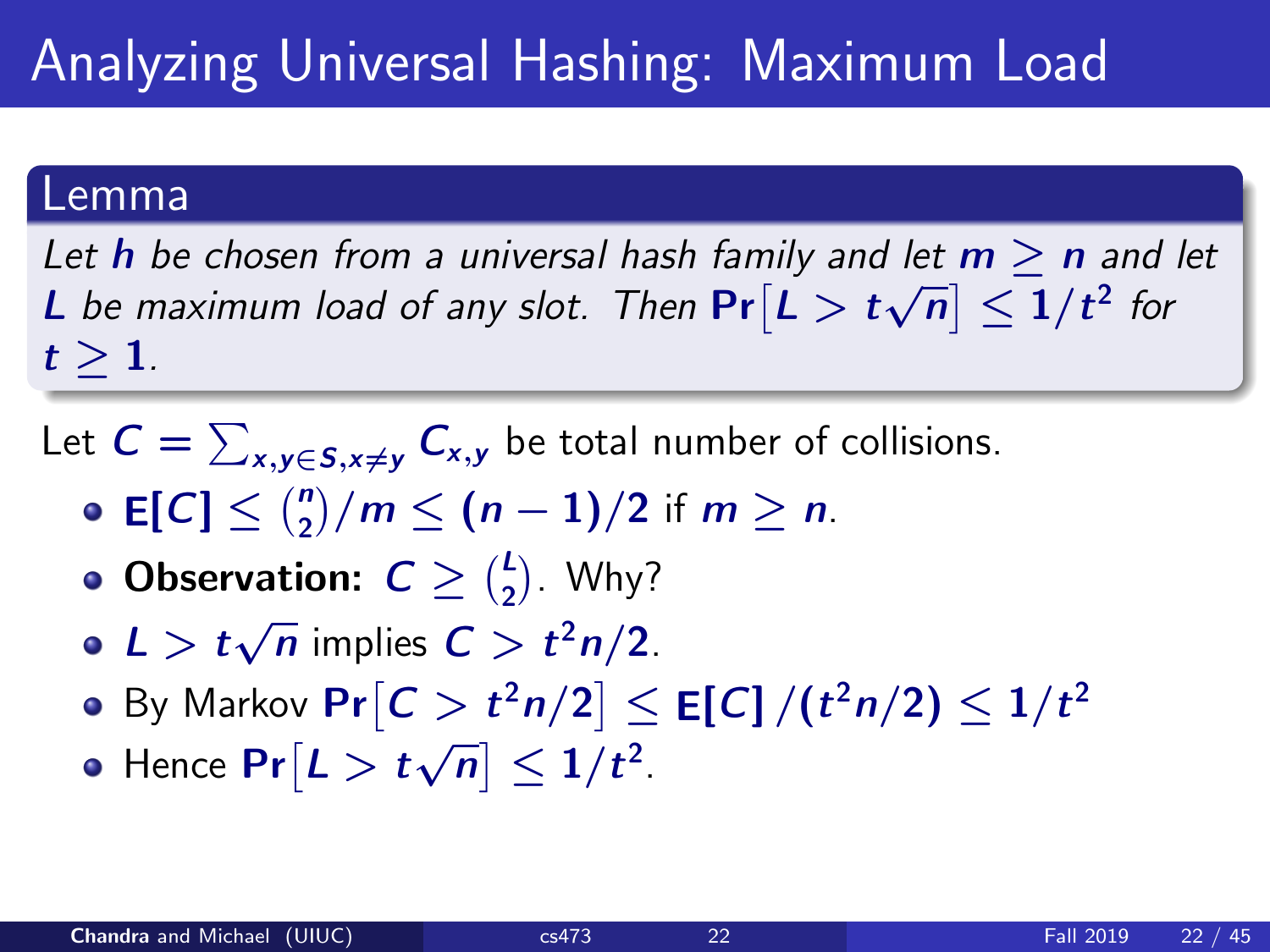#### Lemma

Let **h** be chosen from a universal hash family and let  $m > n$  and let **L** be maximum load of any slot. Then  $E[L] = O(\frac{E}{E})$ √  $\overline{n}$ ).

 $\mathsf{Direct\ proof}\colon(\mathsf{E}[\mathsf{L}])^2\leq \mathsf{E}[\mathsf{L}^2]\leq \mathsf{E}[\mathsf{C}]\leq n\ (\mathsf{using\ Jensen\ 's\ ineq})$ 

L is a non-negative random variable in range. Hence

 $E[L] = \sum_{i=1}^{n} Pr[L \geq i]$  (from defn of expectation)  $i=1$ ≤  $\frac{\sqrt{n}}{2}$  1 +  $\frac{n}{2}$  $i=1$   $i=$  $\frac{2}{\sqrt{n}}+1$  $n/i^2$  (from previous lemma) ≤ √  $\overline{n}$  + n  $\int_0^n$  $\int_{\sqrt{n}}^n 1/i^2 \leq 2\sqrt{n}$ n.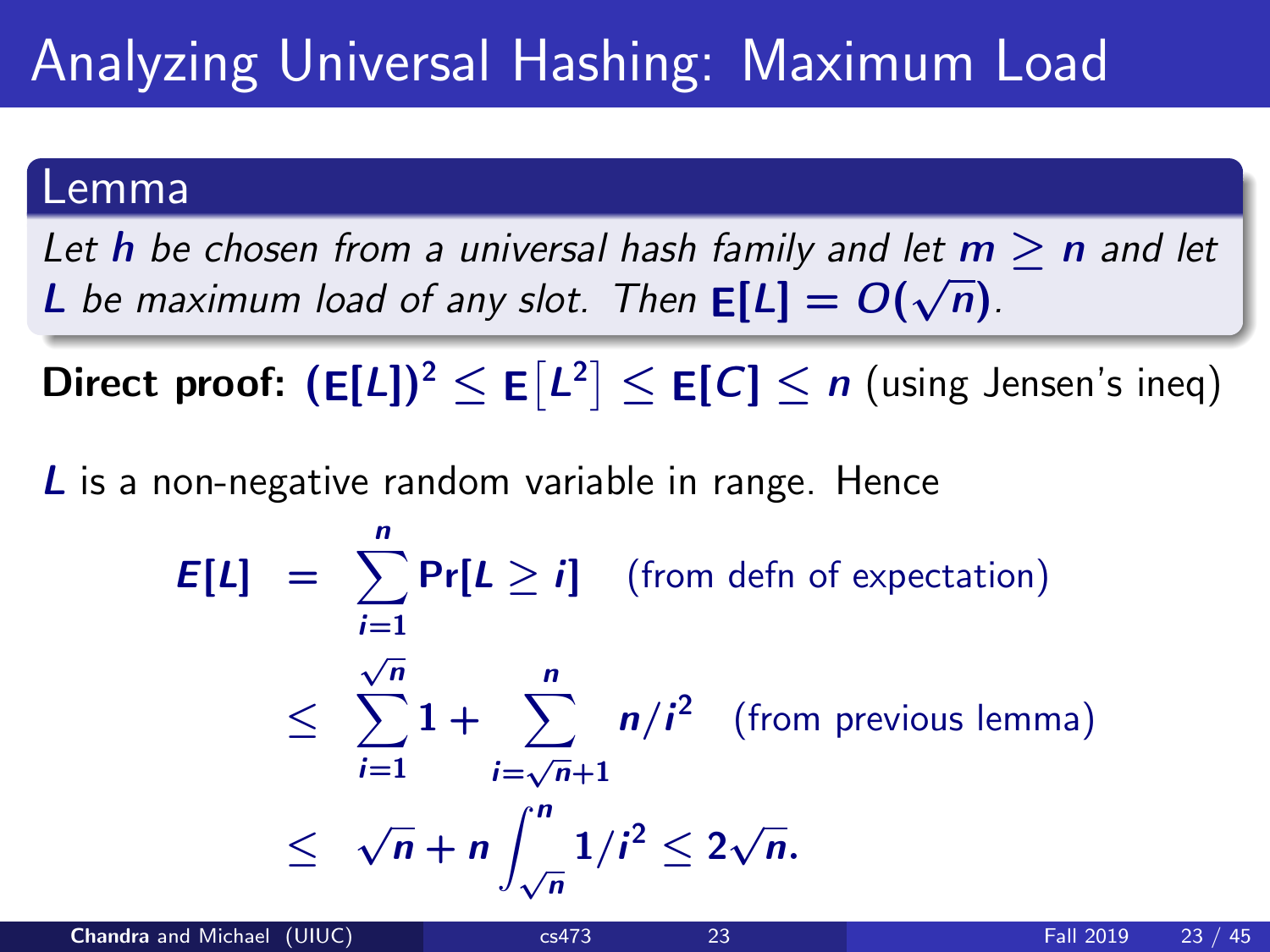### Compact Strongly Universal Hash Family

Parameters:  $N = |\mathcal{U}|$ ,  $m = |T|$ ,  $n = |S|$ 

Question: How do we construct strongly universal hash family?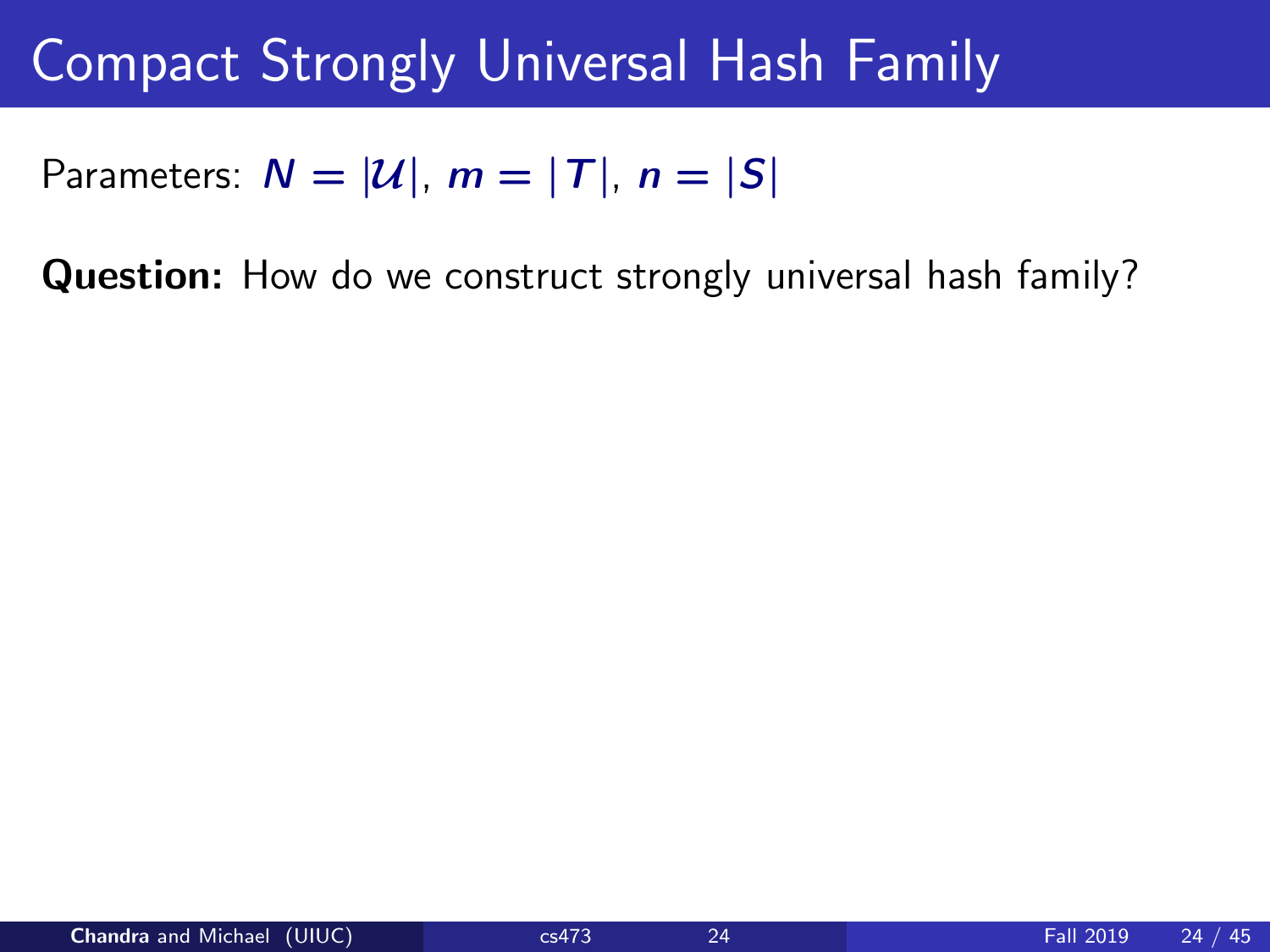#### Compact Strongly Universal Hash Family

Parameters:  $N = |\mathcal{U}|$ ,  $m = |T|$ ,  $n = |S|$ 

Question: How do we construct strongly universal hash family?

If N and  $m$  are powers of 2 then use construction of N pairwise independent random variables over range  $[m]$  discussed previously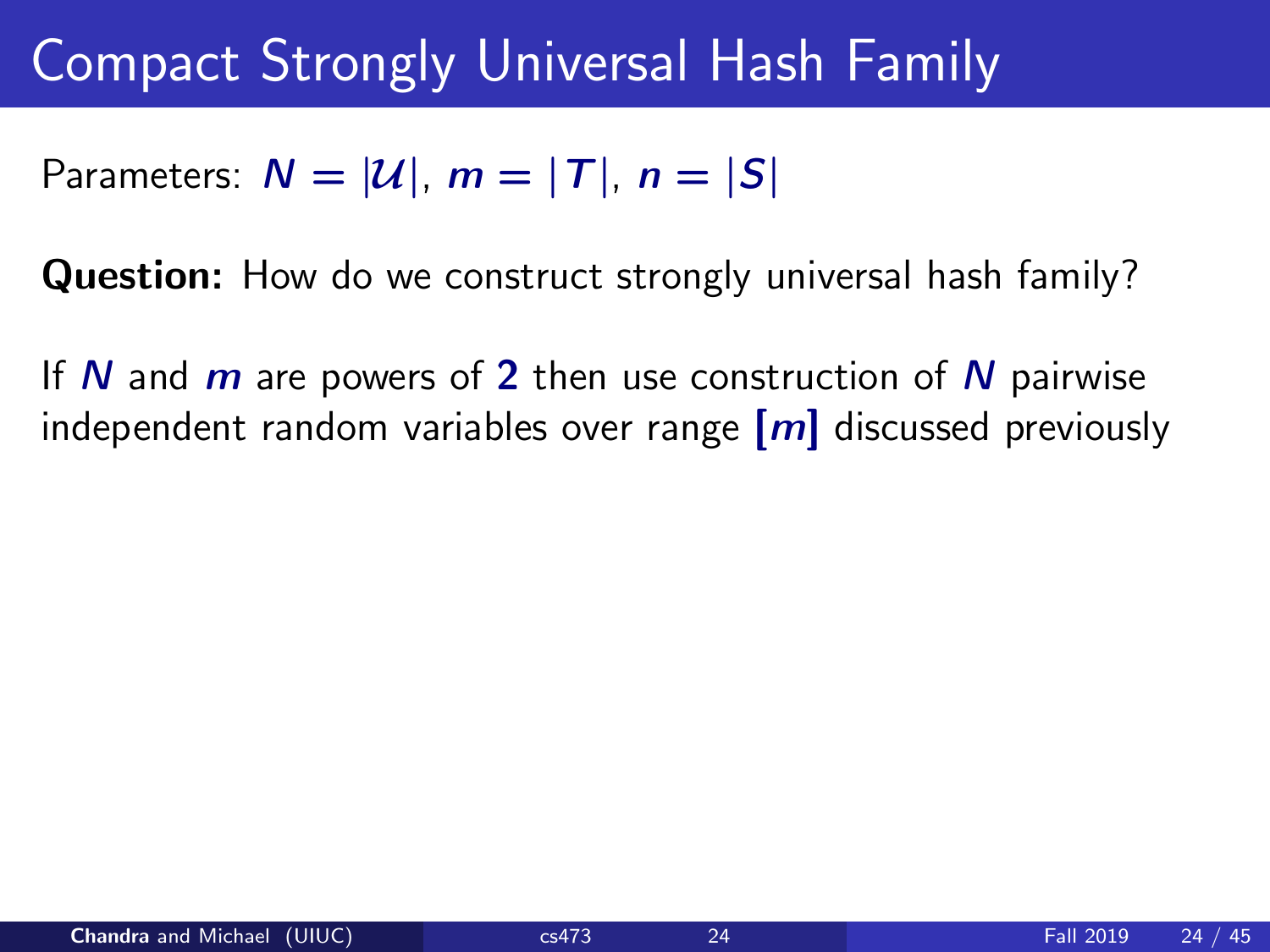#### Compact Strongly Universal Hash Family

Parameters:  $N = |\mathcal{U}|$ ,  $m = |T|$ ,  $n = |S|$ 

Question: How do we construct strongly universal hash family?

If N and  $m$  are powers of 2 then use construction of N pairwise independent random variables over range  $[m]$  discussed previously

**Disadvantage:** Need  $m$  to be power of 2 and requires complicated field operations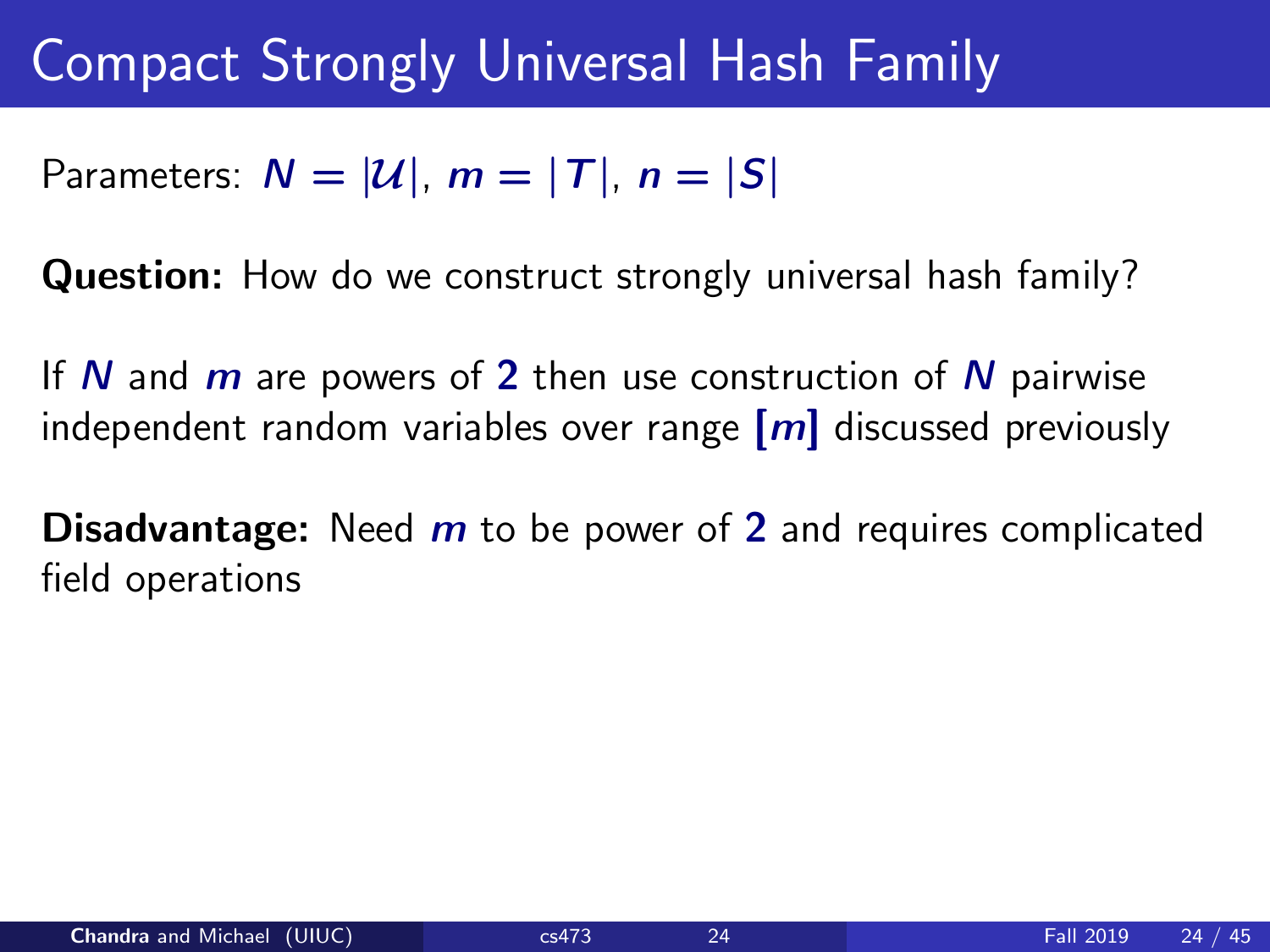#### Compact Universal Hash Family

Parameters:  $N = |\mathcal{U}|$ ,  $m = |T|$ ,  $n = |S|$ 

- **1** Choose a **prime** number  $p > N$ . Define function  $h_{a,b}(x) = ((ax + b) \mod p) \mod m$ .
- **2** Let  $\mathcal{H} = \{h_{a,b} \mid a, b \in \mathbb{Z}_p, a \neq 0\}$  ( $\mathbb{Z}_p = \{0, 1, \ldots, p-1\}$ ). Note that  $|\mathcal{H}| = p(p-1)$ .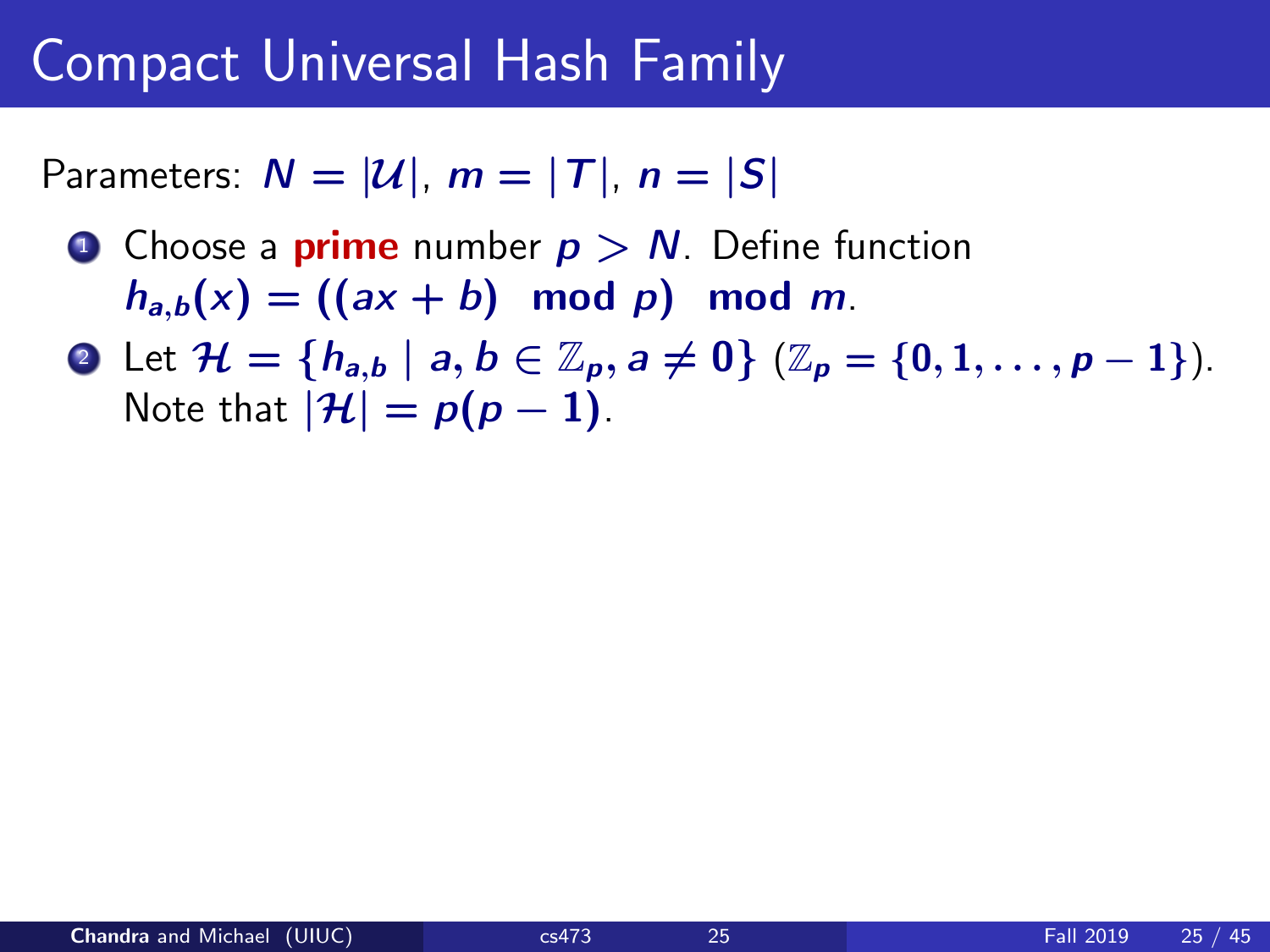#### Compact Universal Hash Family

Parameters:  $N = |\mathcal{U}|$ ,  $m = |T|$ ,  $n = |S|$ 

- **1** Choose a **prime** number  $p > N$ . Define function  $h_{a,b}(x) = ((ax + b) \mod p) \mod m$ .
- 2 Let  $\mathcal{H} = \{h_{a,b} \mid a, b \in \mathbb{Z}_p, a \neq 0\}$  ( $\mathbb{Z}_p = \{0, 1, \ldots, p-1\}$ ). Note that  $|\mathcal{H}| = p(p-1)$ .

#### Theorem

 $H$  is a universal hash family.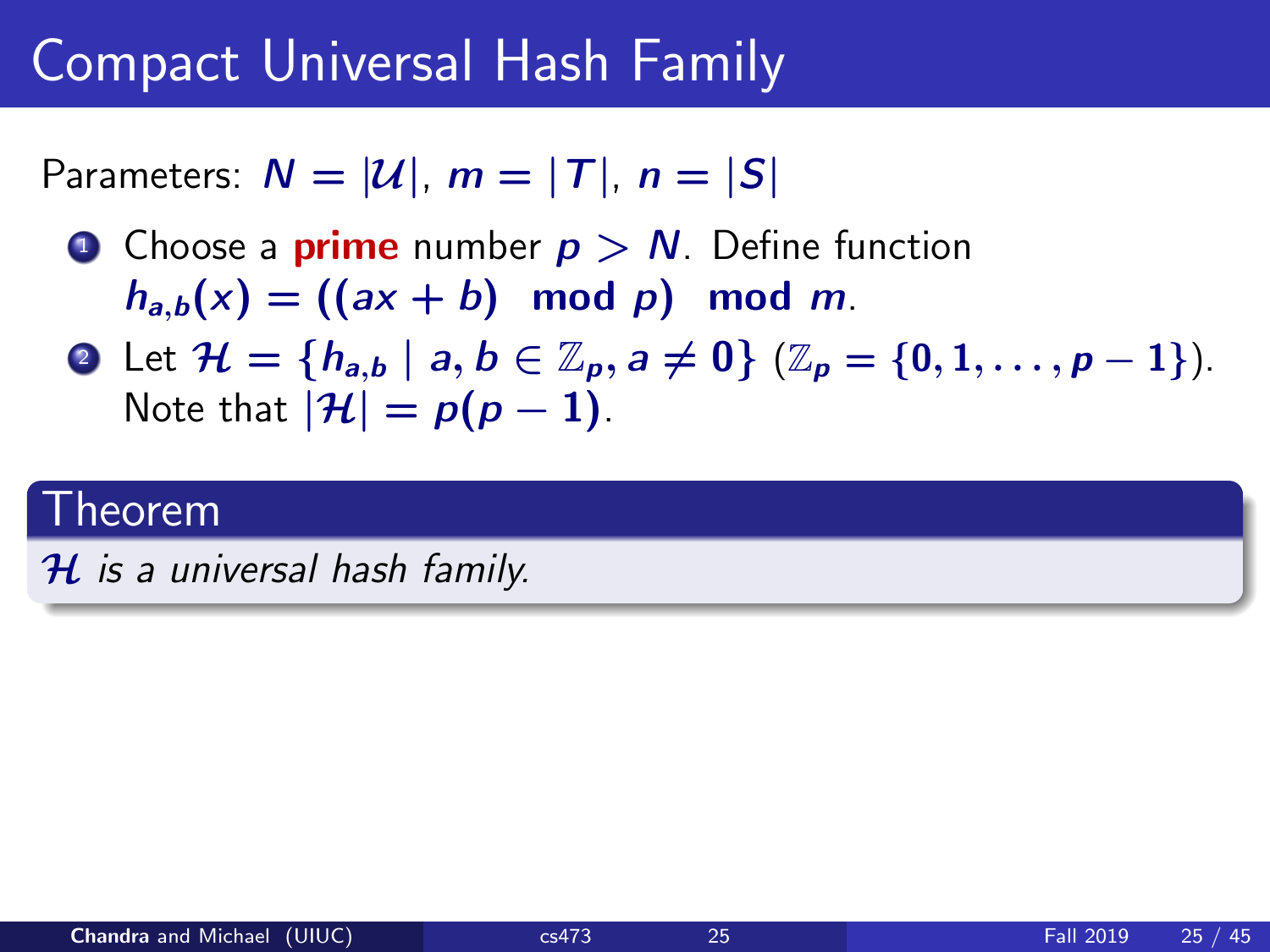## Compact Universal Hash Family

Parameters:  $N = |\mathcal{U}|$ ,  $m = |T|$ ,  $n = |S|$ 

- **1** Choose a **prime** number  $p > N$ . Define function  $h_{a,b}(x) = ((ax + b) \mod p) \mod m$ .
- **2** Let  $\mathcal{H} = \{h_{a,b} \mid a, b \in \mathbb{Z}_p, a \neq 0\}$  ( $\mathbb{Z}_p = \{0, 1, \ldots, p-1\}$ ). Note that  $|\mathcal{H}| = p(p-1)$ .

### Theorem

 $H$  is a universal hash family.

Comments:

- $\bullet$   $h_{ab}$  can be evaluated in  $O(1)$  time.
- **2** Easy to store, *i.e.*, just store  $a, b$ . Easy to sample.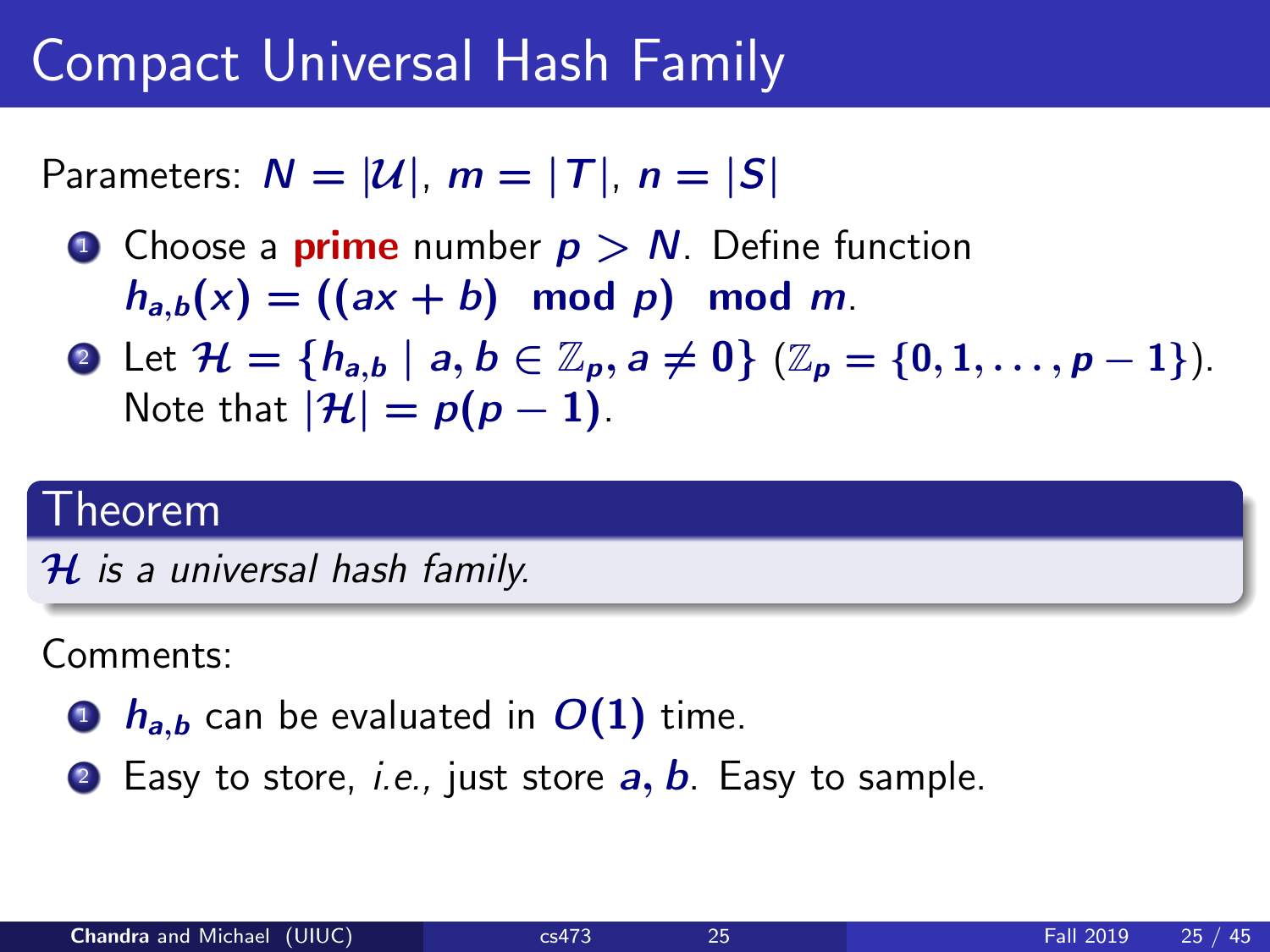## Understanding the hashing

Once we fix a and b, and we are given a value  $x$ , we compute the hash value of  $x$  in two stages:

- **0 Compute:**  $r \leftarrow (ax + b) \mod p$ .
- 2 Fold:  $r' \leftarrow r \mod m$

Let  $g_{a,b}(x) = (ax + b) \mod p$ .  $h_{a,b}(x) = g_{a,b}(x) \mod m$ .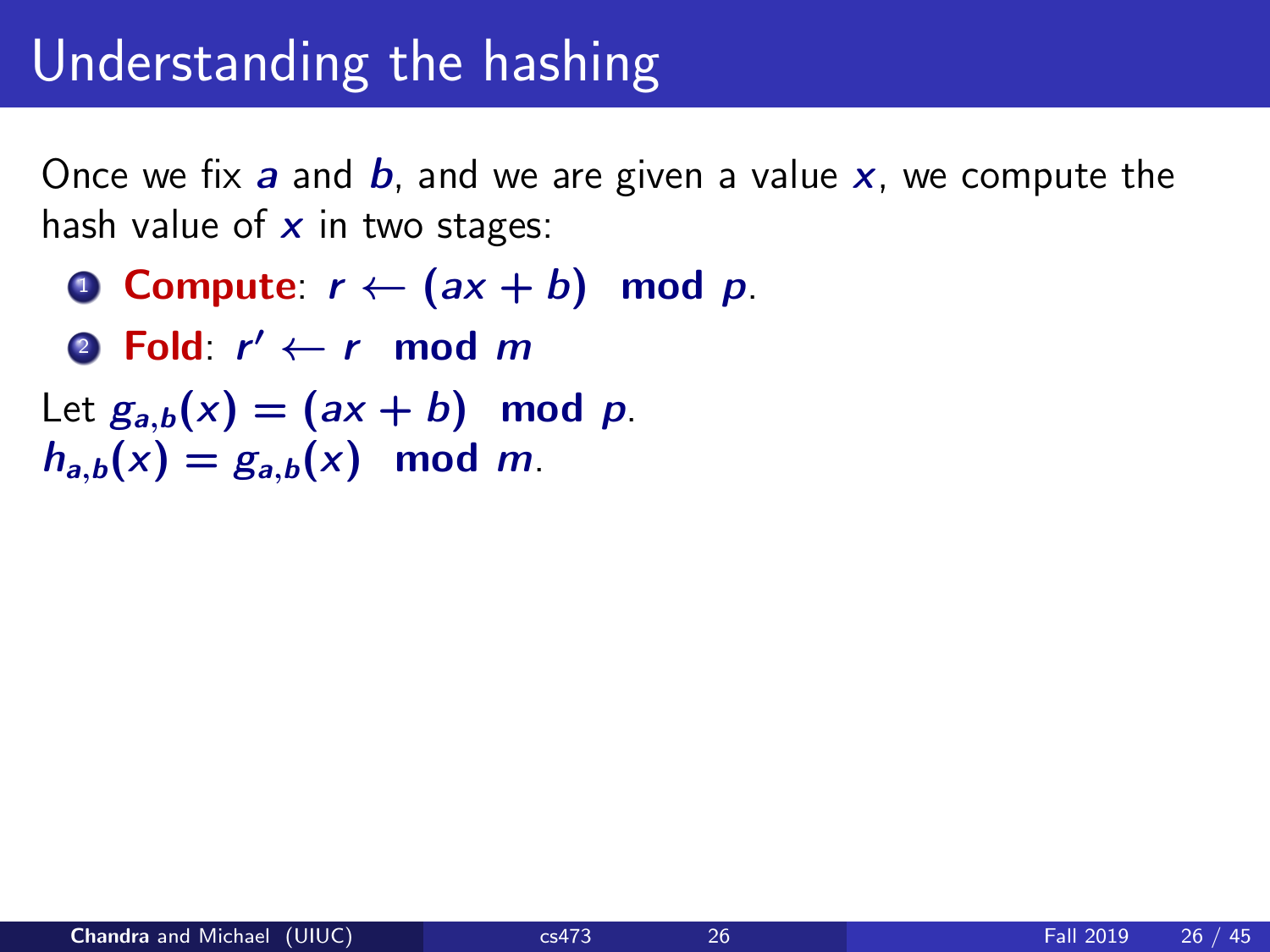## Understanding the hashing

Once we fix a and b, and we are given a value  $x$ , we compute the hash value of  $x$  in two stages:

- **0 Compute:**  $r \leftarrow (ax + b) \mod p$ .
- 2 Fold:  $r' \leftarrow r \mod m$
- Let  $g_{a,b}(x) = (ax + b) \mod p$ .  $h_{a,b}(x) = g_{a,b}(x) \mod m$ .

Fix  $x$ :

- $g_{a,b}(x)$  is uniformly distributed in  $\{0, 1, \ldots, p-1\}$ . Why?
- However  $h_{a,b}(x)$  is not necessarily uniformly distributed over  $\{0, 1, 2, \ldots, m\}$ . Why?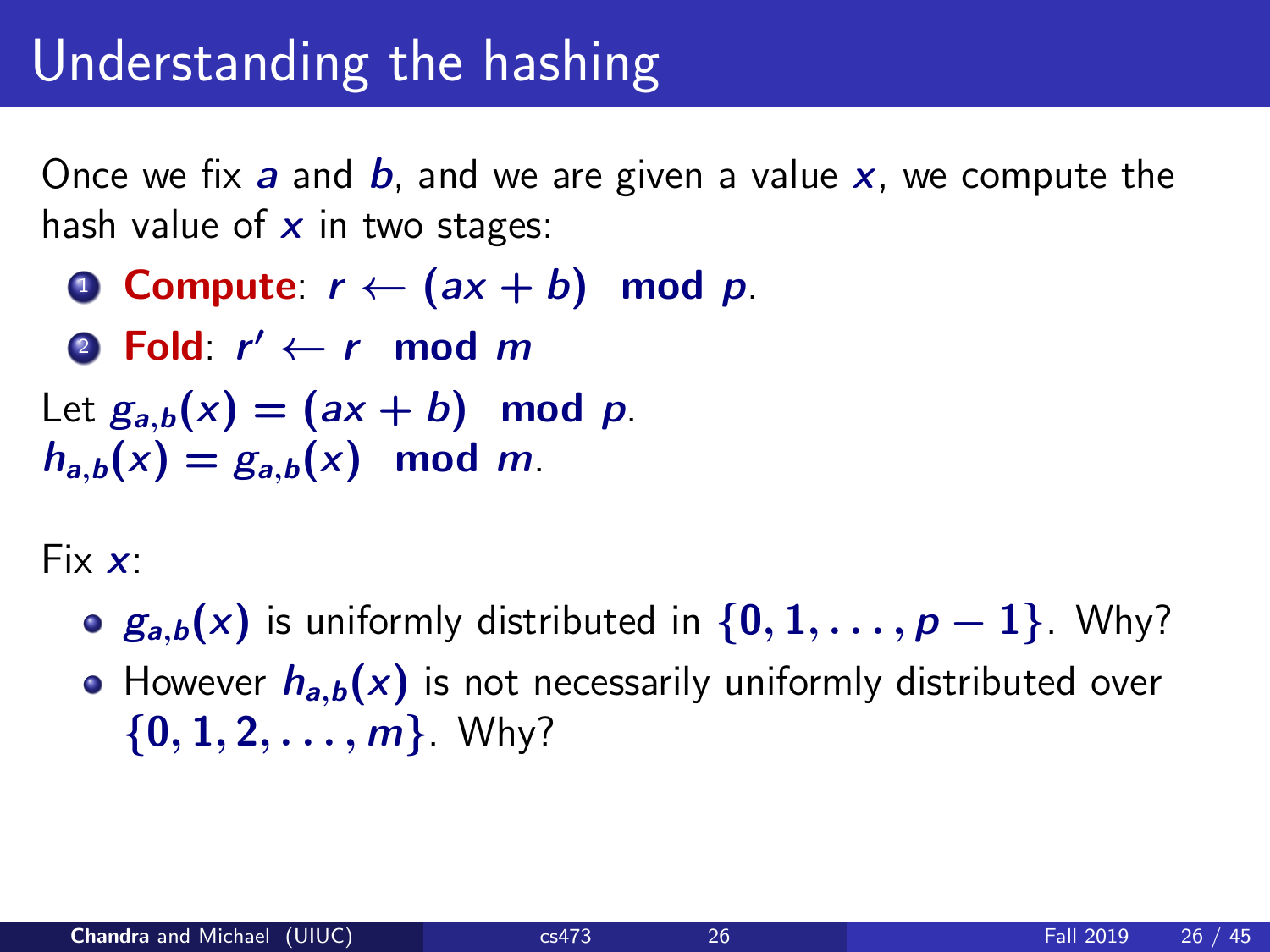## Some math required...

Recall  $\mathbb{Z}_p$  is a field.

- $a \neq 0$  implies unique a' such that  $aa' = 1 \mod p$
- For  $a, x, y \in \mathbb{Z}_p$  such that  $x \neq y$  and  $a \neq 0$  we have  $ax \neq ay \mod p$ .
- For  $x \neq y$  and any r, s there is a unique solution  $(a, b)$  to the equations  $ax + b = r$  and  $ay + b = s$ .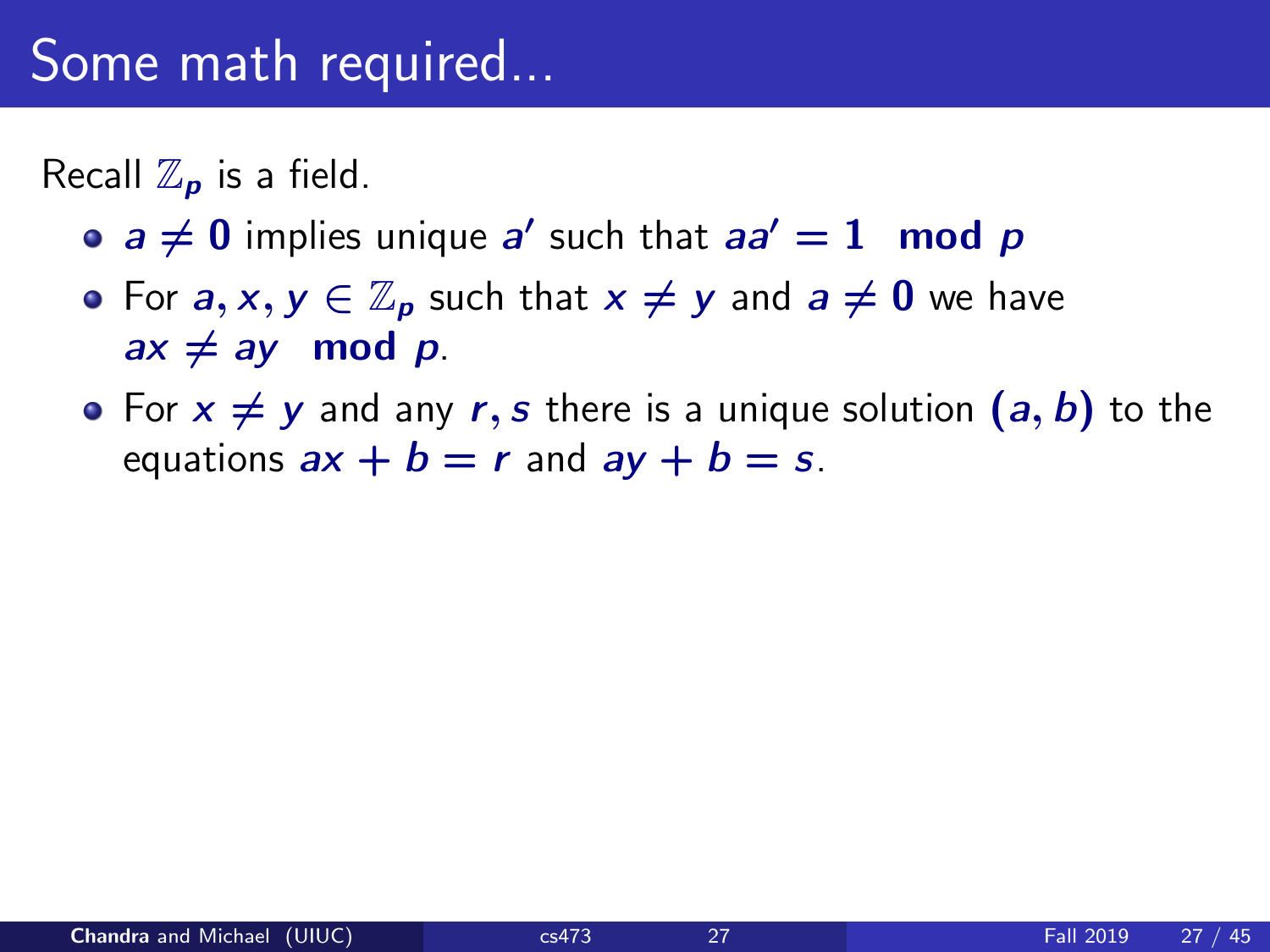$h_{a,b}(x) = ((ax + b) \mod p) \mod m)$ .

### **Theorem**

 $\mathcal{H} = \{h_{a,b} \mid a, b \in \mathbb{Z}_p, a \neq 0\}$  is universal.

### Proof.

Fix  $x, y \in \mathcal{U}, x \neq y$ . Show that  $Pr_{h_{a,b}\sim\mathcal{H}}[h_{a,b}(x) = h_{a,b}(y)] \leq 1/m$ . Note that  $|\mathcal{H}| = p(p-1)$ .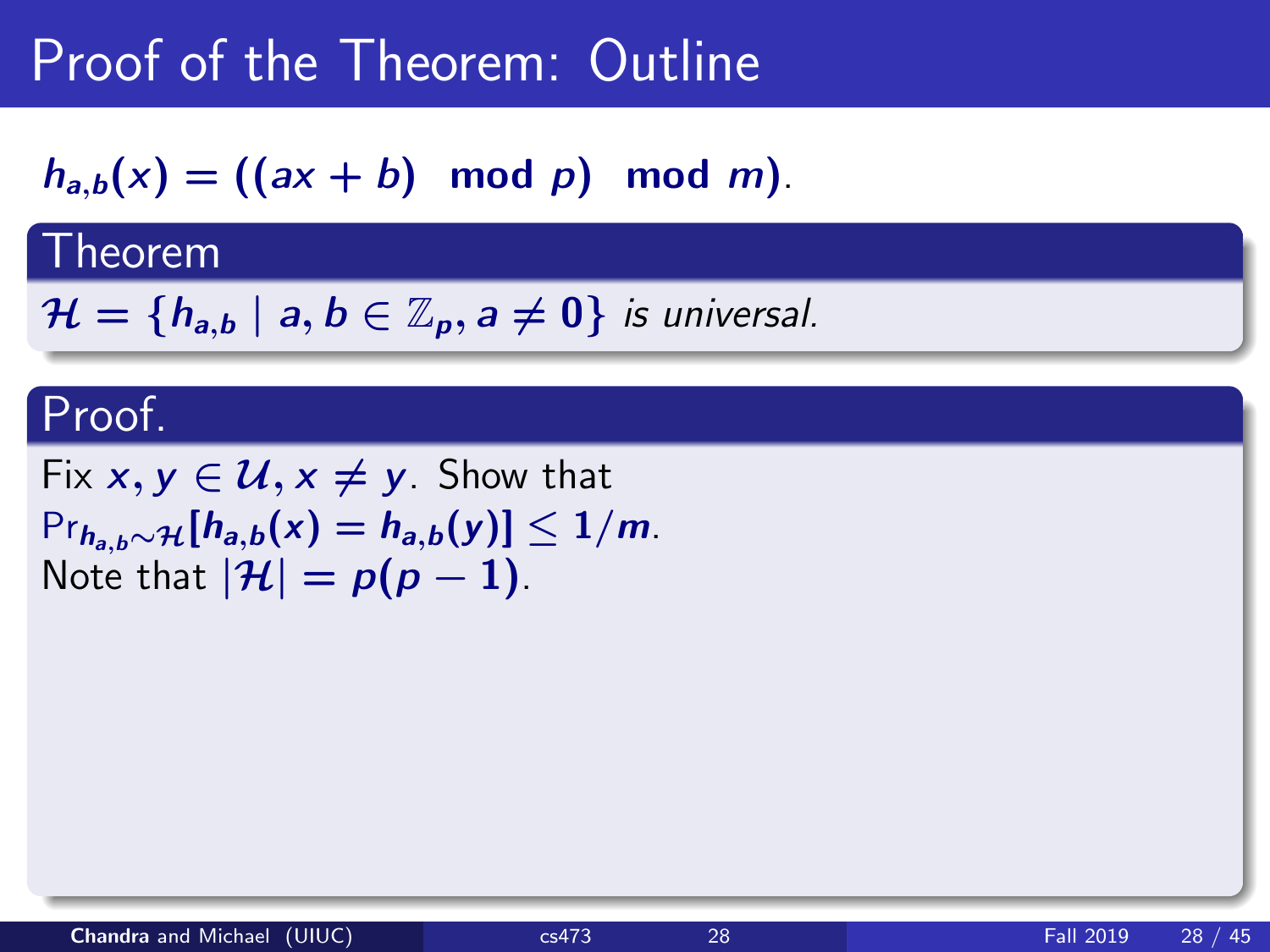$h_{a,b}(x) = ((ax + b) \mod p) \mod m).$ 

### Theorem

 $\mathcal{H} = \{h_{a,b} \mid a, b \in \mathbb{Z}_p, a \neq 0\}$  is universal.

### Proof.

Fix  $x, y \in \mathcal{U}, x \neq y$ . Show that  $Pr_{h_{a,b}\sim\mathcal{H}}[h_{a,b}(x) = h_{a,b}(y)] \leq 1/m$ . Note that  $|\mathcal{H}| = p(p-1)$ .

**1** Let  $(a, b)$  (equivalently  $h_{a,b}$ ) be *bad* for x, y if  $h_{a,b}(x) = h_{a,b}(y)$ .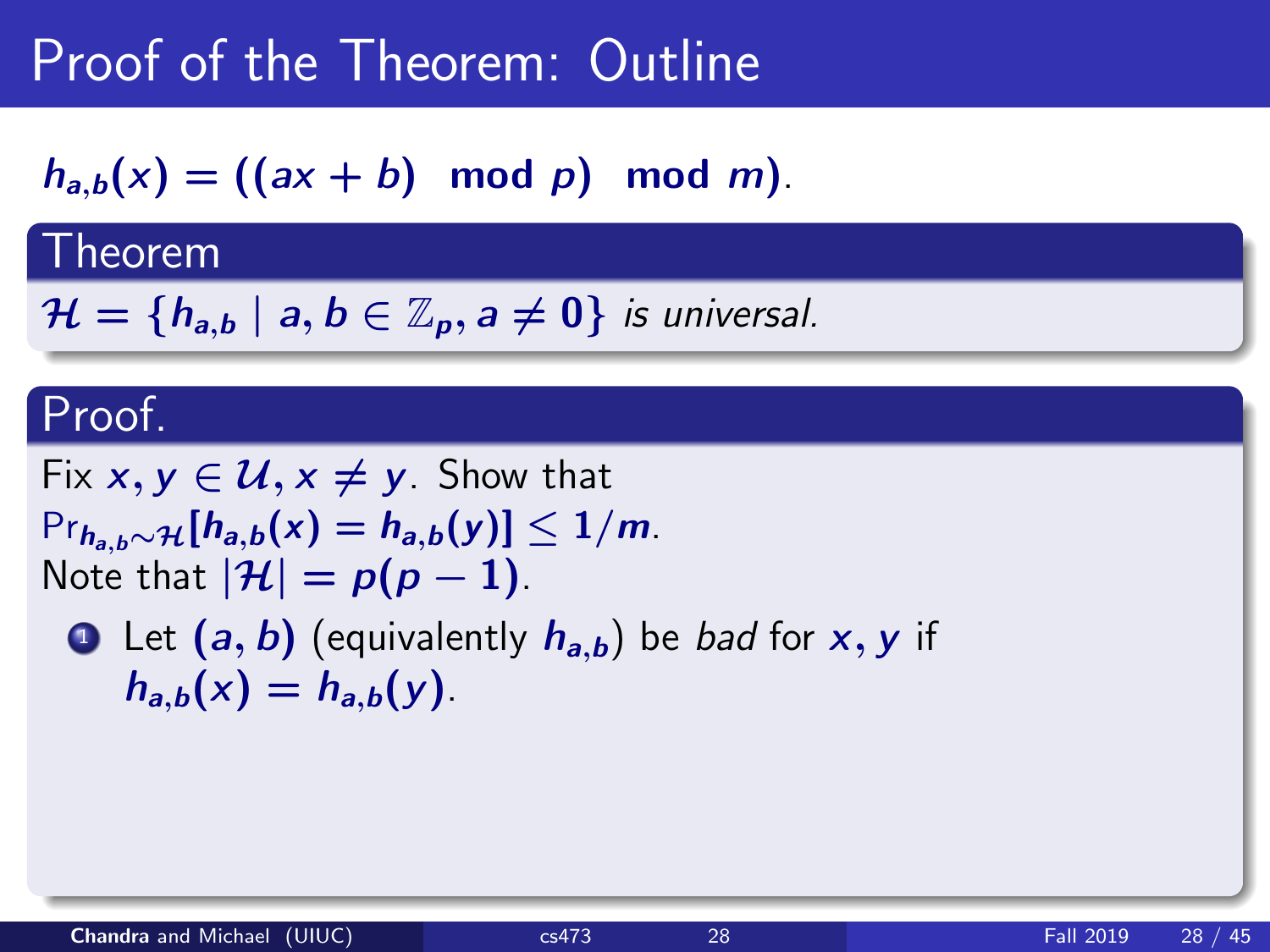$h_{a,b}(x) = ((ax + b) \mod p) \mod m).$ 

### Theorem

 $\mathcal{H} = \{h_{a,b} \mid a, b \in \mathbb{Z}_p, a \neq 0\}$  is universal.

### Proof.

Fix  $x, y \in \mathcal{U}, x \neq y$ . Show that  $Pr_{h_{a,b}\sim\mathcal{H}}[h_{a,b}(x) = h_{a,b}(y)] \leq 1/m$ . Note that  $|\mathcal{H}| = p(p-1)$ .

- **1** Let  $(a, b)$  (equivalently  $h_{a,b}$ ) be *bad* for x, y if  $h_{a,b}(x) = h_{a,b}(y)$ .
- **2 Claim:** Number of bad  $(a, b)$  is at most  $p(p-1)/m$ .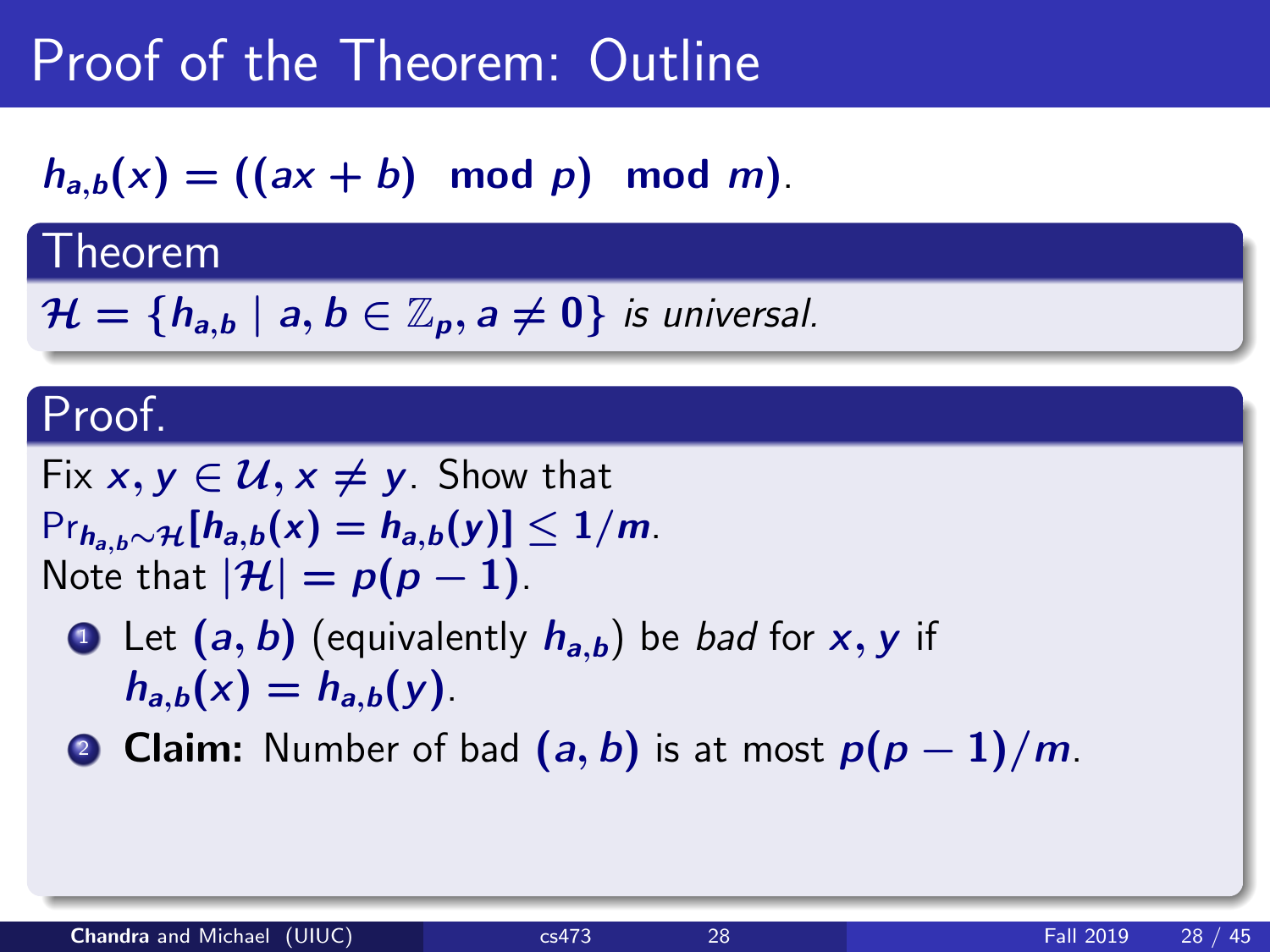$h_{a,b}(x) = ((ax + b) \mod p) \mod m).$ 

### Theorem

 $\mathcal{H} = \{h_{a,b} \mid a, b \in \mathbb{Z}_p, a \neq 0\}$  is universal.

### Proof.

Fix  $x, y \in \mathcal{U}, x \neq y$ . Show that  $Pr_{h_{a,b}\sim\mathcal{H}}[h_{a,b}(x) = h_{a,b}(y)] \leq 1/m$ . Note that  $|\mathcal{H}| = p(p-1)$ .

- **1** Let  $(a, b)$  (equivalently  $h_{a,b}$ ) be *bad* for x, y if  $h_{a,b}(x) = h_{a,b}(y)$ .
- **2 Claim:** Number of bad  $(a, b)$  is at most  $p(p-1)/m$ .
- **3** Total number of hash functions is  $p(p-1)$  and hence probability of a collision is  $\leq 1/m$ .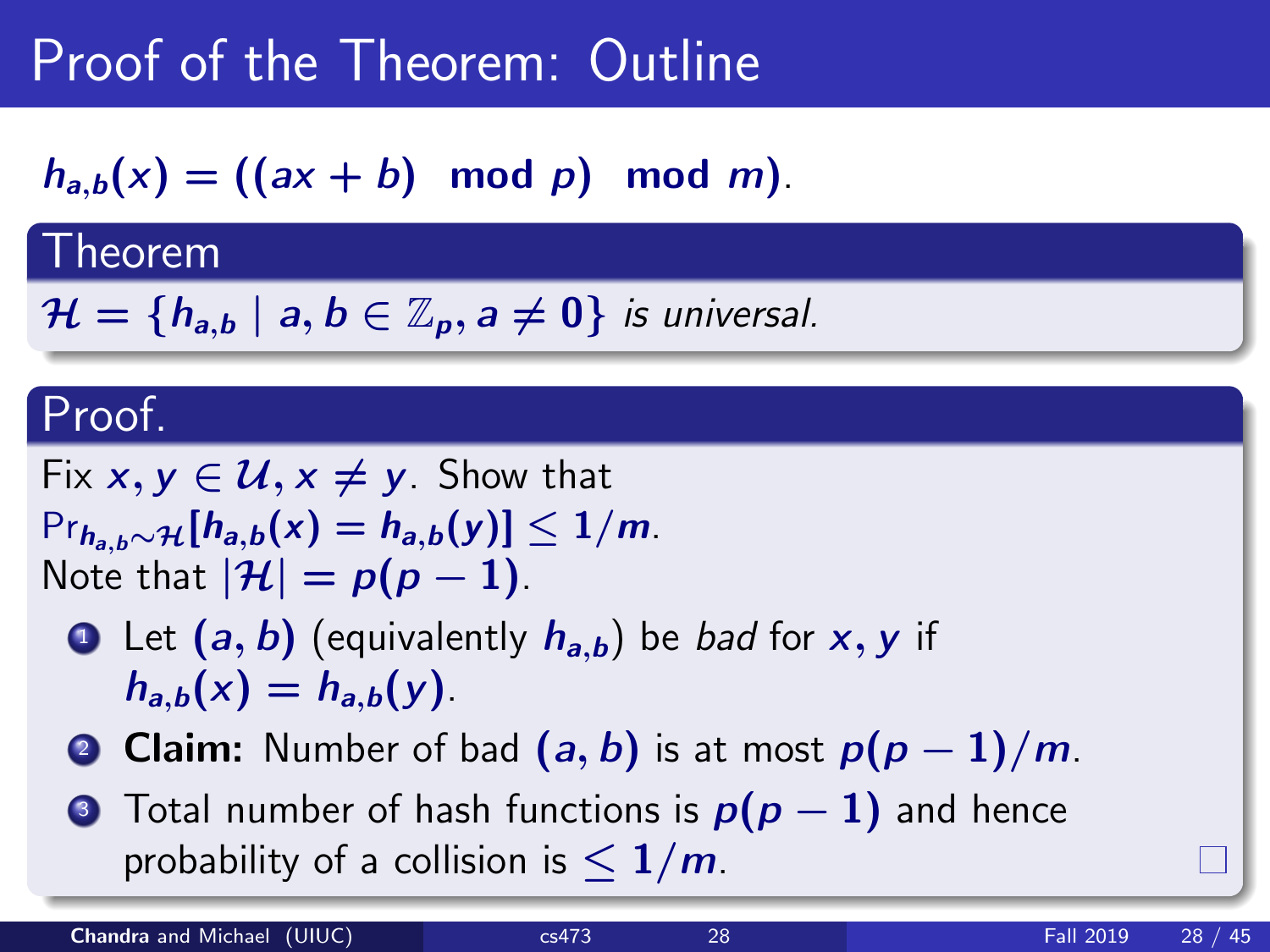# $h_{a,b}(x) = (((ax + b) \mod p) \mod m)$

2 lemmas ...

Fix  $x \neq y \in \mathbb{Z}_p$ , and let  $r = (ax + b) \mod p$  and  $s = (ay + b) \mod p$ .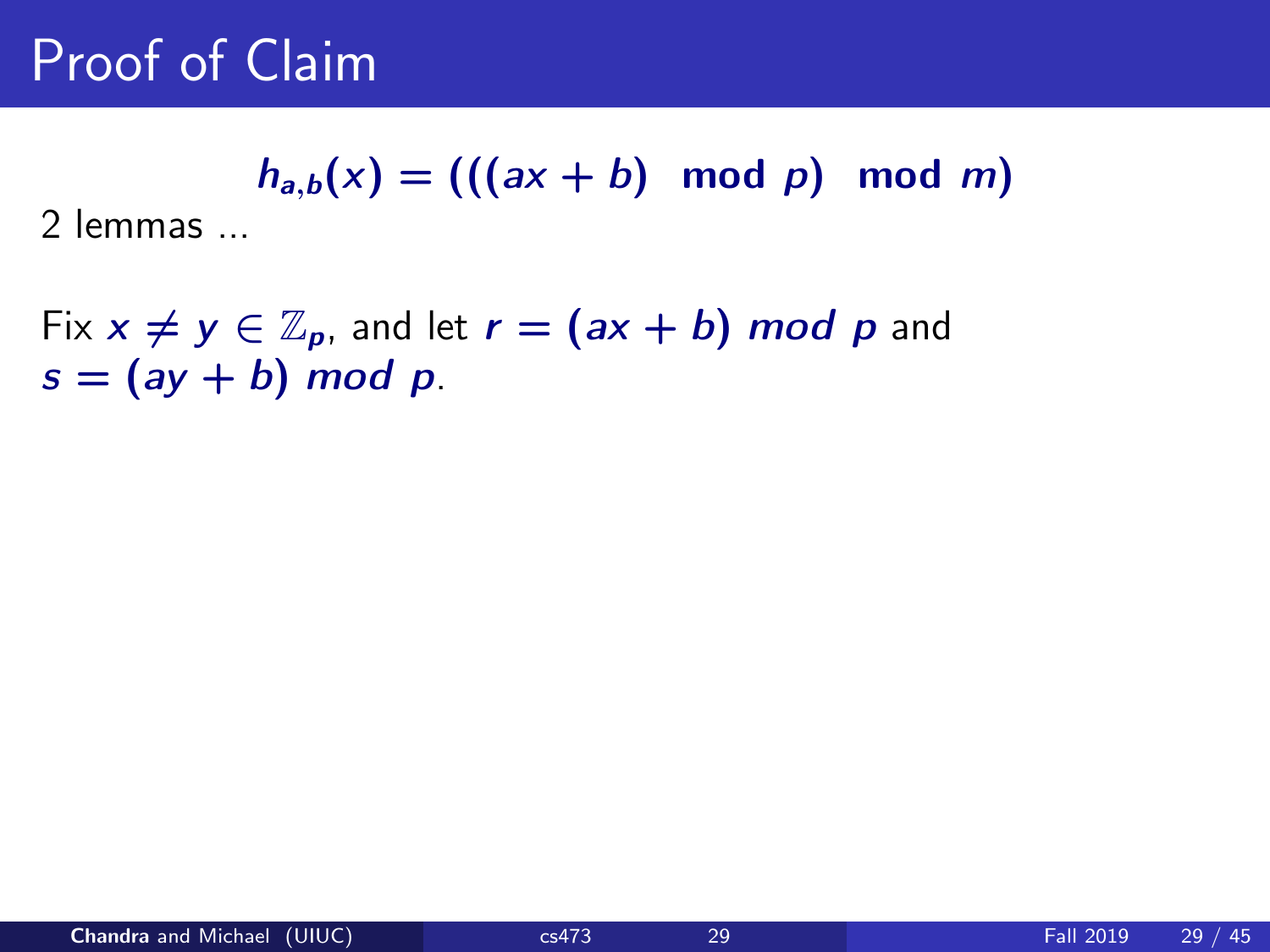$h_{a,b}(x) = (((ax + b) \mod p) \mod m)$ 

2 lemmas ...

Fix  $x \neq y \in \mathbb{Z}_p$ , and let  $r = (ax + b) \mod p$  and  $s = (ay + b) \mod p$ .

**■** 1-to-1 correspondence between  $p(p-1)$  pairs of  $(a, b)$ (equivalently  $h_{a,b}$ ) and  $p(p-1)$  pairs of  $(r, s)$ .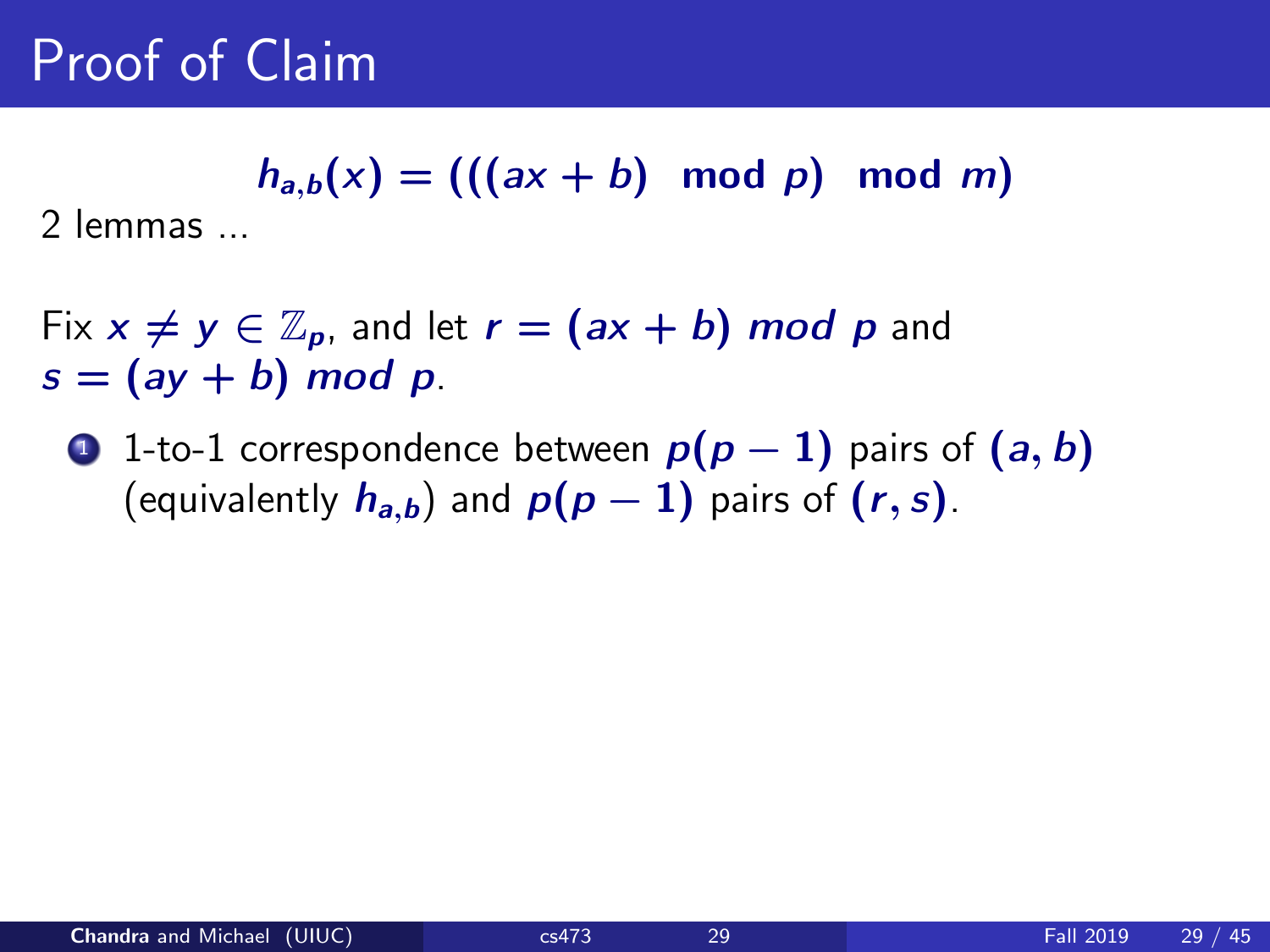$h_{a,b}(x) = (((ax + b) \mod p) \mod m)$ 

2 lemmas ...

Fix  $x \neq y \in \mathbb{Z}_p$ , and let  $r = (ax + b) \mod p$  and  $s = (ay + b) \mod p$ .

**1**-to-1 correspondence between  $p(p-1)$  pairs of  $(a, b)$ (equivalently  $h_{a,b}$ ) and  $p(p-1)$  pairs of  $(r, s)$ .

2 Out of all possible  $p(p-1)$  pairs of  $(r, s)$ , at most  $p(p-1)/m$  fraction satisfies r mod  $m = s$  mod m.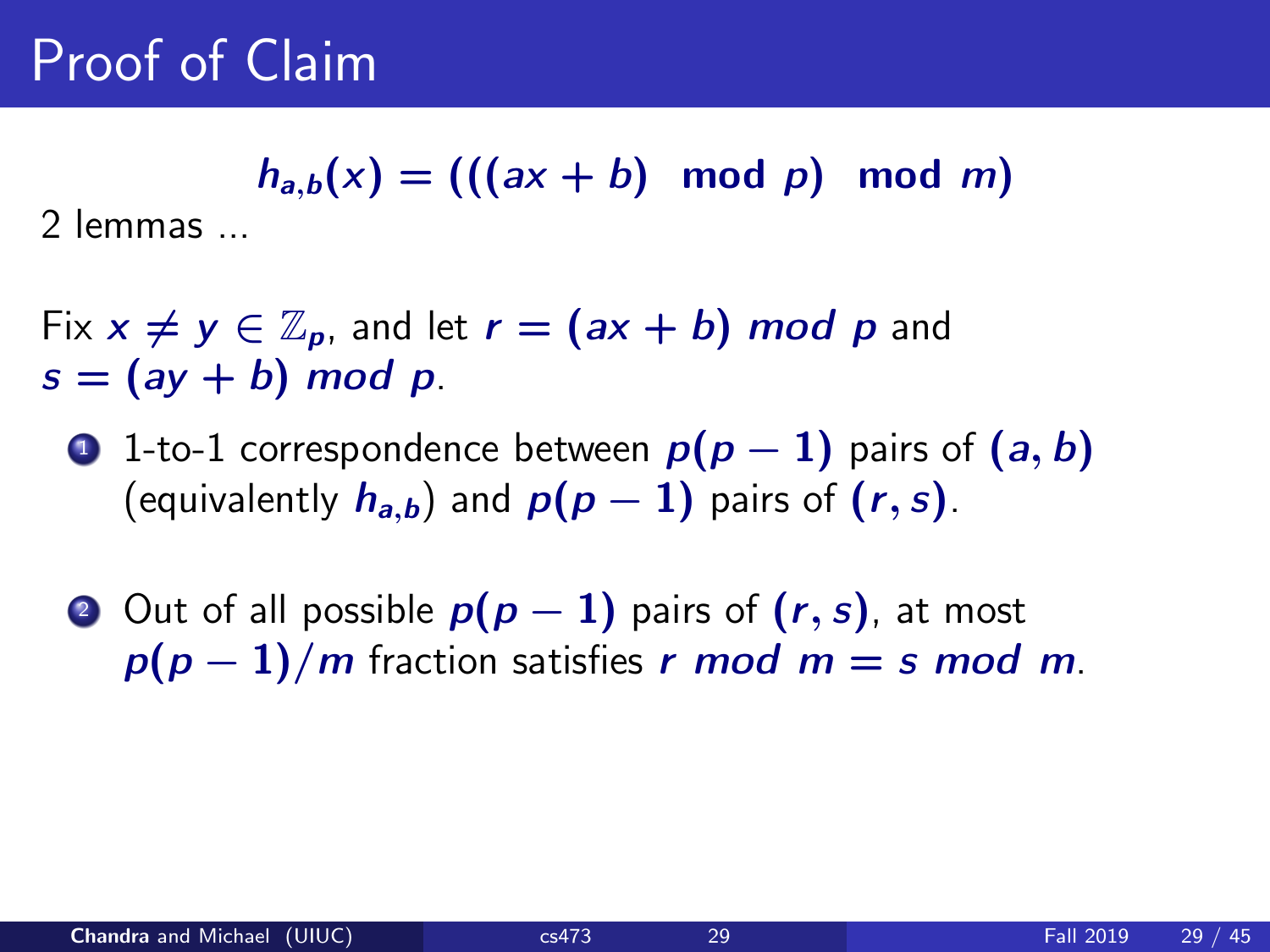## Correspondence Lemma

### Lemma

If  $x \neq y$  then for each  $(r, s)$  such that  $r \neq s$  and  $0 \le r, s \le p-1$  there is exactly one pair  $(a, b)$  such that  $a \neq 0$  and  $ax + b \mod p = r$  and  $ay + b \mod p = s$ 



One-to-one correspondence between  $(a, b)$  and  $(r, s)$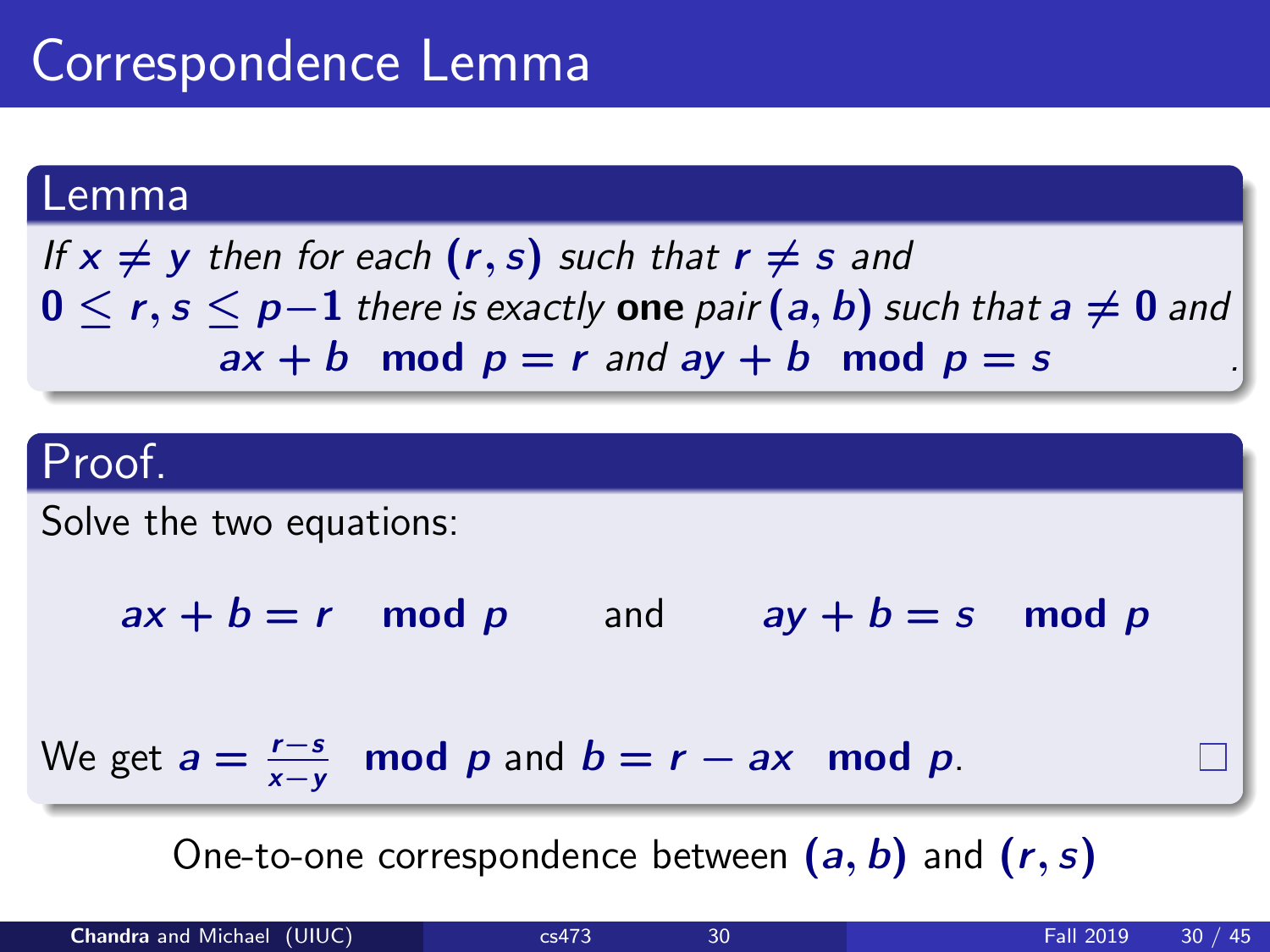# Collisions due to folding

Once we fix a and b, and we are given a value  $x$ , we compute the hash value of  $x$  in two stages:

- **O** Compute:  $r \leftarrow (ax + b) \mod p$ .
- 2 Fold:  $r' \leftarrow r \mod m$

### Collision...

Given two distinct values  $x$  and  $y$  they might collide only because of folding.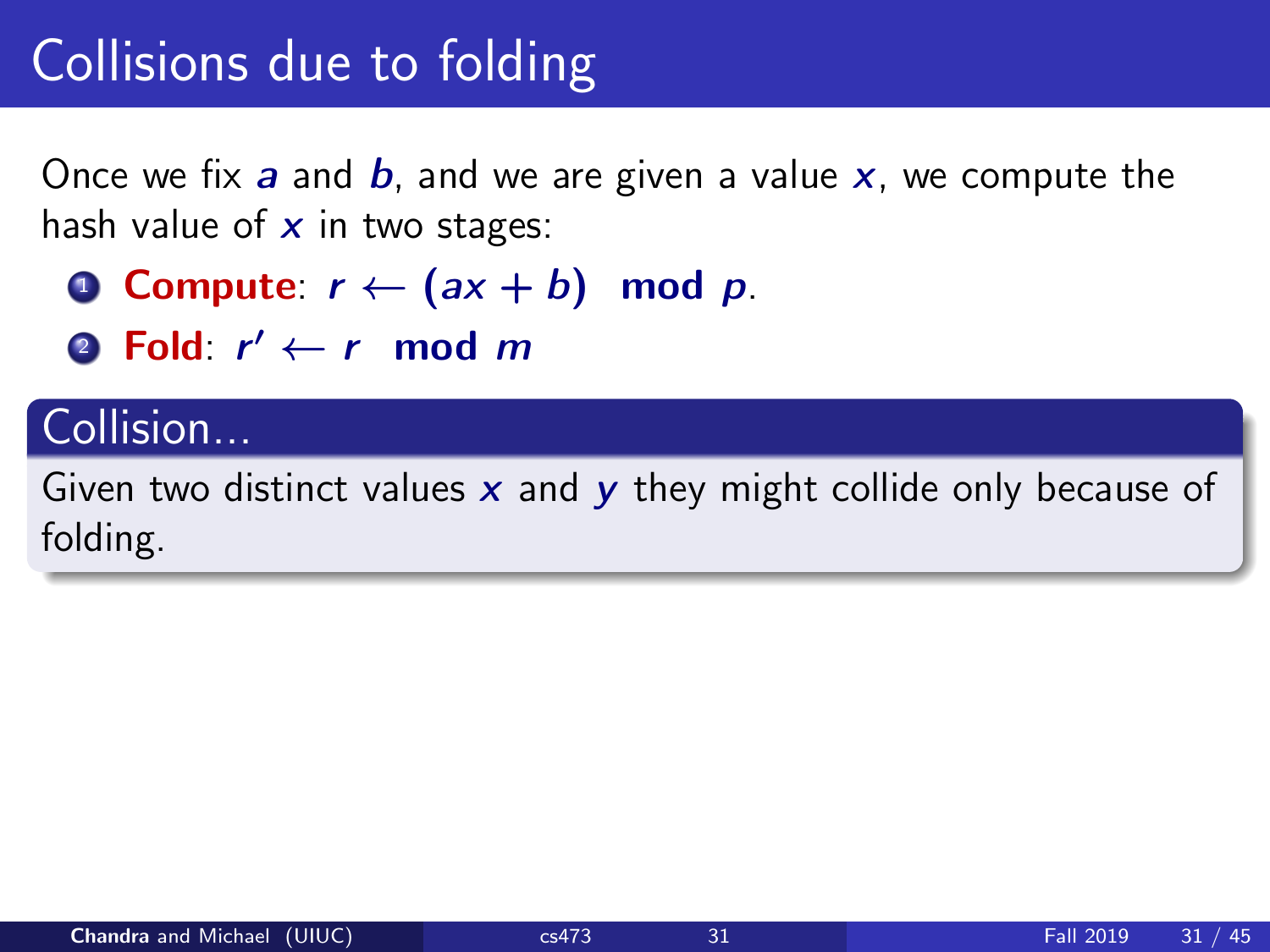# Collisions due to folding

Once we fix  $a$  and  $b$ , and we are given a value  $x$ , we compute the hash value of  $x$  in two stages:

- **0 Compute:**  $r \leftarrow (ax + b) \mod p$ .
- 2 Fold:  $r' \leftarrow r \mod m$

### Collision...

Given two distinct values x and y they might collide only because of folding.

### Lemma

# of pairs  $(r, s)$  of  $\mathbb{Z}_p \times \mathbb{Z}_p$  such that  $r \neq s$  and r mod  $m = s$ mod *m* is at most  $p(p-1)/m$ .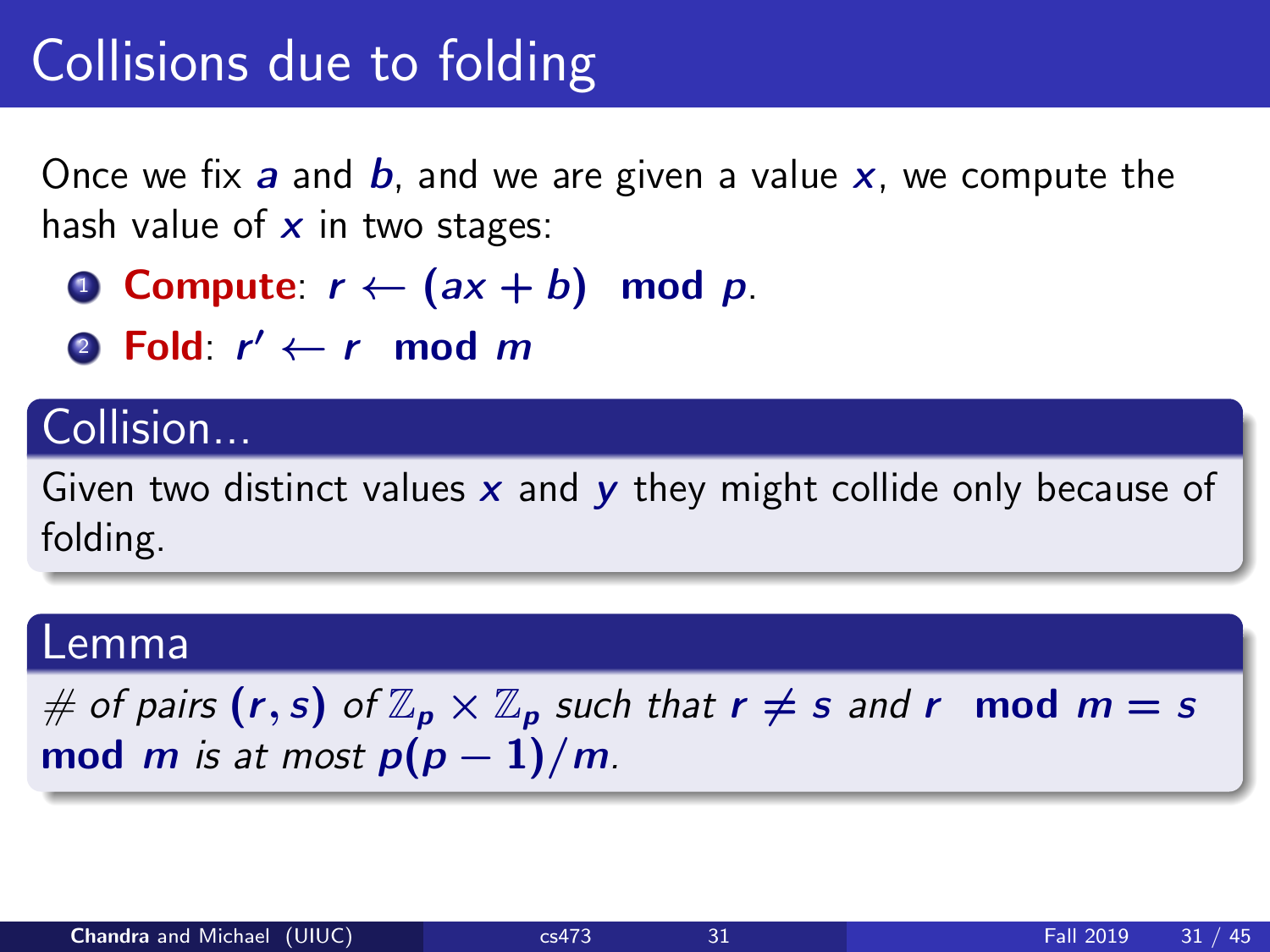# Folding numbers

### Lemma

# pairs  $(r, s) \in \mathbb{Z}_p \times \mathbb{Z}_p$  such that  $r \neq s$  and r mod  $m = s$ mod m (folded to the same number) is  $p(p-1)/m$ .

### Proof.

Consider a pair  $(r,s)\in\left\{ 0,1,\ldots,p-1\right\} ^{2}$  s.t.  $r\neq s$ . Fix  $r$ :

**1** Let  $d = r$  mod m.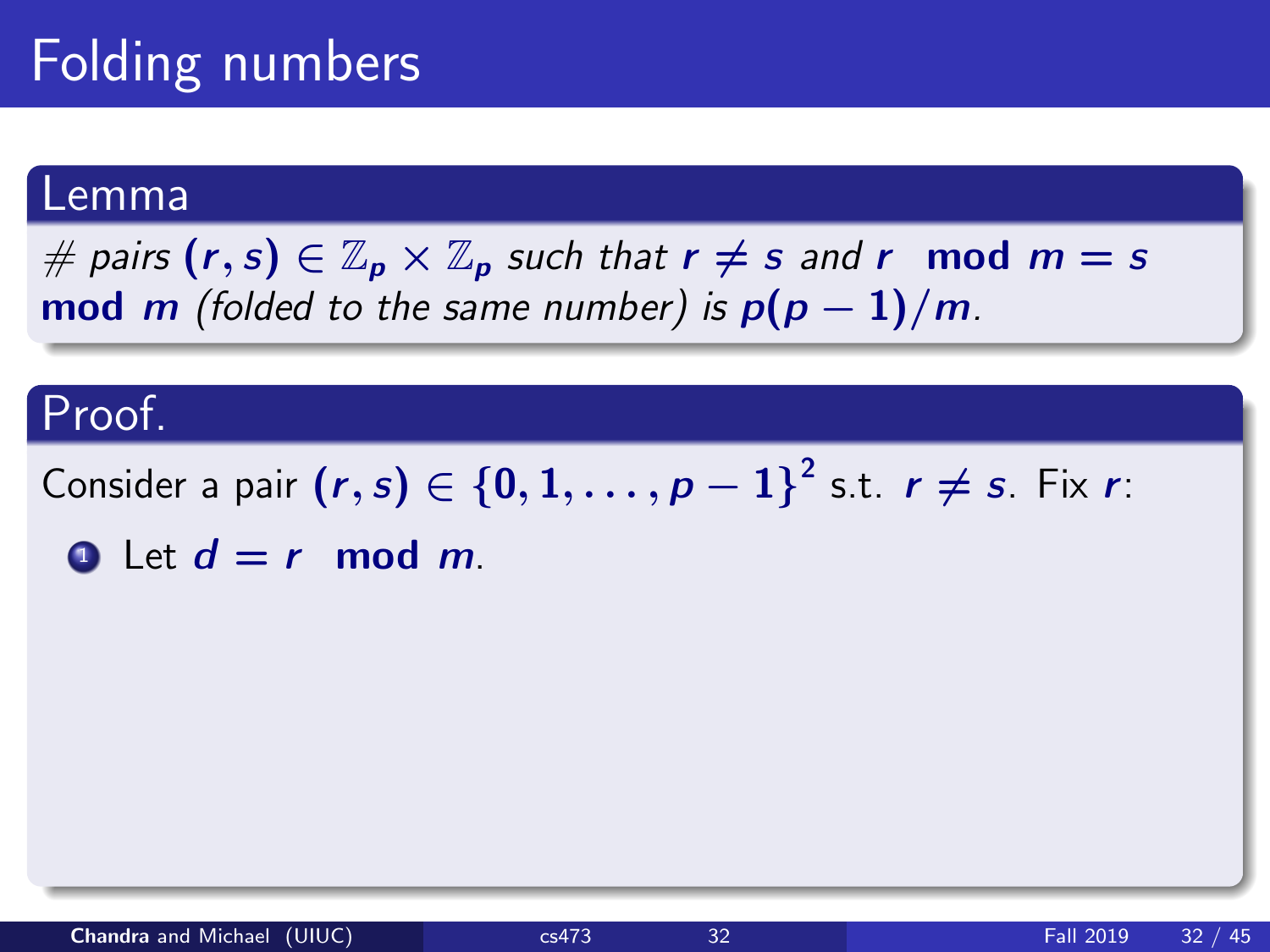# Folding numbers

### Lemma

# pairs  $(r, s) \in \mathbb{Z}_p \times \mathbb{Z}_p$  such that  $r \neq s$  and r mod  $m = s$ mod m (folded to the same number) is  $p(p-1)/m$ .

### Proof.

Consider a pair  $(r,s)\in\left\{ 0,1,\ldots,p-1\right\} ^{2}$  s.t.  $r\neq s$ . Fix  $r$ :

- **1** Let  $d = r$  mod m.
- **2** There are  $\lceil p/m \rceil$  values of s such that r mod  $m = s$ mod m.
- **3** One of them is when  $r = s$ .
- $\leftrightarrow$   $\#$  of colliding pairs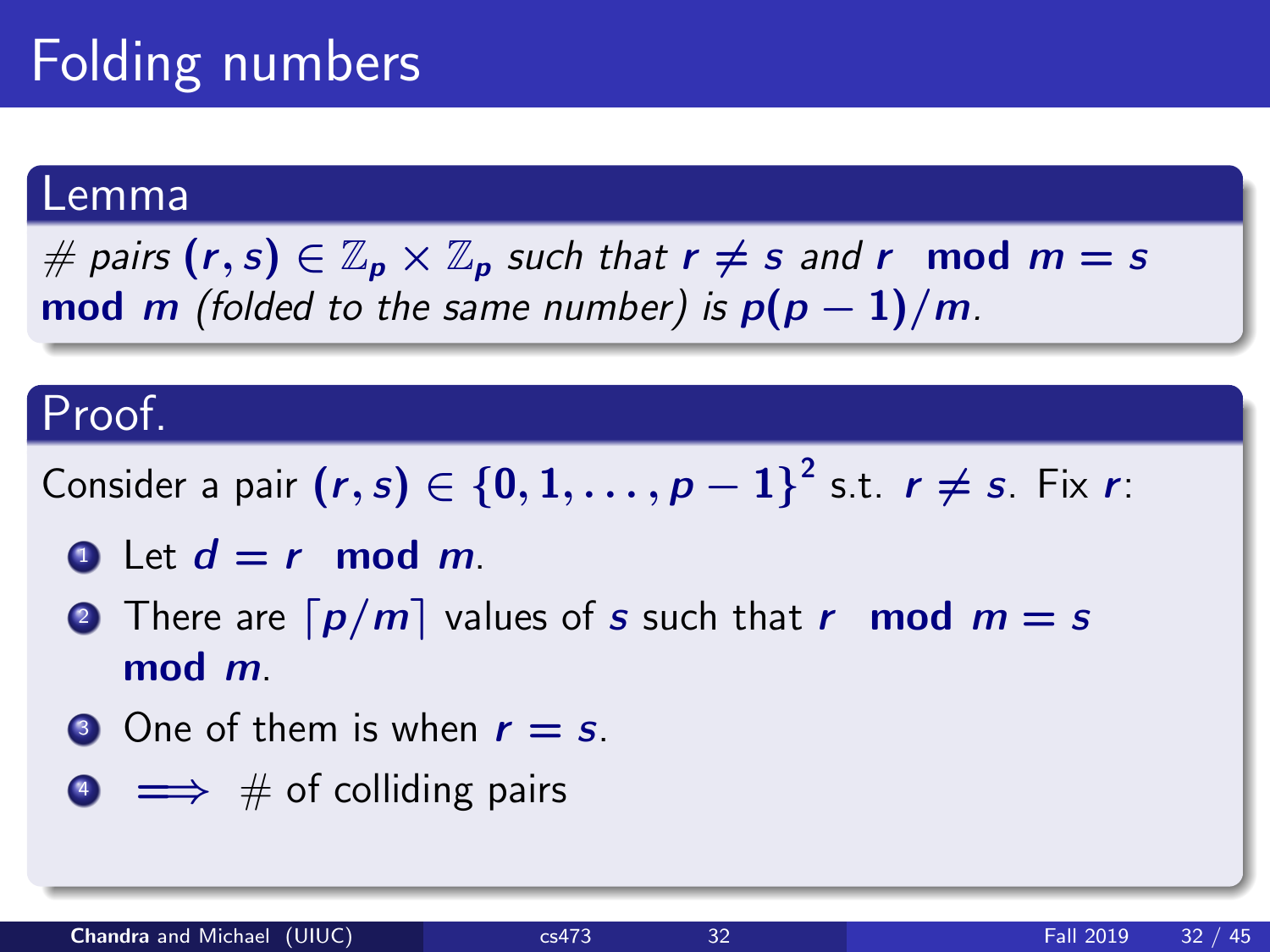# Folding numbers

### Lemma

# pairs  $(r, s) \in \mathbb{Z}_p \times \mathbb{Z}_p$  such that  $r \neq s$  and r mod  $m = s$ mod m (folded to the same number) is  $p(p-1)/m$ .

### Proof.

Consider a pair  $(r,s)\in\left\{ 0,1,\ldots,p-1\right\} ^{2}$  s.t.  $r\neq s$ . Fix  $r$ :

- **1** Let  $d = r$  mod m.
- **2** There are  $\lceil p/m \rceil$  values of s such that r mod  $m = s$ mod m.
- **3** One of them is when  $r = s$ .

 $\bullet \implies \#$  of colliding pairs  $(\lceil p/m \rceil - 1)p \leq (p-1)p/m$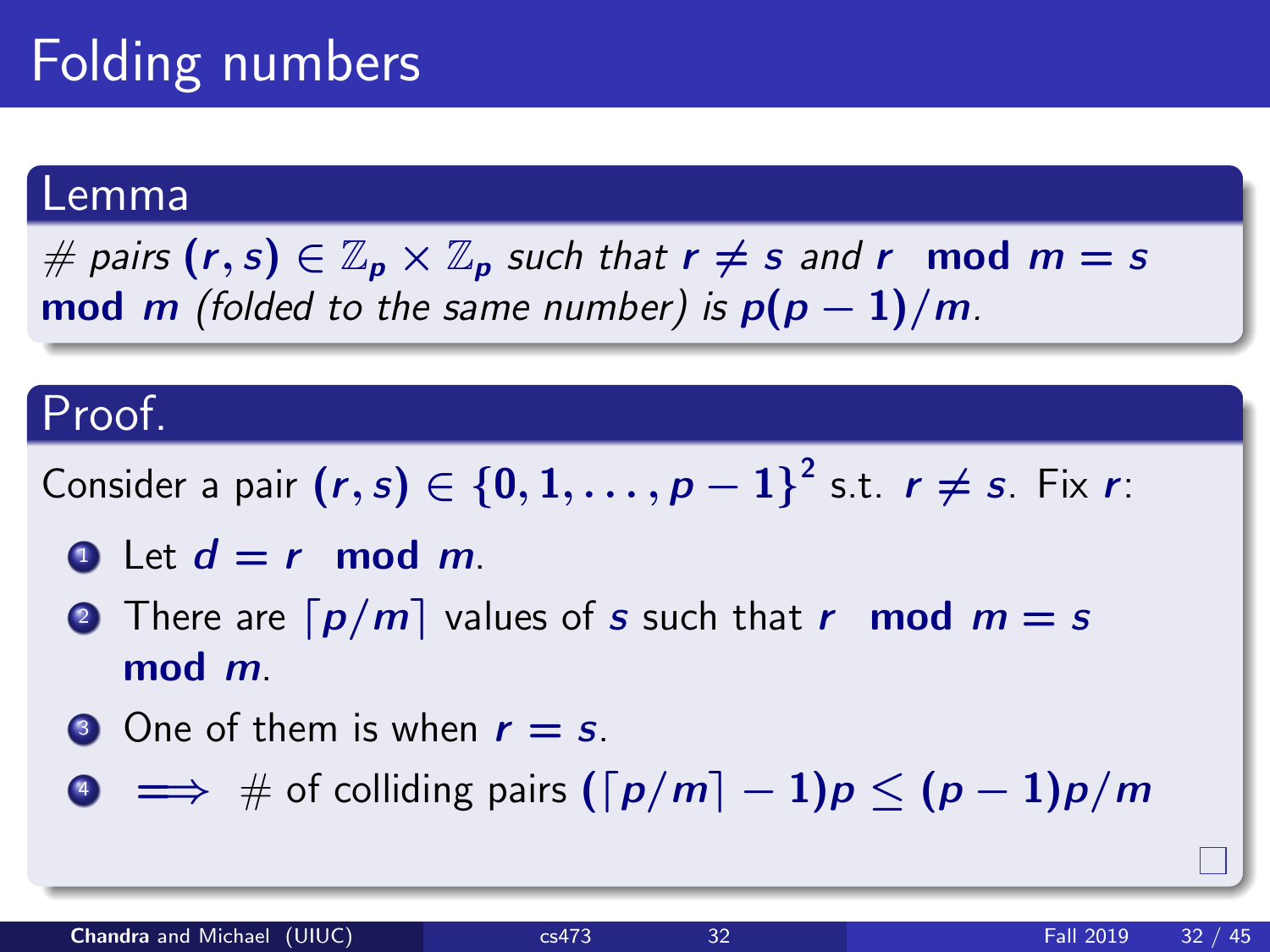Proof of Claim # of bad pairs is  $p(p-1)/m$ 

### Proof.

Let  $a, b \in \mathbb{Z}_p$  such that  $a \neq 0$  and  $h_{a,b}(x) = h_{a,b}(y)$ .

- 1 Let  $r = ax + b \mod p$  and  $s = ay + b \mod p$ .
- Collision if and only if r mod  $m = s$  mod m.
- **3** (Folding error): Number of pairs  $(r, s)$  such that  $r \neq s$  and  $0 \le r, s \le p-1$  and r mod  $m = s$  mod m is  $p(p-1)/m$ .
- <sup>4</sup> From previous lemma there is one-to-one correspondence between  $(a, b)$  and  $(r, s)$ . Hence total number of bad  $(a, b)$ pairs is  $p(p-1)/m$ .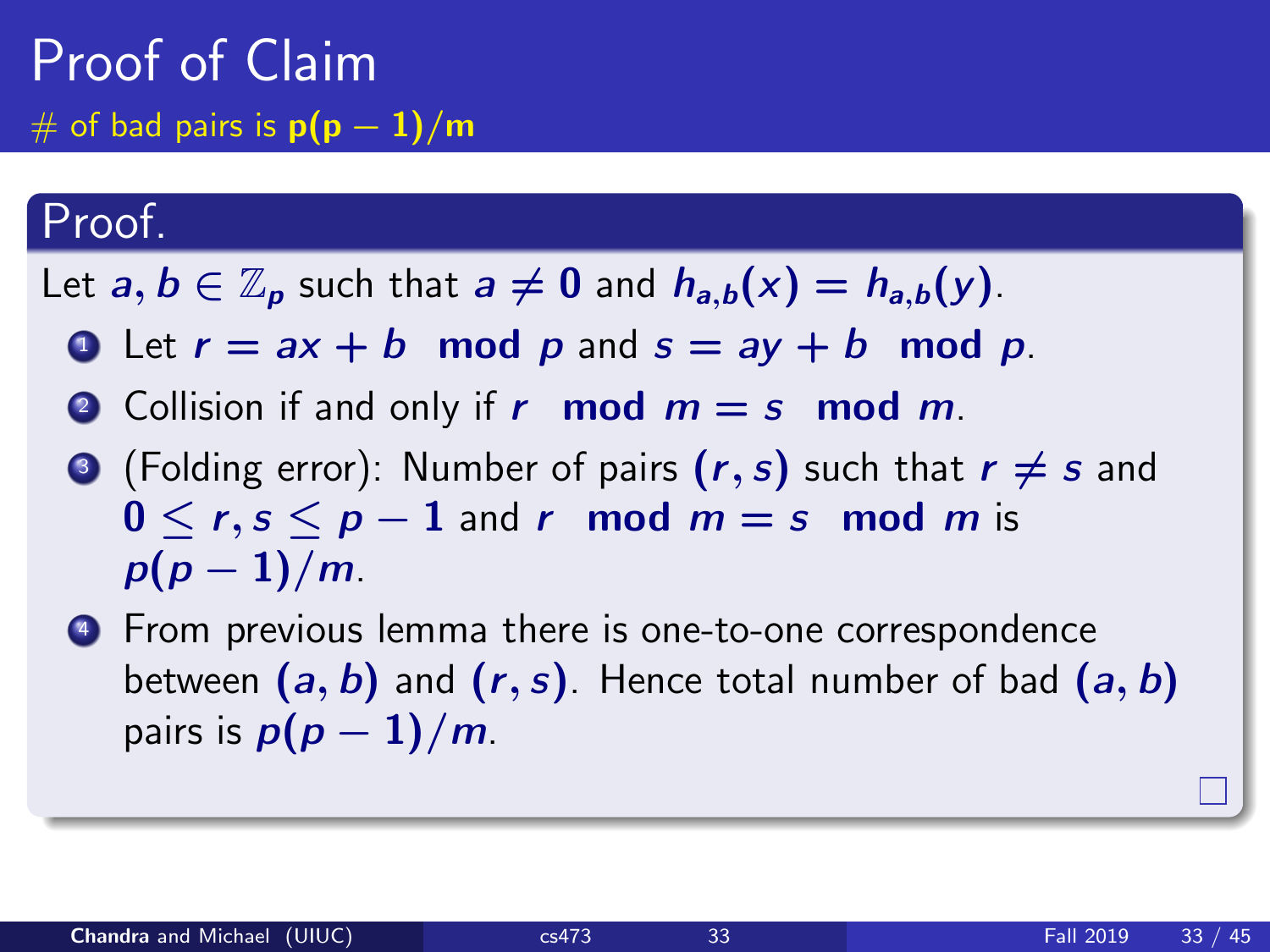Proof of Claim # of bad pairs is  $p(p-1)/m$ 

### Proof.

Let  $a, b \in \mathbb{Z}_p$  such that  $a \neq 0$  and  $h_{a,b}(x) = h_{a,b}(y)$ .

- 1 Let  $r = ax + b \mod p$  and  $s = ay + b \mod p$ .
- Collision if and only if r mod  $m = s$  mod m.
- **3** (Folding error): Number of pairs  $(r, s)$  such that  $r \neq s$  and  $0 \le r, s \le p-1$  and r mod  $m = s$  mod m is  $p(p-1)/m$ .
- <sup>4</sup> From previous lemma there is one-to-one correspondence between  $(a, b)$  and  $(r, s)$ . Hence total number of bad  $(a, b)$ pairs is  $p(p-1)/m$ .

| Prob of x and y to collide: $\frac{\# \text{ bad}(a, b) \text{ pairs}}{\#(a, b) \text{ pairs}} = \frac{p(p-1)/m}{p(p-1)} = \frac{1}{m}$ . |       |                  |          |
|-------------------------------------------------------------------------------------------------------------------------------------------|-------|------------------|----------|
| $Chandra$ and Michael $(HHIC)$                                                                                                            | cs473 | <b>Eall 2019</b> | $-33/45$ |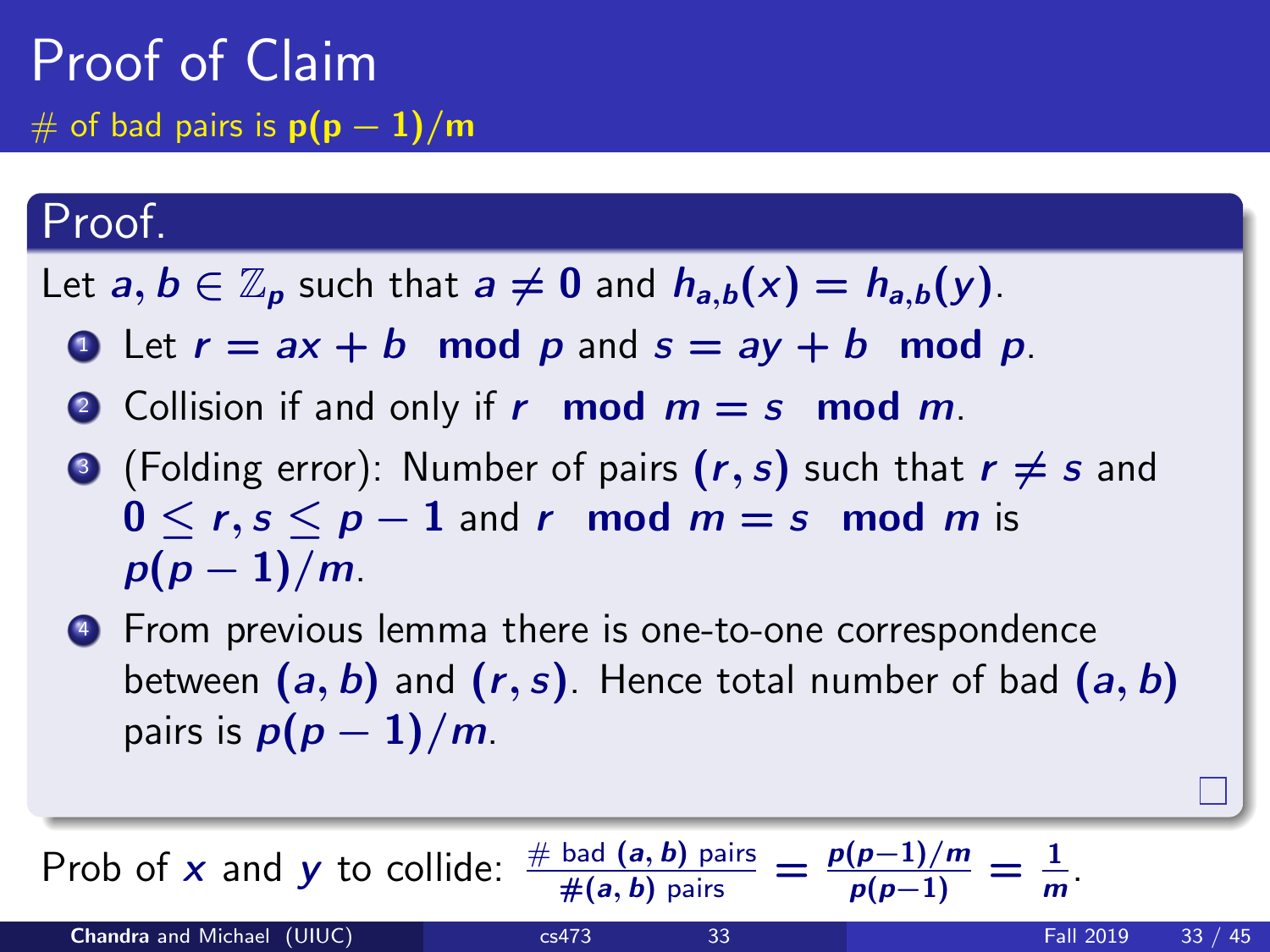# Part III

# <span id="page-55-0"></span>[Perfect Hashing](#page-55-0)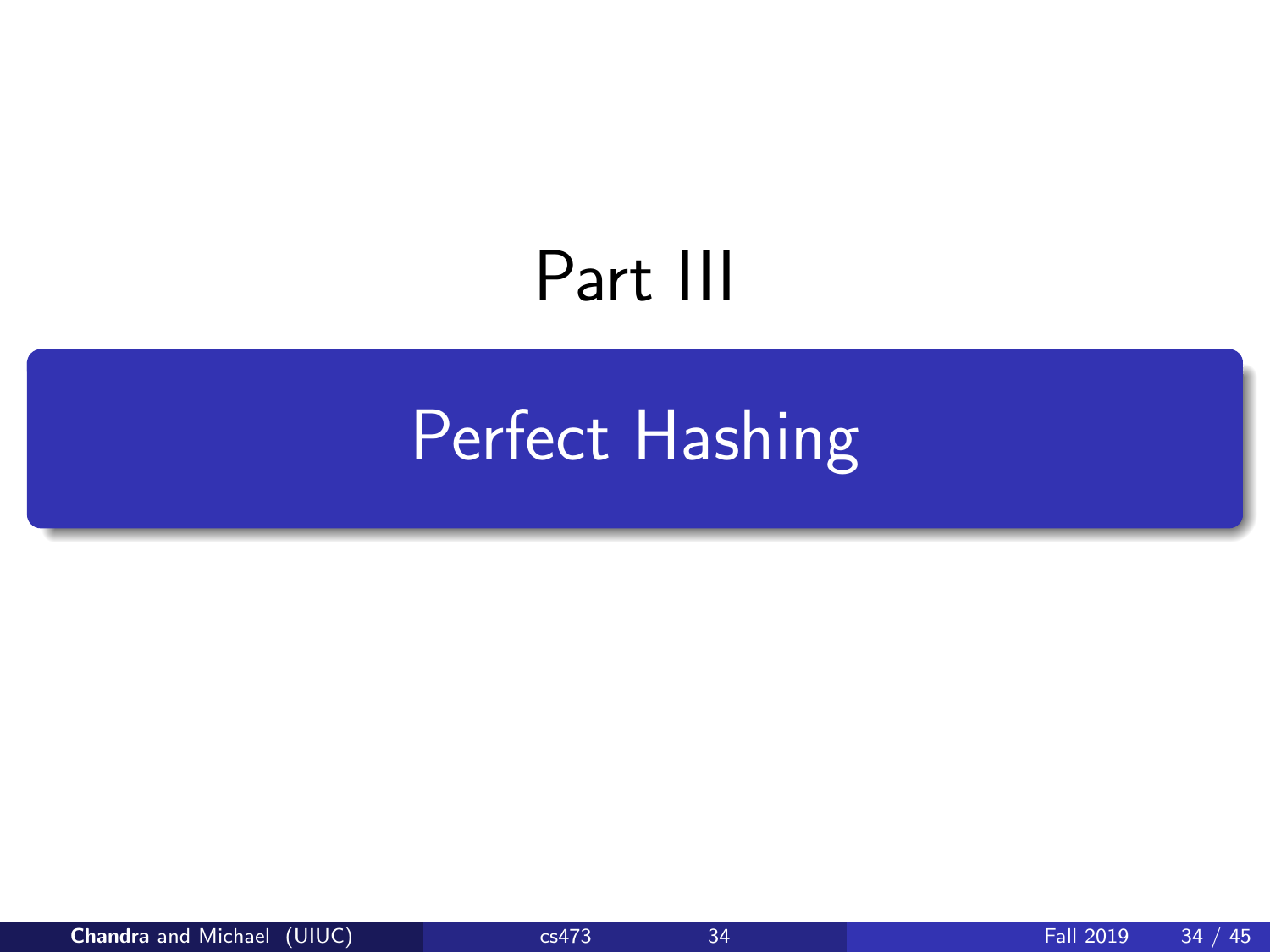# Perfect Hashing

**Question:** Suppose we get a set  $S \subset \mathcal{U}$  of size n. Can we design an "efficient" and "perfect" hash function?

- Create a table T of size  $m = O(n)$ .
- Create a hash function  $h : S \rightarrow [m]$  with no collisions!
- $\bullet$  h should be fast and efficient to evaluate
- Construct  $h$  efficiently given  $S$ . Construction of  $h$  can be randomized (Las Vegas algorithm)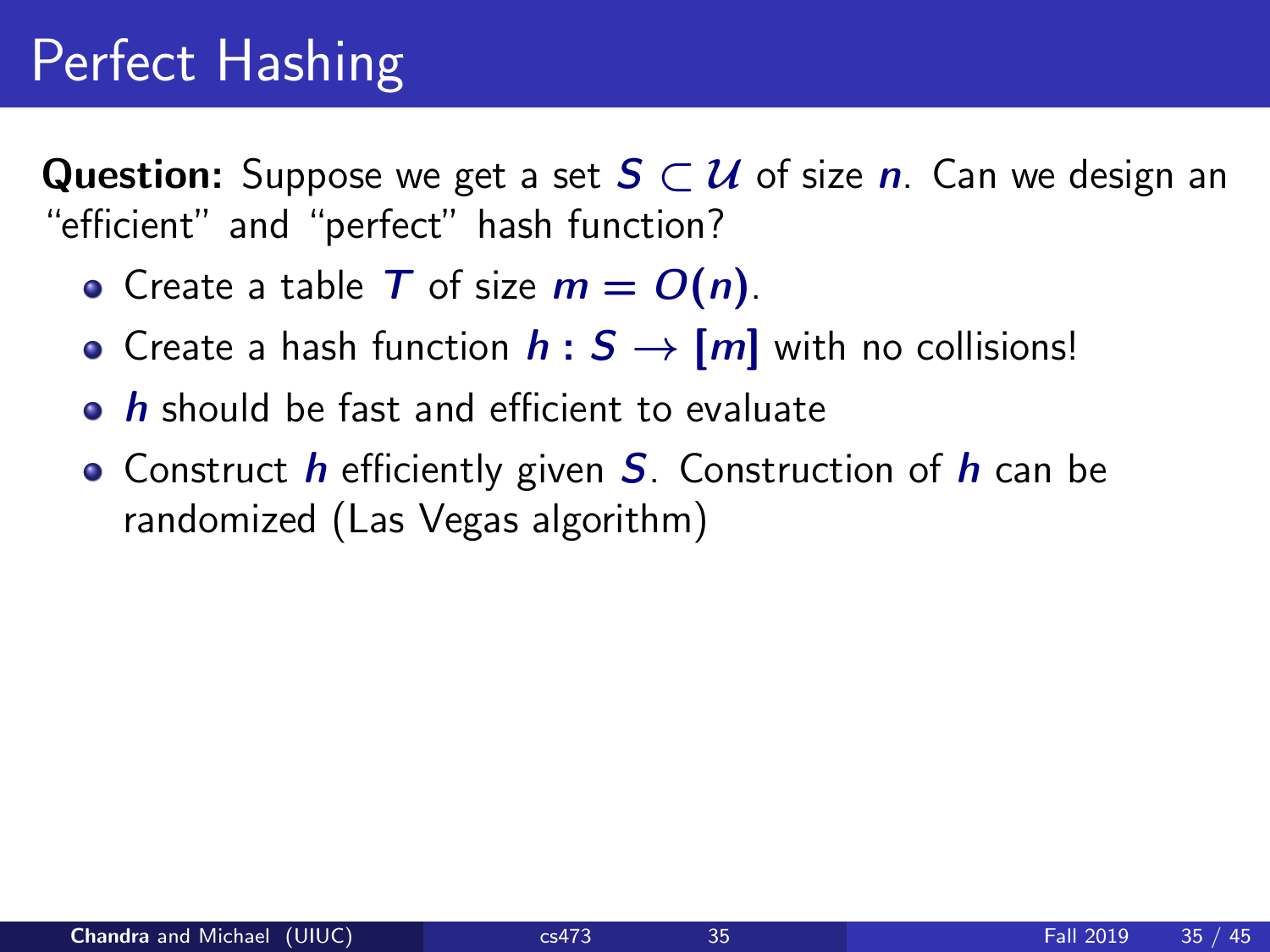# Perfect Hashing

**Question:** Suppose we get a set  $S \subset \mathcal{U}$  of size n. Can we design an "efficient" and "perfect" hash function?

- Create a table T of size  $m = O(n)$ .
- Create a hash function  $h : S \rightarrow [m]$  with no collisions!
- $\bullet$  h should be fast and efficient to evaluate
- Construct  $h$  efficiently given  $S$ . Construction of  $h$  can be randomized (Las Vegas algorithm)

A perfect hash function would guarantee lookup time of  $O(1)$ .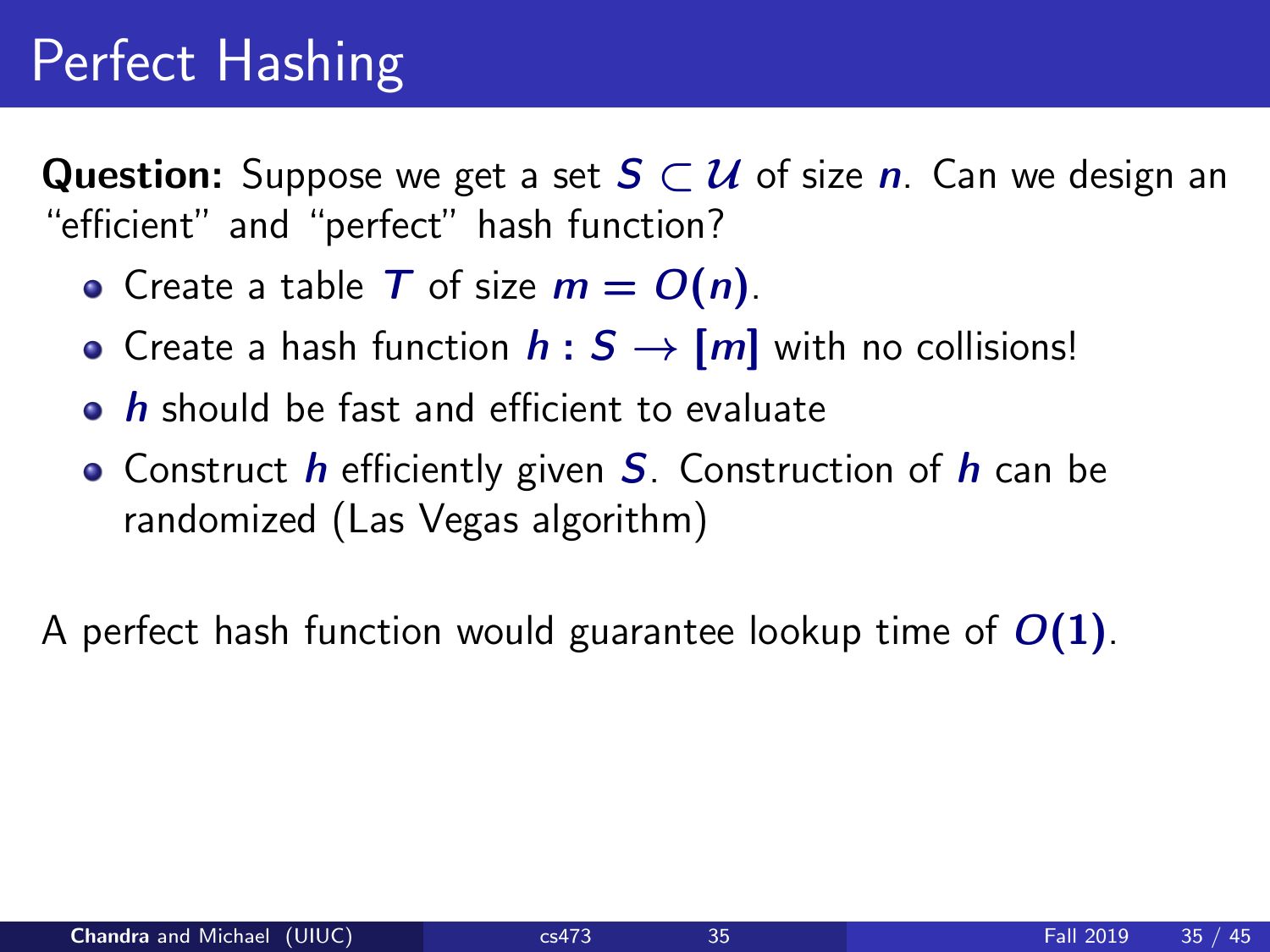# Perfect Hashing via Large Space

Suppose  $m=n^2$ . Table size is much bigger than  $\bm{n}$ 

### Lemma

Suppose  ${\mathcal H}$  is a universal hash family and  $m=n^2$ . Then  $Pr_{h \in \mathcal{H}}[no$  collisions in  $S] > 1/2$ .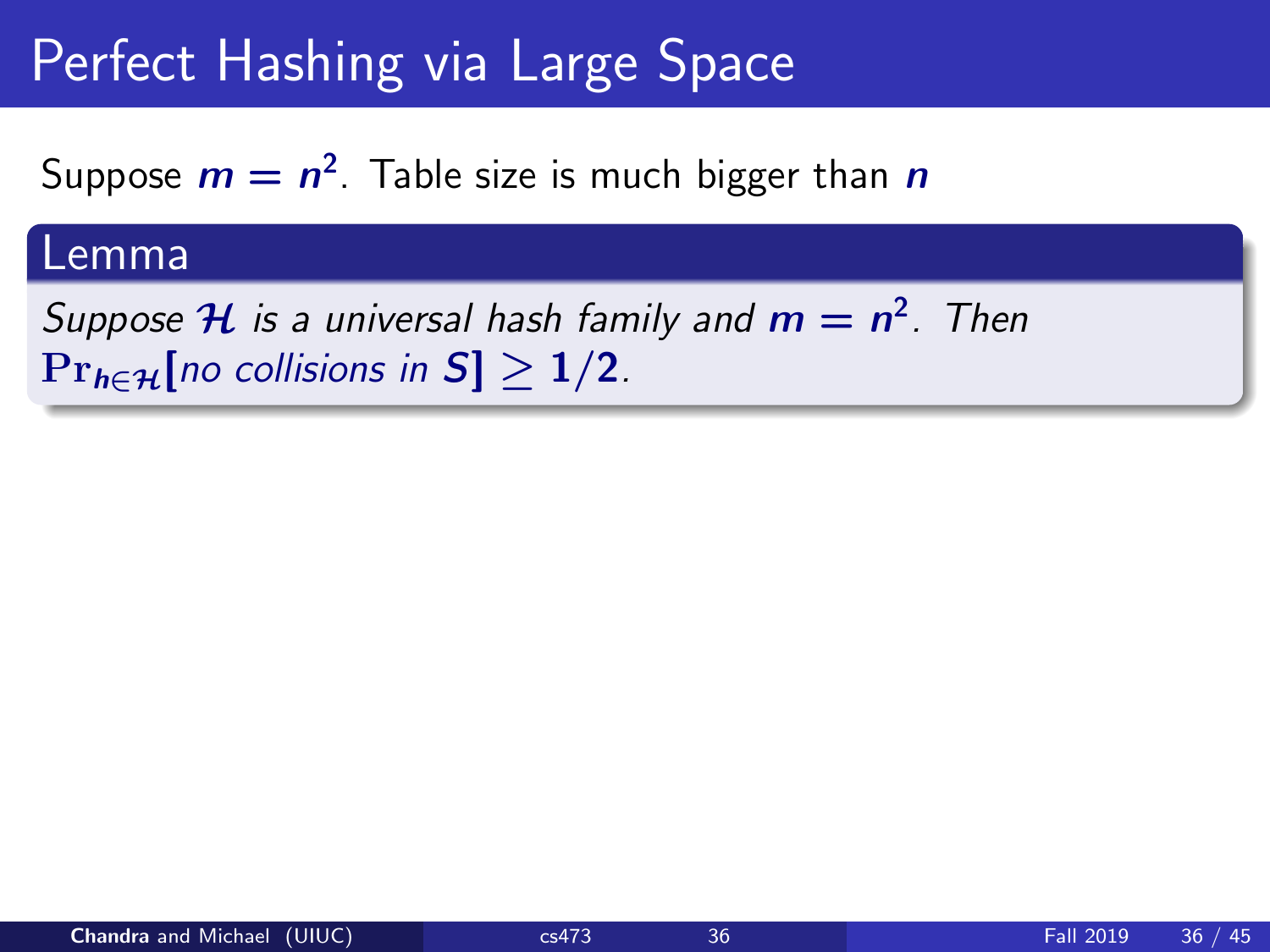# Perfect Hashing via Large Space

Suppose  $m=n^2$ . Table size is much bigger than  $\bm{n}$ 

### Lemma

Suppose  ${\mathcal H}$  is a universal hash family and  $m=n^2$ . Then  $Pr_{h \in \mathcal{H}}[no$  collisions in  $S] > 1/2$ .

### Proof.

- Total number of collisions is  $\textstyle C = \sum_{\textsf{x,y} \in \textsf{S}, \textsf{x} \neq \textsf{y}}\textit{C}_{\textsf{x,y}}$ .
- $E[C] \leq {n \choose 2}/m < 1/2.$
- By Markov inequality  $Pr[C \ge 1] < 1/2$ .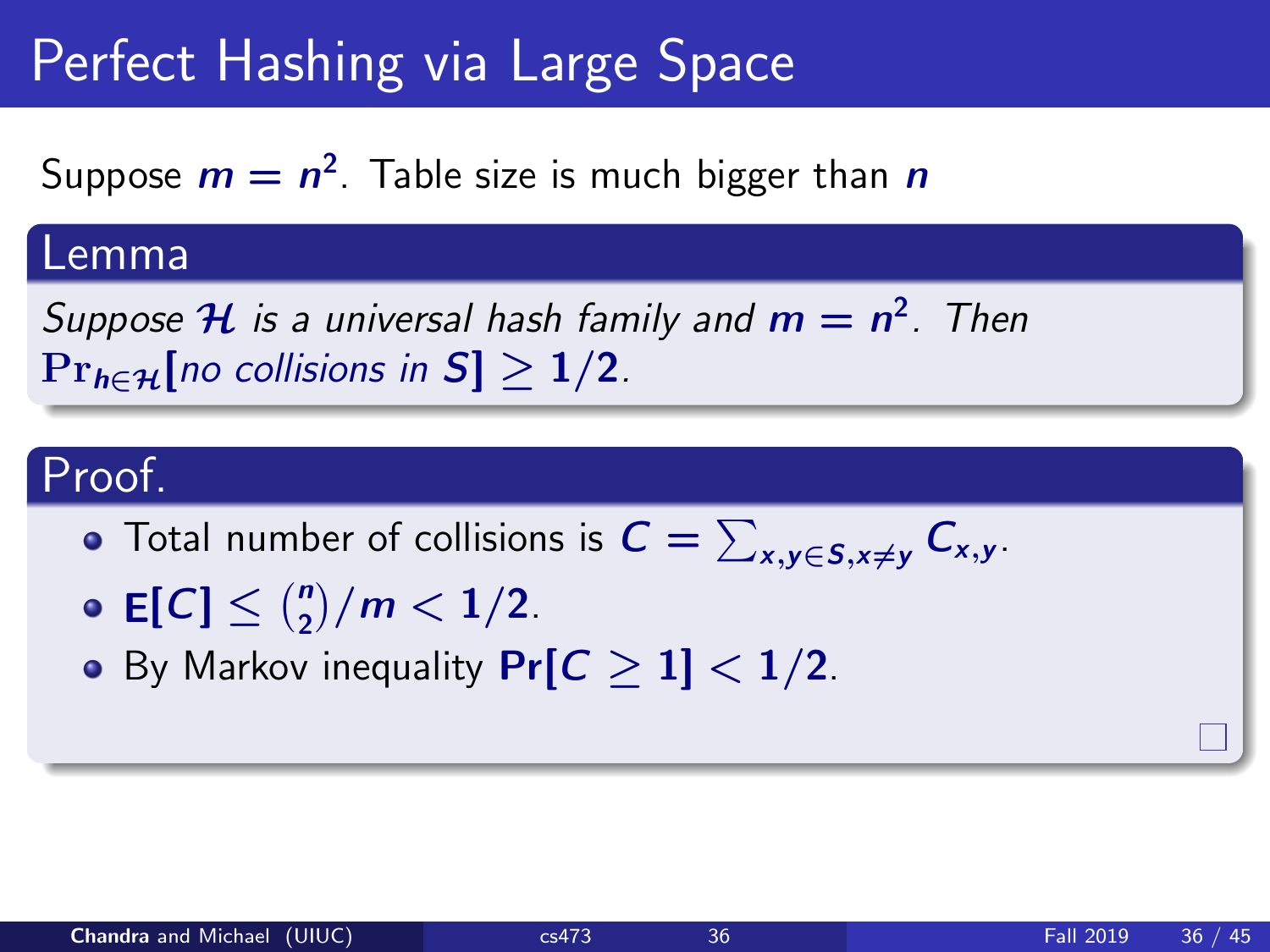# Perfect Hashing via Large Space

Suppose  $m=n^2$ . Table size is much bigger than  $\bm{n}$ 

### Lemma

Suppose  ${\mathcal H}$  is a universal hash family and  $m=n^2$ . Then  $Pr_{h \in \mathcal{H}}[no$  collisions in  $S] > 1/2$ .

## Proof.

- Total number of collisions is  $\textstyle C = \sum_{\textsf{x,y} \in \textsf{S}, \textsf{x} \neq \textsf{y}}\textit{C}_{\textsf{x,y}}$ .
- $E[C] \leq {n \choose 2}/m < 1/2.$
- By Markov inequality  $Pr[C \ge 1] < 1/2$ .

Algorithm: pick  $h \in \mathcal{H}$  randomly and check if h is perfect. Repeat until success.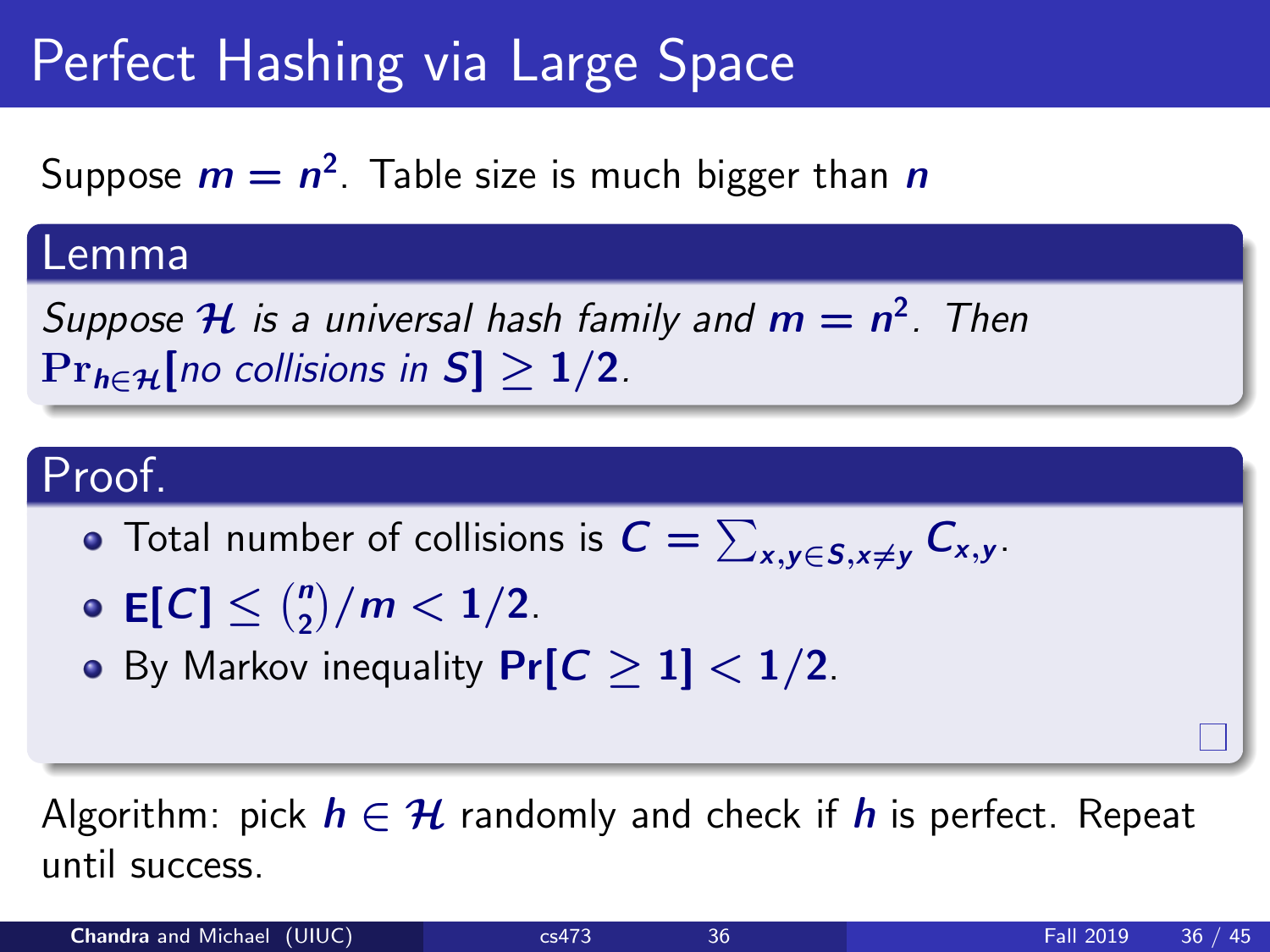## Perfect Hashing Two levels of hash tables

**Question:** Can we obtain perfect hashing with  $m = O(n)$ ?

## Perfect Hashing

- Do hashing once with table  $T$  of size  $m$
- For each slot *i* in  $T$  let  $Y_i$  be number of elements hashed to slot *i*. If  $Y_i > 1$  use perfect hashing with second table  $T_i$  of size  $Y_i^2$ .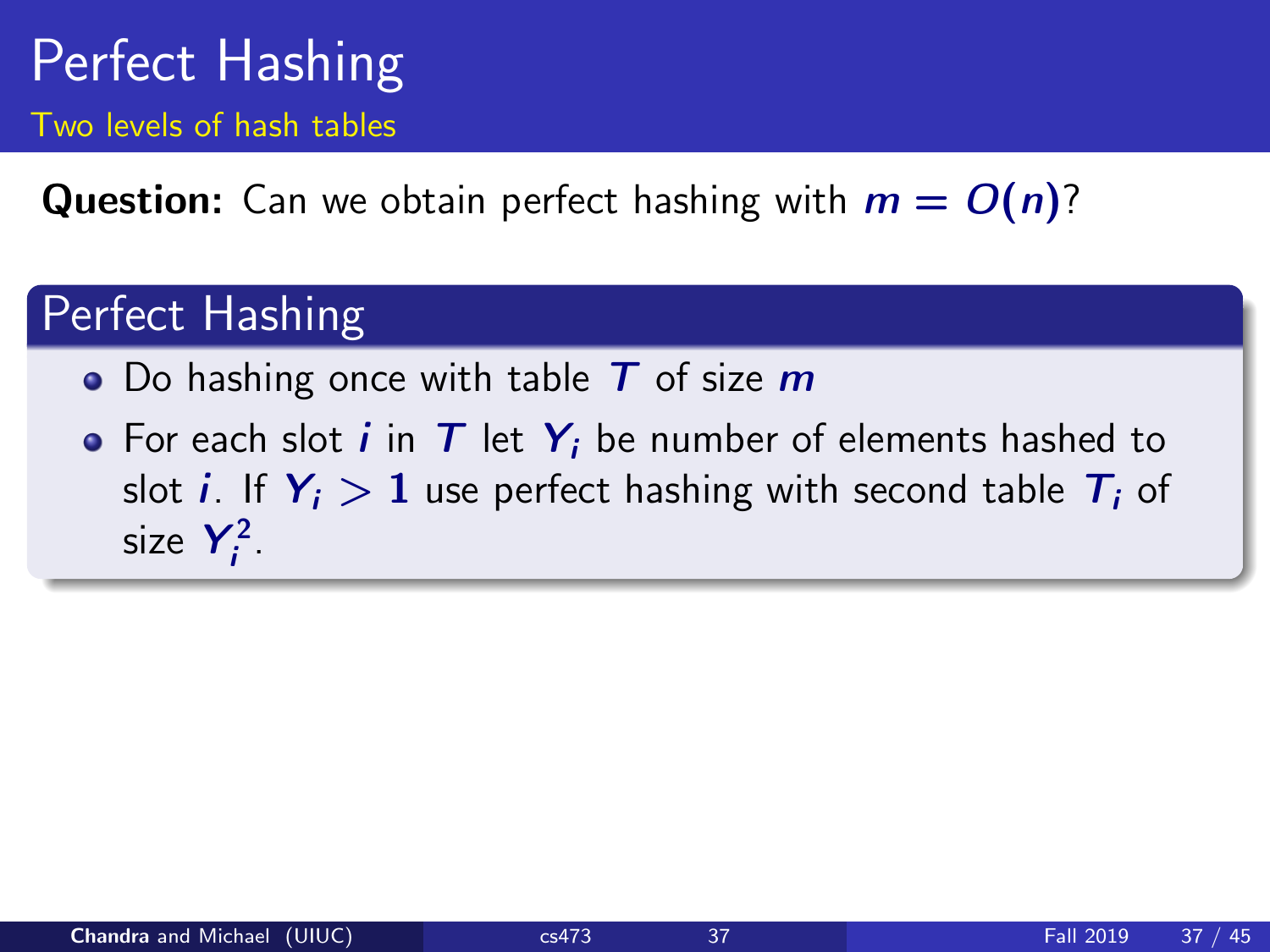## Perfect Hashing Two levels of hash tables

**Question:** Can we obtain perfect hashing with  $m = O(n)$ ?

## Perfect Hashing

- Do hashing once with table  $T$  of size  $m$
- For each slot *i* in  $T$  let  $Y_i$  be number of elements hashed to slot *i*. If  $Y_i > 1$  use perfect hashing with second table  $T_i$  of size  $Y_i^2$ .

Construction gives perfect hashing. What is the space used?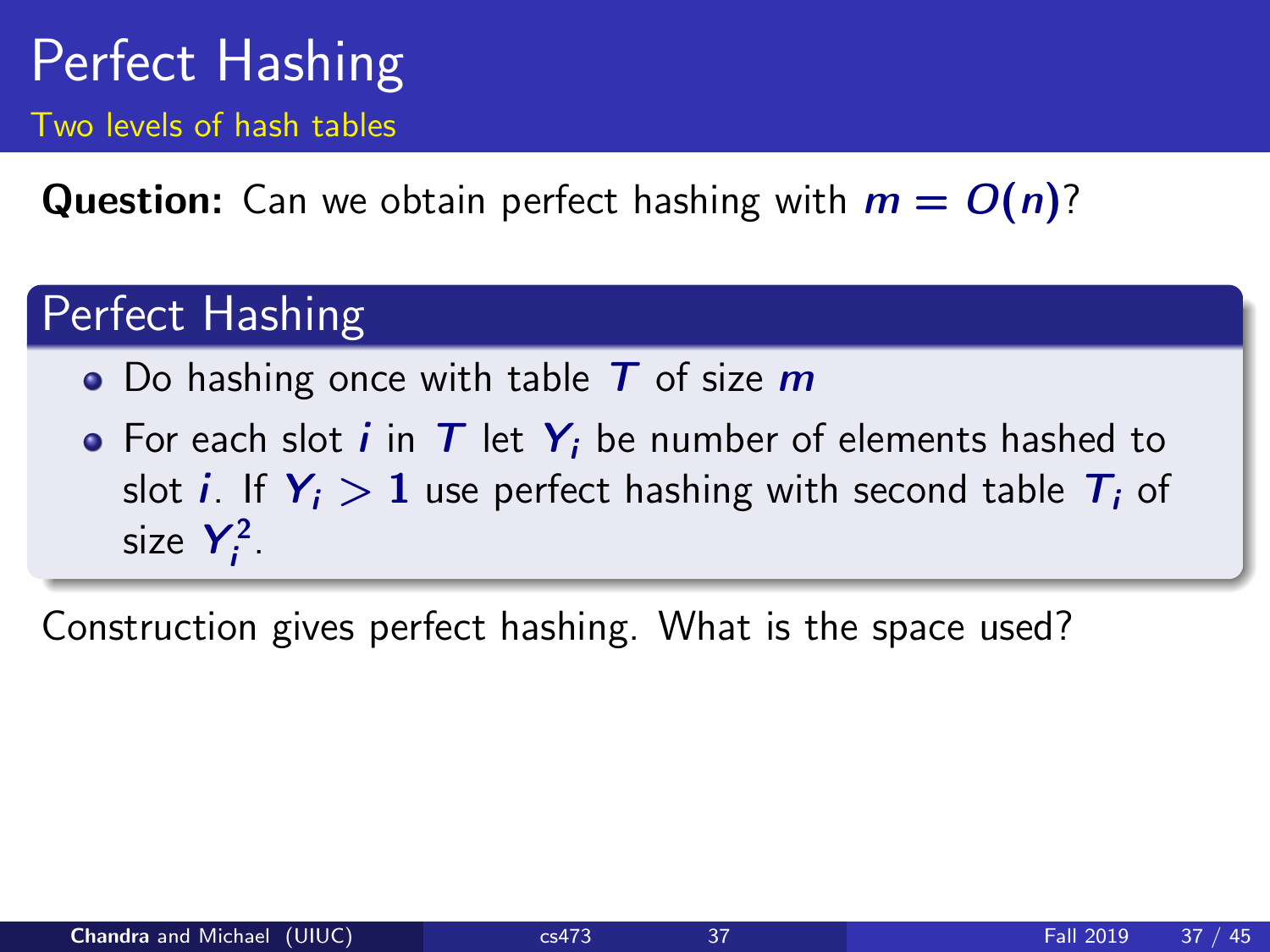## Perfect Hashing Two levels of hash tables

**Question:** Can we obtain perfect hashing with  $m = O(n)$ ?

## Perfect Hashing

- Do hashing once with table  $T$  of size  $m$
- For each slot *i* in  $T$  let  $Y_i$  be number of elements hashed to slot *i*. If  $Y_i > 1$  use perfect hashing with second table  $T_i$  of size  $Y_i^2$ .

Construction gives perfect hashing. What is the space used?

$$
Z = m + \sum_{i=0}^{m-1} Y_i^2
$$

a random variable (depends on random choice of first level hash function)

Chandra and Michael (UIUC) [cs473](#page-0-0) 37 Fall 2019 37 / 45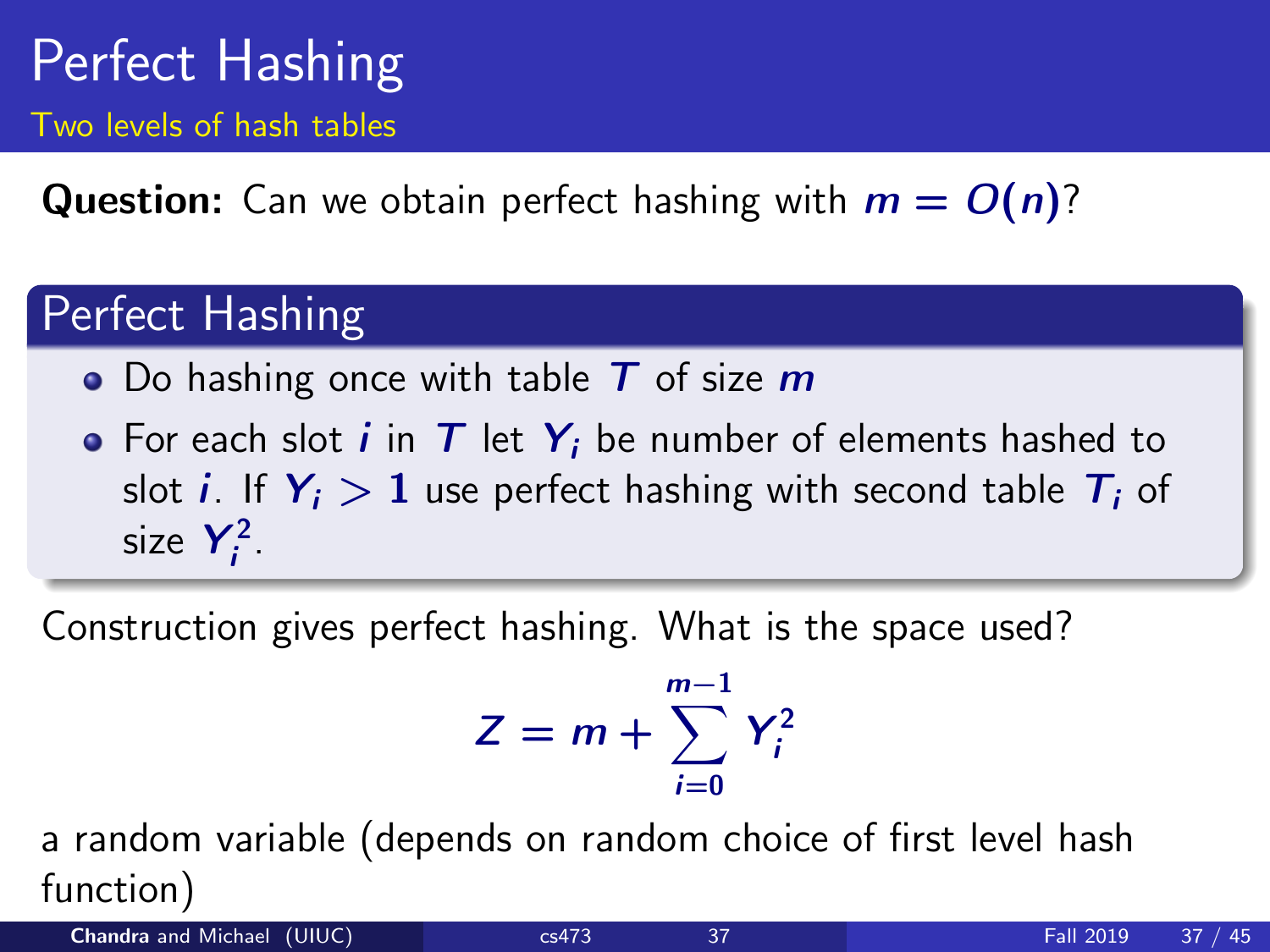h the primary random hash function.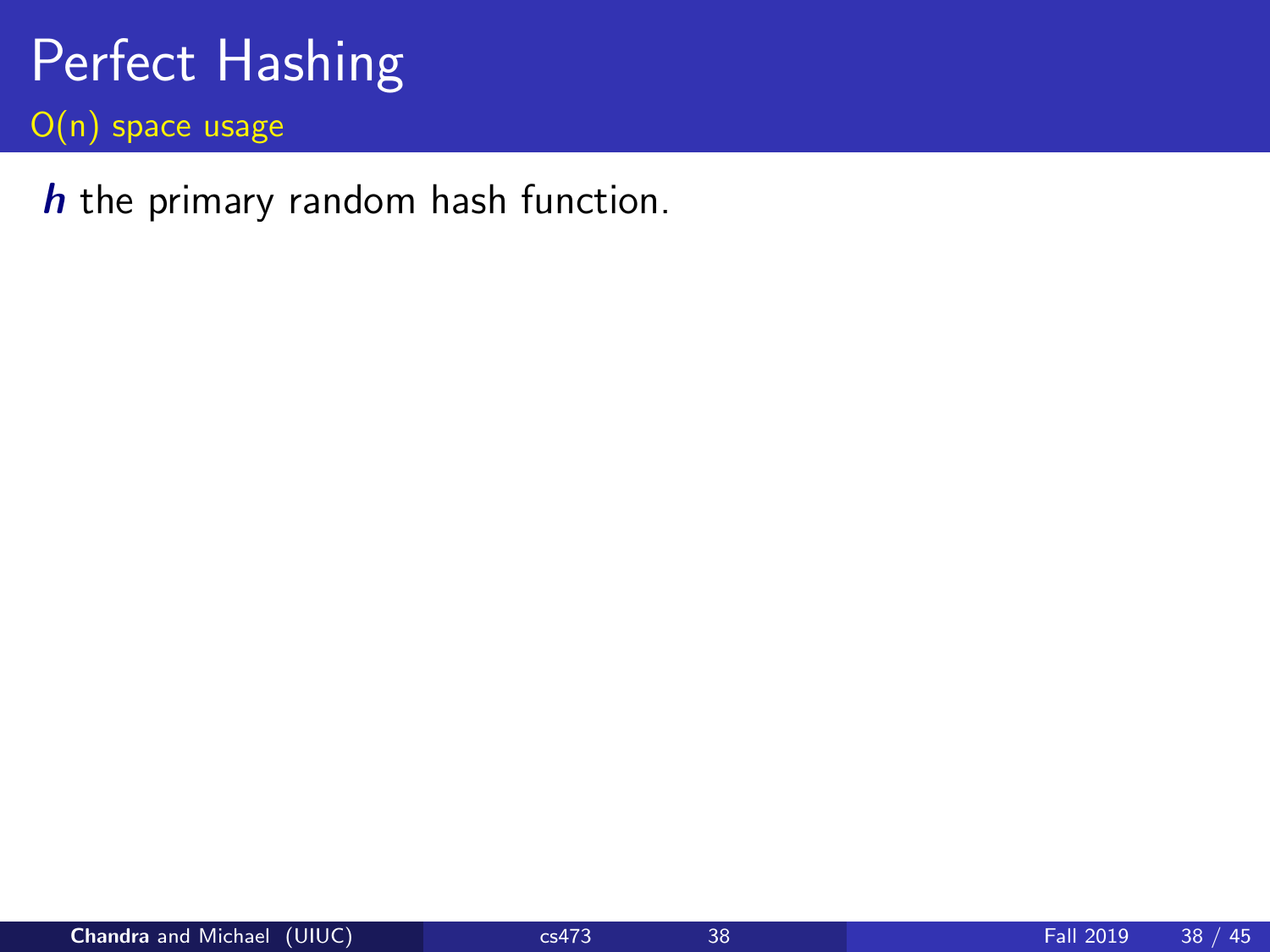h the primary random hash function.

## Claim

$$
\mathsf{E}\left[\sum_{i=0}^{m-1} Y_i^2\right] \leq 3n/2 \text{ if } m \geq n.
$$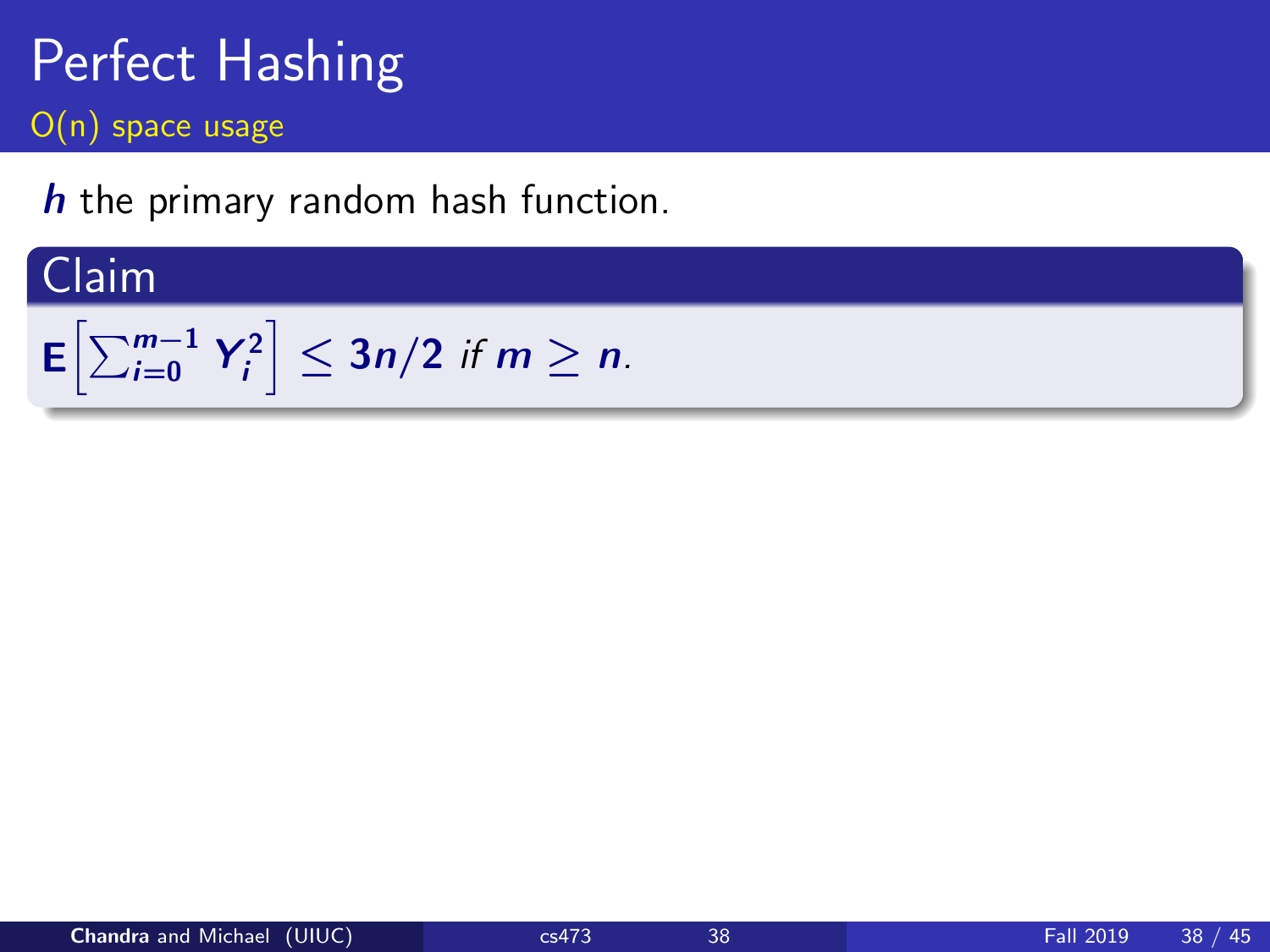h the primary random hash function.

## Claim

$$
\mathsf{E}\left[\sum_{i=0}^{m-1}Y_i^2\right]\leq 3n/2 \text{ if } m\geq n.
$$

## Proof.

Let  $C$  be total number of collisions. We already saw  $\mathsf{E}[C] \leq \binom{n}{2}/m$ .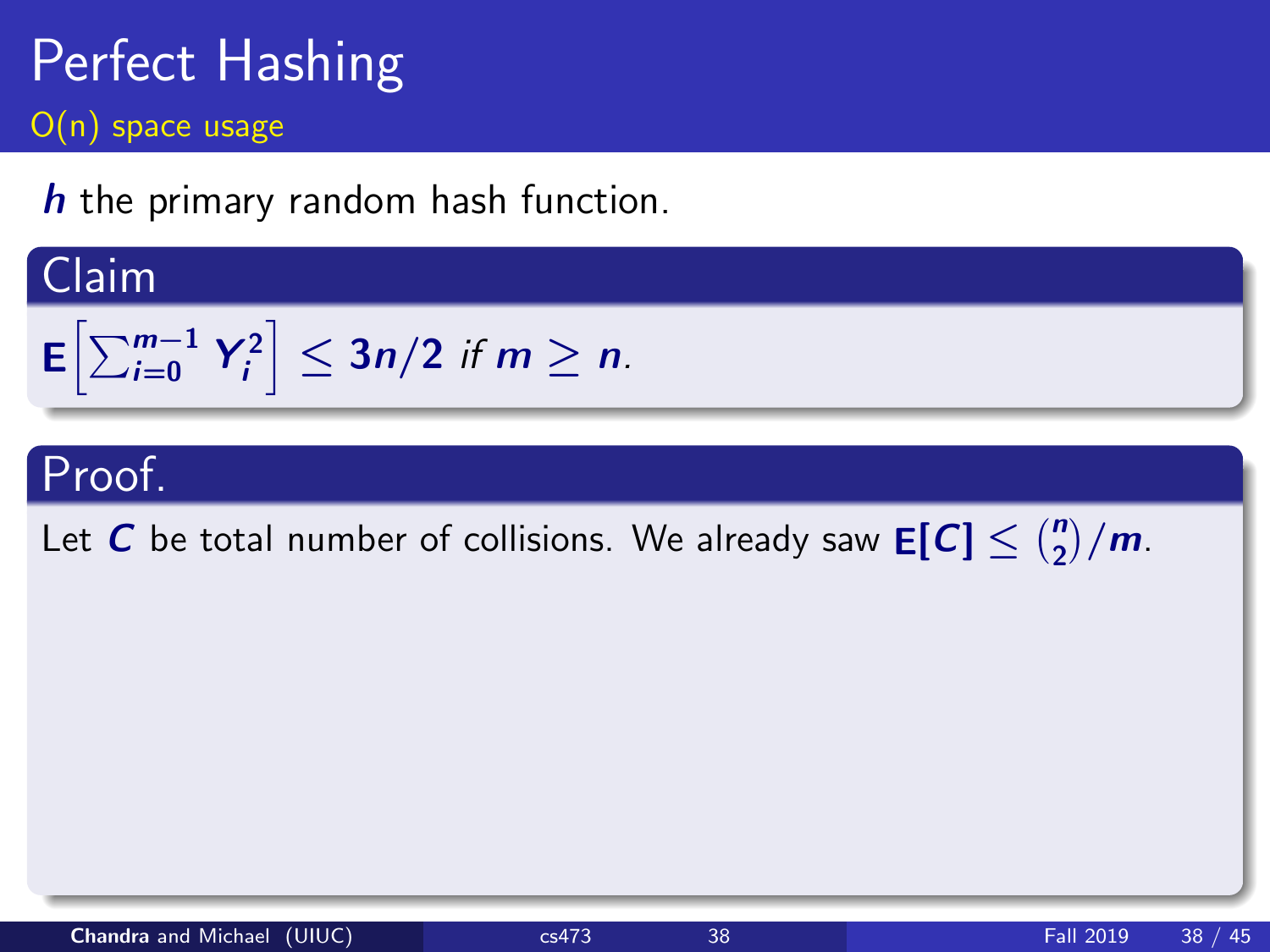$h$  the primary random hash function.

## Claim

$$
\mathsf{E}\left[\sum_{i=0}^{m-1} Y_i^2\right] \leq 3n/2 \text{ if } m \geq n.
$$

## Proof.

Let  $C$  be total number of collisions. We already saw  $\mathsf{E}[C] \leq \binom{n}{2}/m$ .  $\sum_i \binom{\mathsf{Y}_i}{2} = \mathsf{C}$  and hence  $\sum_i \mathsf{Y}_i^2 = 2\mathsf{C} + \sum_i \mathsf{Y}_i$ . **Therefore** 

$$
\mathsf{E}\bigg[\sum_i Y_i^2\bigg] \leq 2\binom{n}{2}/m + \mathsf{E}\bigg[\sum_i Y_i\bigg] = 2\binom{n}{2}/m + n \leq 3n/2.
$$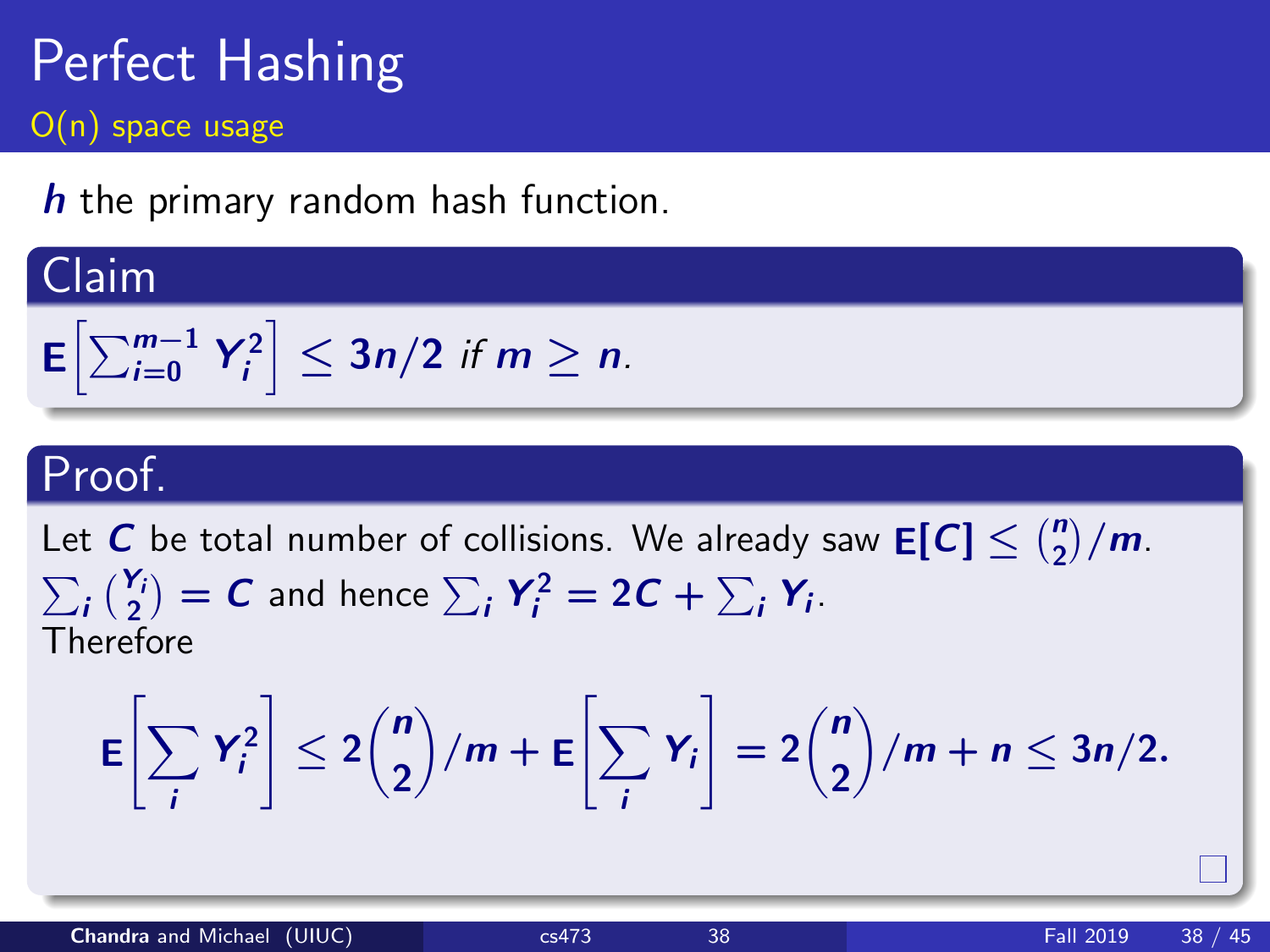# Perfect Hashing

## Perfect Hashing

- Do hashing once with table  $T$  of size  $m$
- For each slot  $i$  in  $T$  let  $Y_i$  be number of elements hashed to slot *i*. If  $Y_i > 1$  use perfect hashing with second table  $T_i$  of size  $Y_i^2$ .

Space usage is  $Z = m + \sum_{i=0}^{m-1} Y_i^2$  and  $\mathsf{E}[Z] \le 5n/2$  if  $m = n$ .

- Use algorithm to create perfect hash table
- By Markov space usage is  $< 5n$  with probability at least  $1/2$
- Repeat if space usage is larger than  $5n$ . Expected number of repetitions is 2. Hence it leads to  $O(n)$  time Las Vegas algorithm
- Technically also need to count the space to store multiple hash functions:  $O(n)$  overhead **Chandra and Michael (UIUC)** [cs473](#page-0-0) 39  $\frac{39}{2}$  39 Fall 2019 39 / 45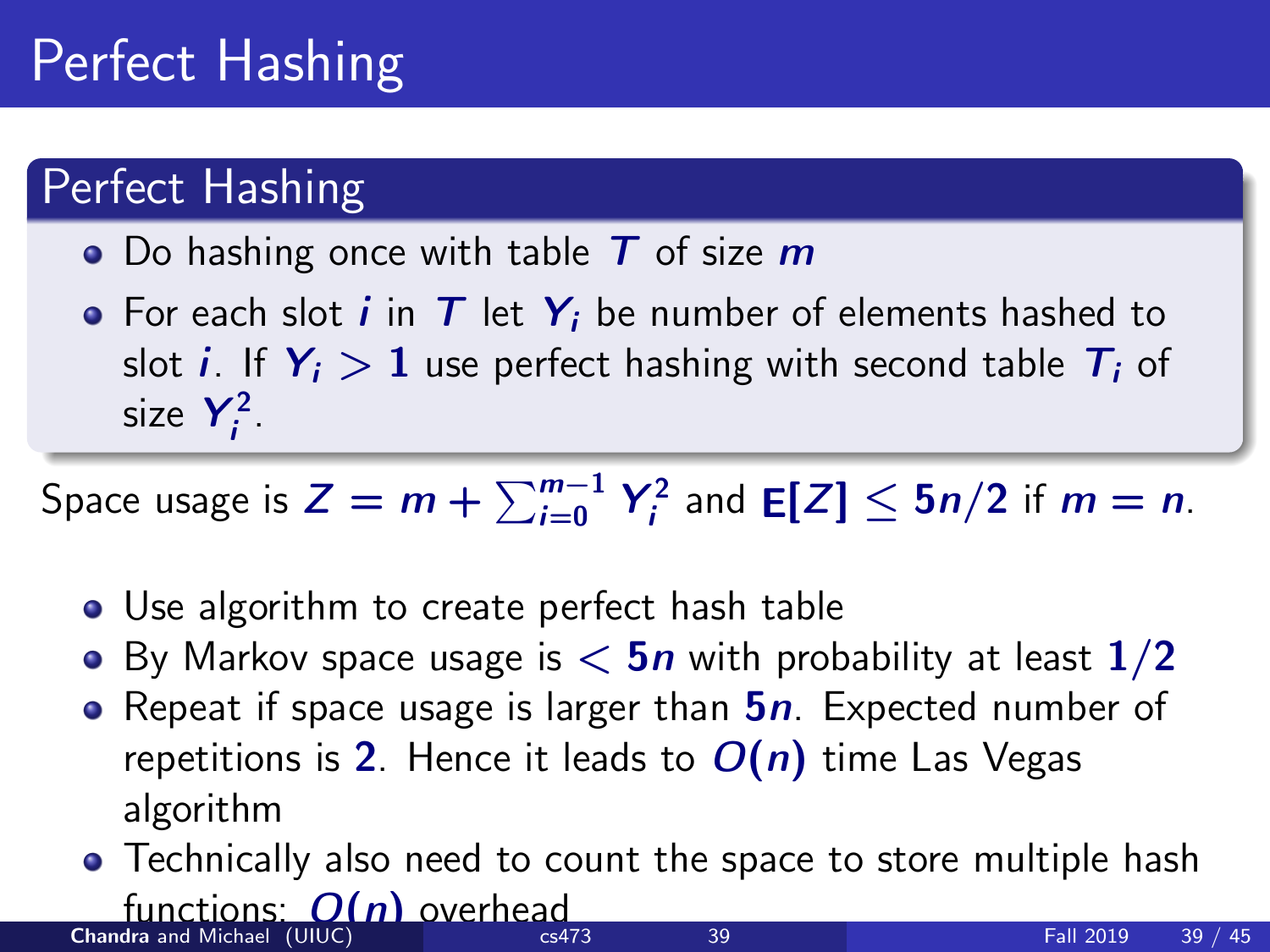# Rehashing, amortization and...

making the hash table dynamic

So far we assumed fixed S of size  $\sim m$ .

Question: What happens as items are inserted and deleted?

- **1 If**  $|S|$  **grows to more than cm for some constant c then hash** table performance clearly degrades.
- **2** If  $|S|$  stays around  $\simeq m$  but incurs many insertions and deletions then the initial random hash function is no longer random enough!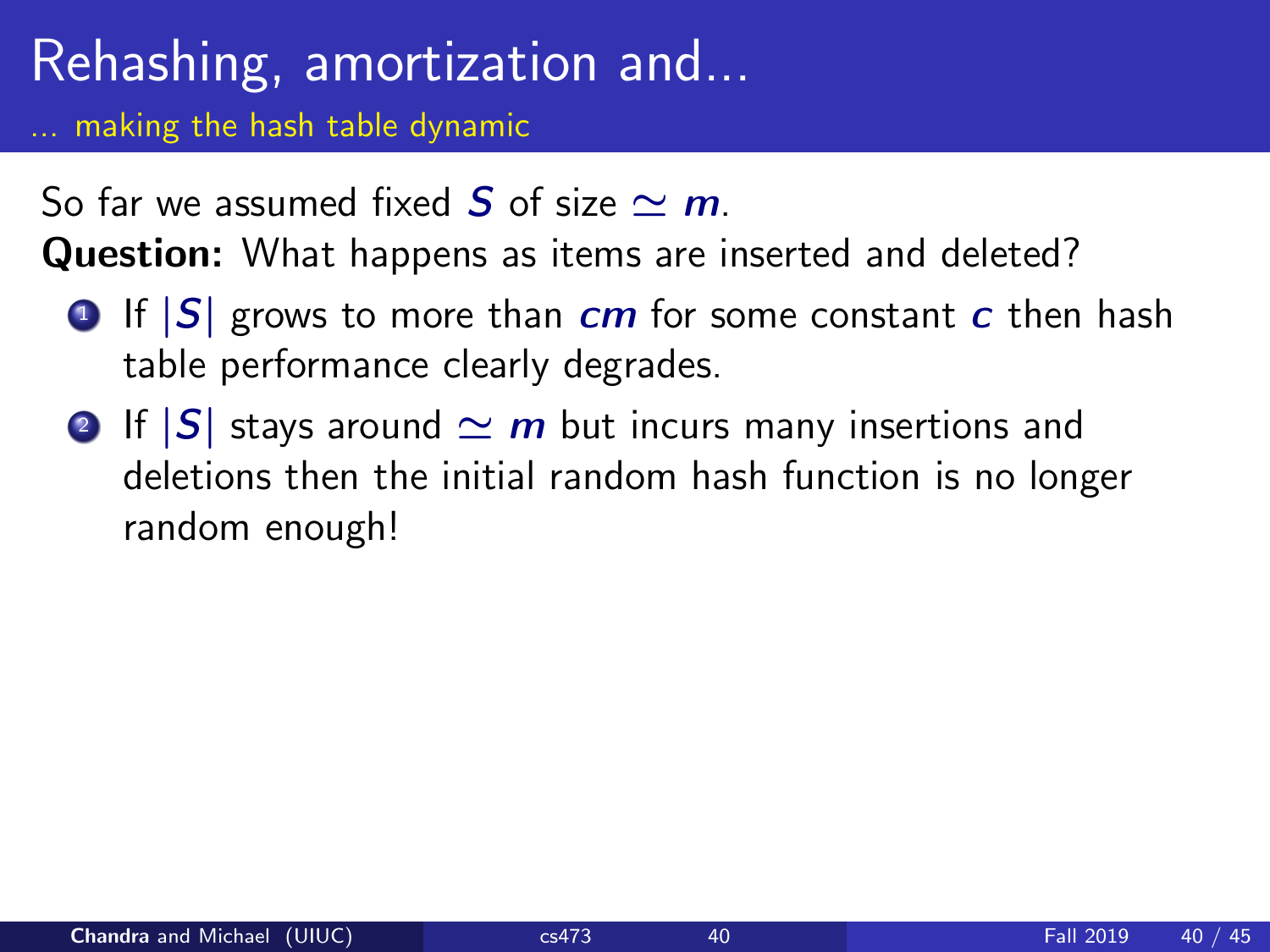# Rehashing, amortization and...

making the hash table dynamic

So far we assumed fixed S of size  $\sim m$ .

Question: What happens as items are inserted and deleted?

- **1 If**  $|S|$  **grows to more than cm for some constant c then hash** table performance clearly degrades.
- **2** If  $|S|$  stays around  $\simeq m$  but incurs many insertions and deletions then the initial random hash function is no longer random enough!
- **Solution:** Rebuild hash table periodically!
	- **1** Choose a new table size based on current number of elements in the table.
	- **2** Choose a new random hash function and rehash the elements.
	- **3** Discard old table and hash function

Question: When to rebuild? How expensive?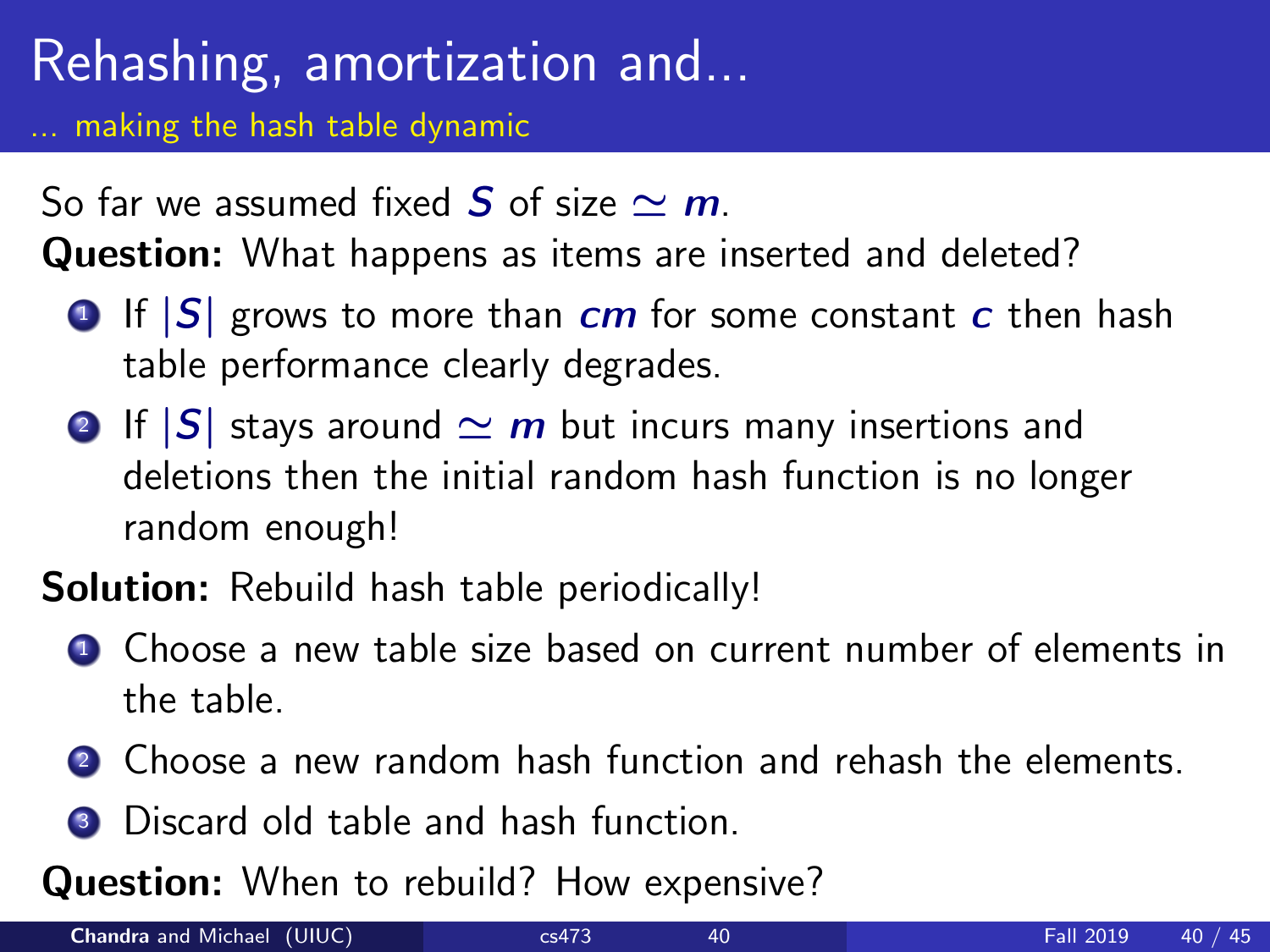## Rebuilding the hash table

- **1** Start with table size m where m is some estimate of  $|S|$  (can be some large constant).
- **2** If  $|S|$  grows to more than twice current table size, build new hash table (choose a new random hash function) with double the current number of elements. Can also use similar trick if table size falls below quarter the size.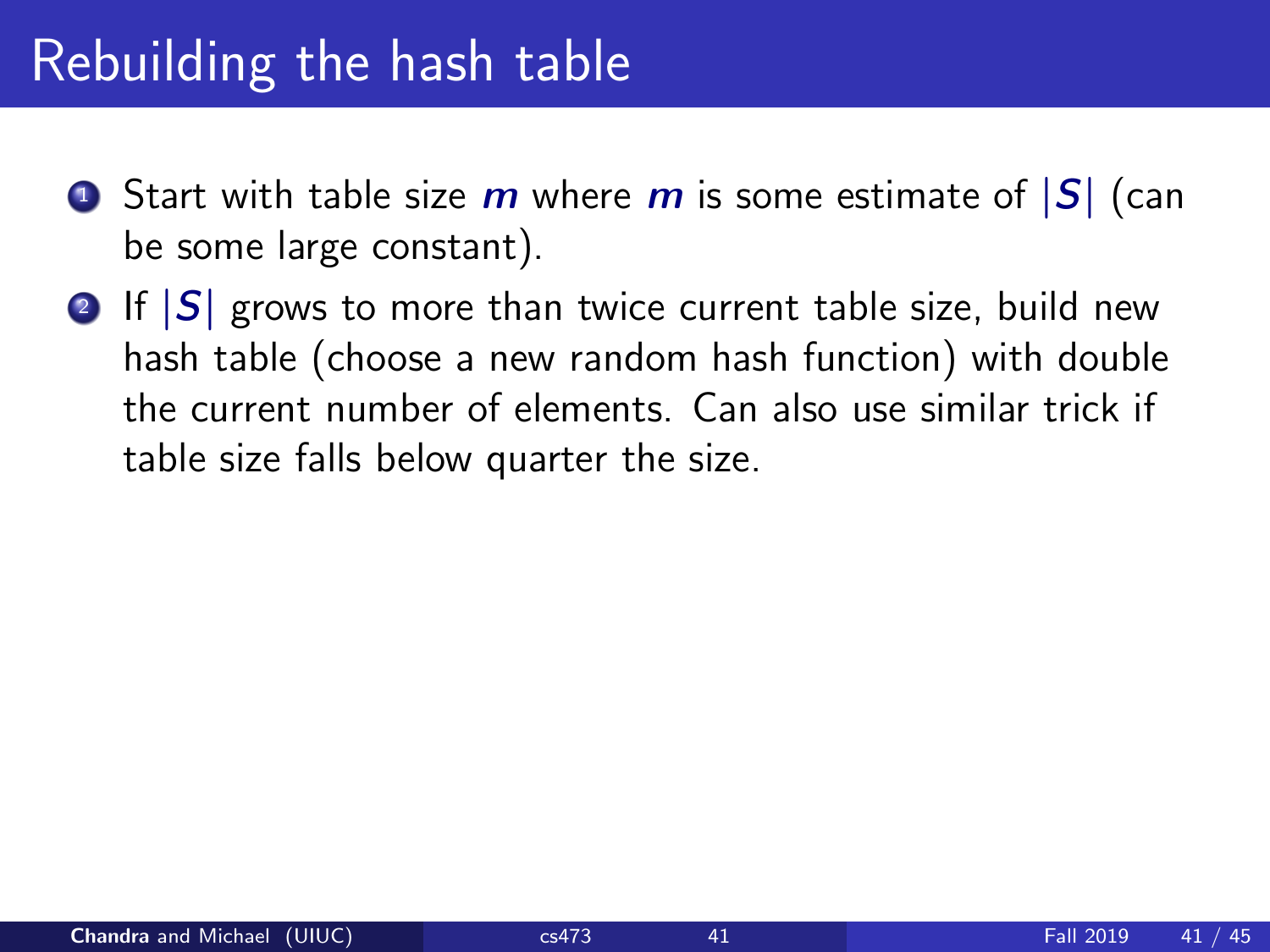### Rebuilding the hash table

- **1** Start with table size m where m is some estimate of  $|S|$  (can be some large constant).
- $\bullet$  If  $|S|$  grows to more than twice current table size, build new hash table (choose a new random hash function) with double the current number of elements. Can also use similar trick if table size falls below quarter the size.
- **3** If  $|S|$  stays roughly the same but more than  $c|S|$  operations on table for some chosen constant  $c$  (say 10), rebuild.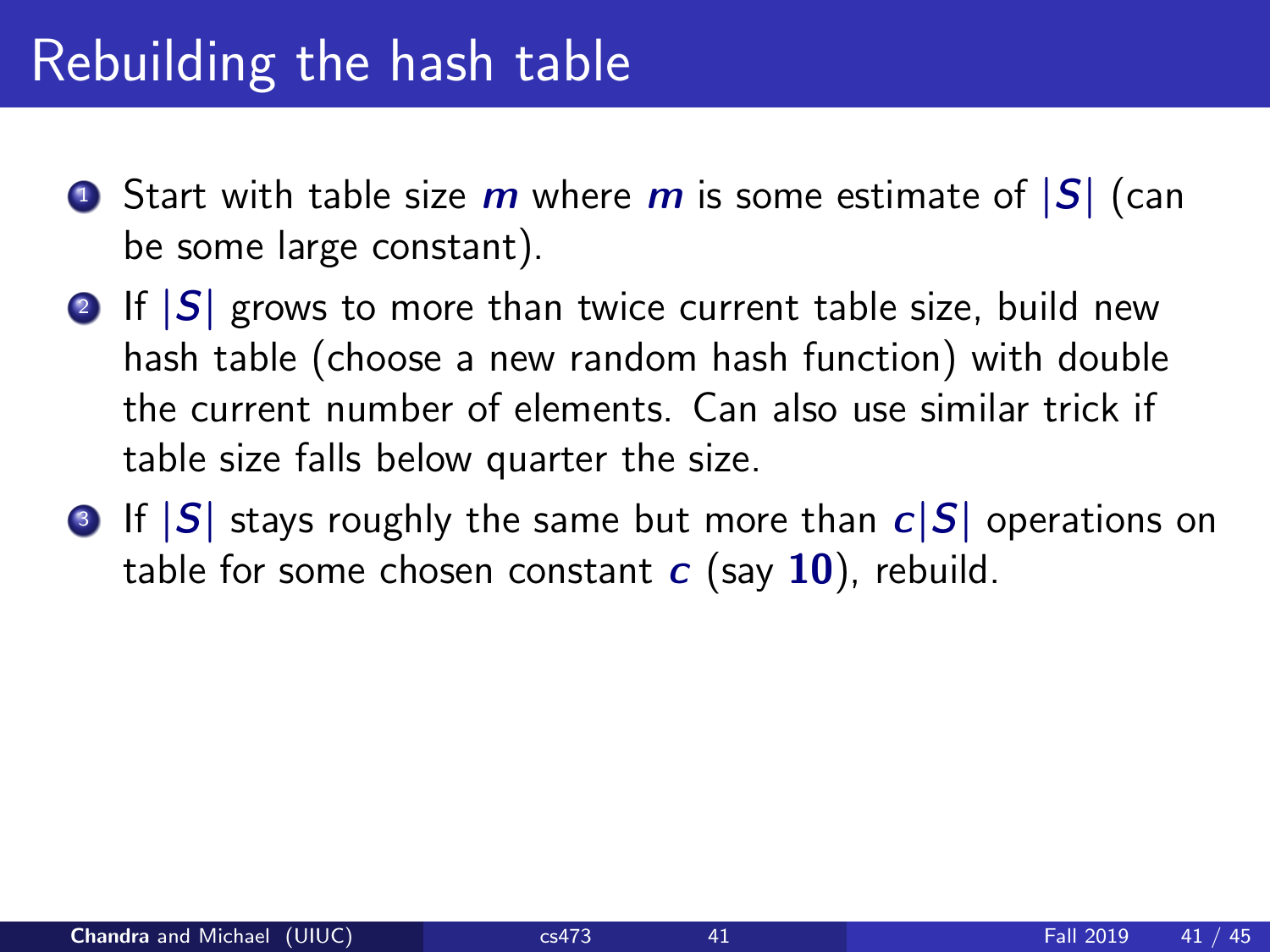### Rebuilding the hash table

- **1** Start with table size m where m is some estimate of  $|S|$  (can be some large constant).
- **2** If  $|S|$  grows to more than twice current table size, build new hash table (choose a new random hash function) with double the current number of elements. Can also use similar trick if table size falls below quarter the size.
- **3** If  $|S|$  stays roughly the same but more than  $c|S|$  operations on table for some chosen constant  $c$  (say 10), rebuild.

The amortize cost of rebuilding to previously performed operations. Rebuilding ensures  $O(1)$  expected analysis holds even when S changes. Hence  $O(1)$  expected look up/insert/delete time dynamic data dictionary data structure!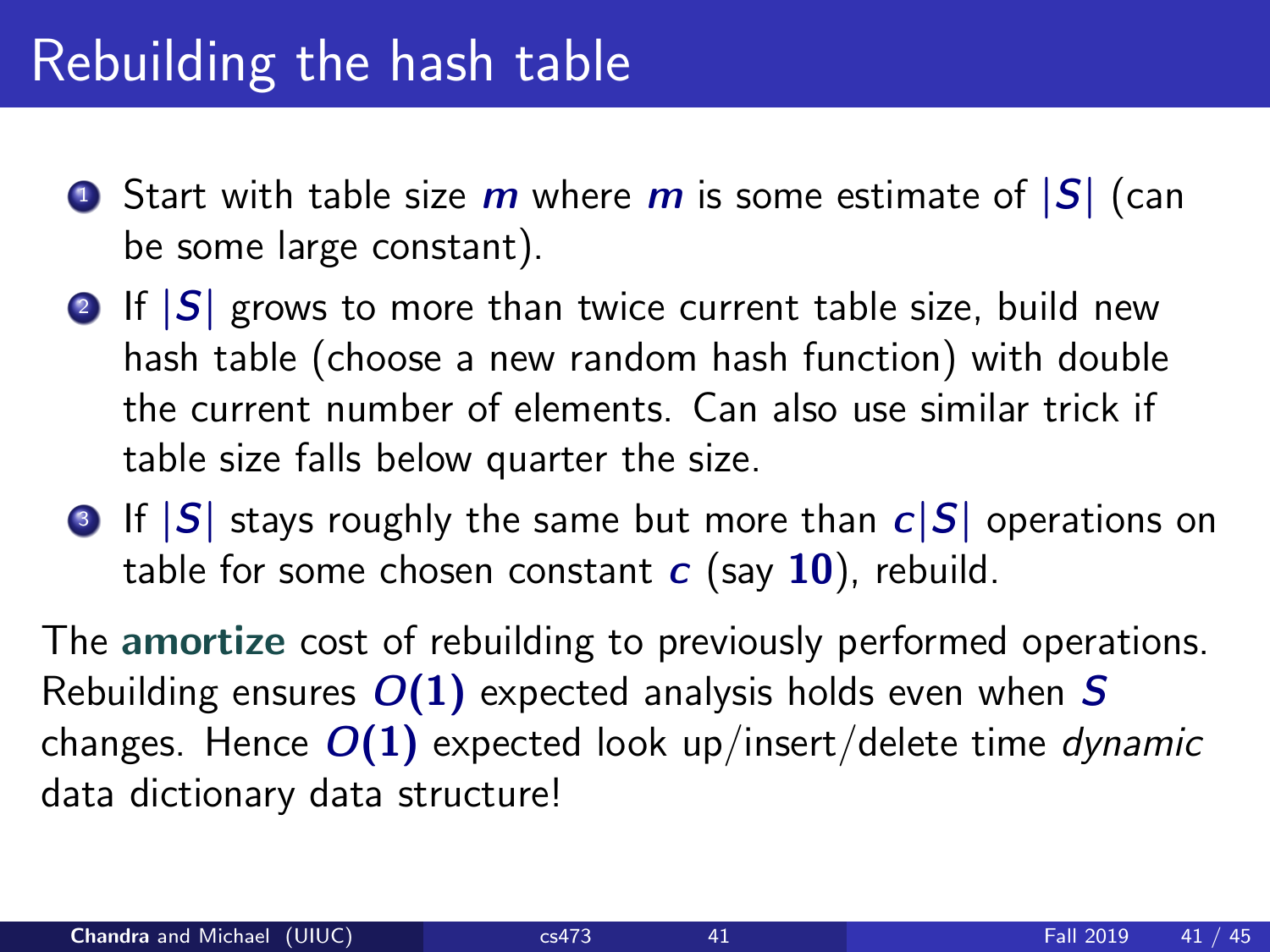### Practical Issues

Hashing used typically for integers, vectors, strings etc.

- Universal hashing is defined for integers. To implement for other objects need to map objects in some fashion to integers (via representation)
- Practical methods for various important cases such as vectors, strings are studied extensively. See [http://en.wikipedia.org/wiki/Universal\\_hashing](http://en.wikipedia.org/wiki/Universal_hashing) for some pointers.
- **•** Details on Cuckoo hashing and its advantage over chaining [http://en.wikipedia.org/wiki/Cuckoo\\_hashing](http://en.wikipedia.org/wiki/Cuckoo_hashing).
- **•** Relatively recent important paper bridging theory and practice of hashing. "The power of simple tabulation hashing" by Mikkel Thorup and Mihai Patrascu, 2011. See [http://en.wikipedia.org/wiki/Tabulation\\_hashing](http://en.wikipedia.org/wiki/Tabulation_hashing)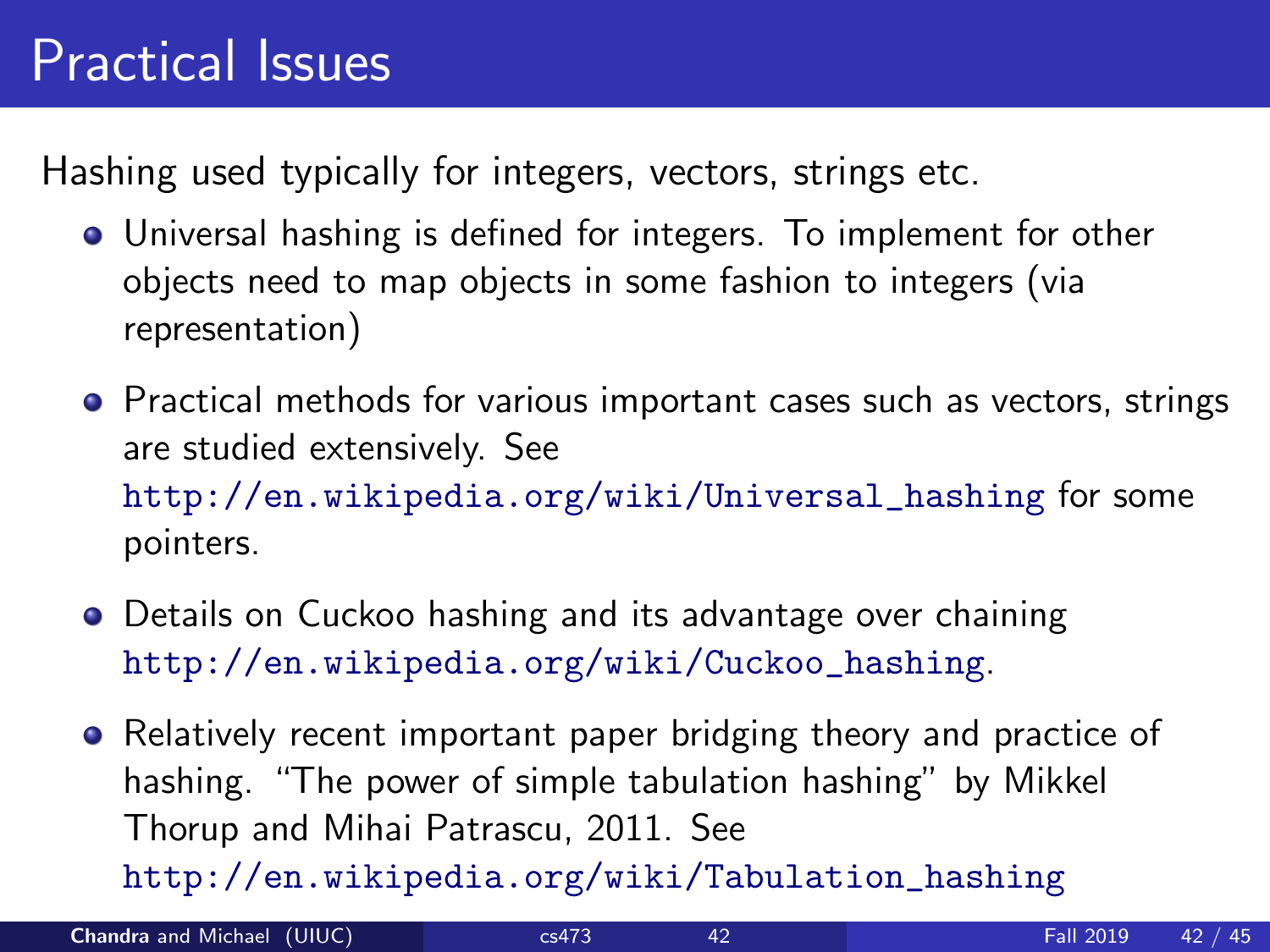# <span id="page-75-0"></span>Part IV

## [Bloom Filters](#page-75-0)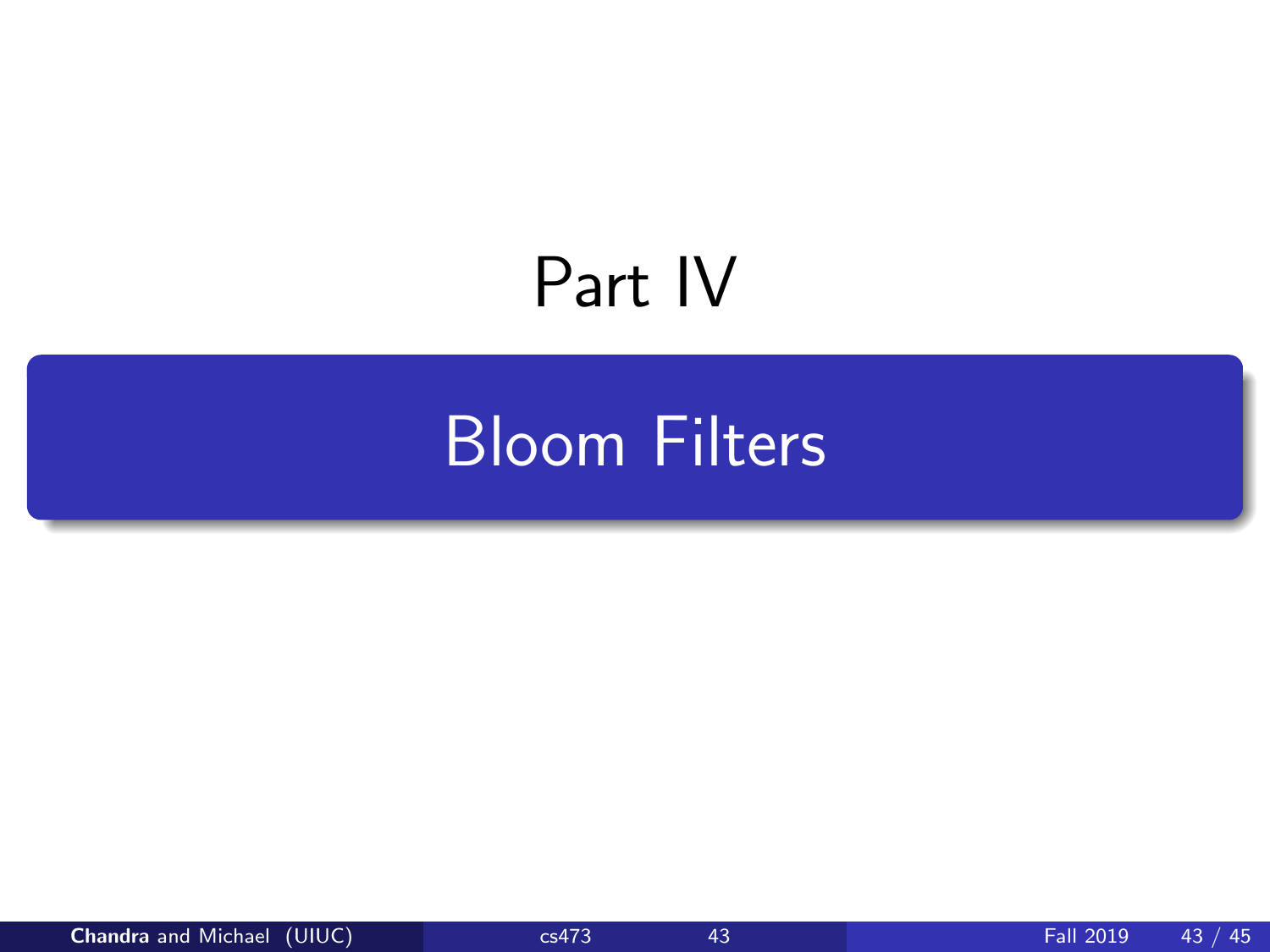#### Hashing:

- **1** To insert x in dictionary store x in table in location  $h(x)$
- **2** To lookup y in dictionary check contents of location  $h(y)$
- <sup>3</sup> Storing items in dictionary expensive in terms of memory, especially if items are unwieldy objects such a long strings, images, etc with non-uniform sizes.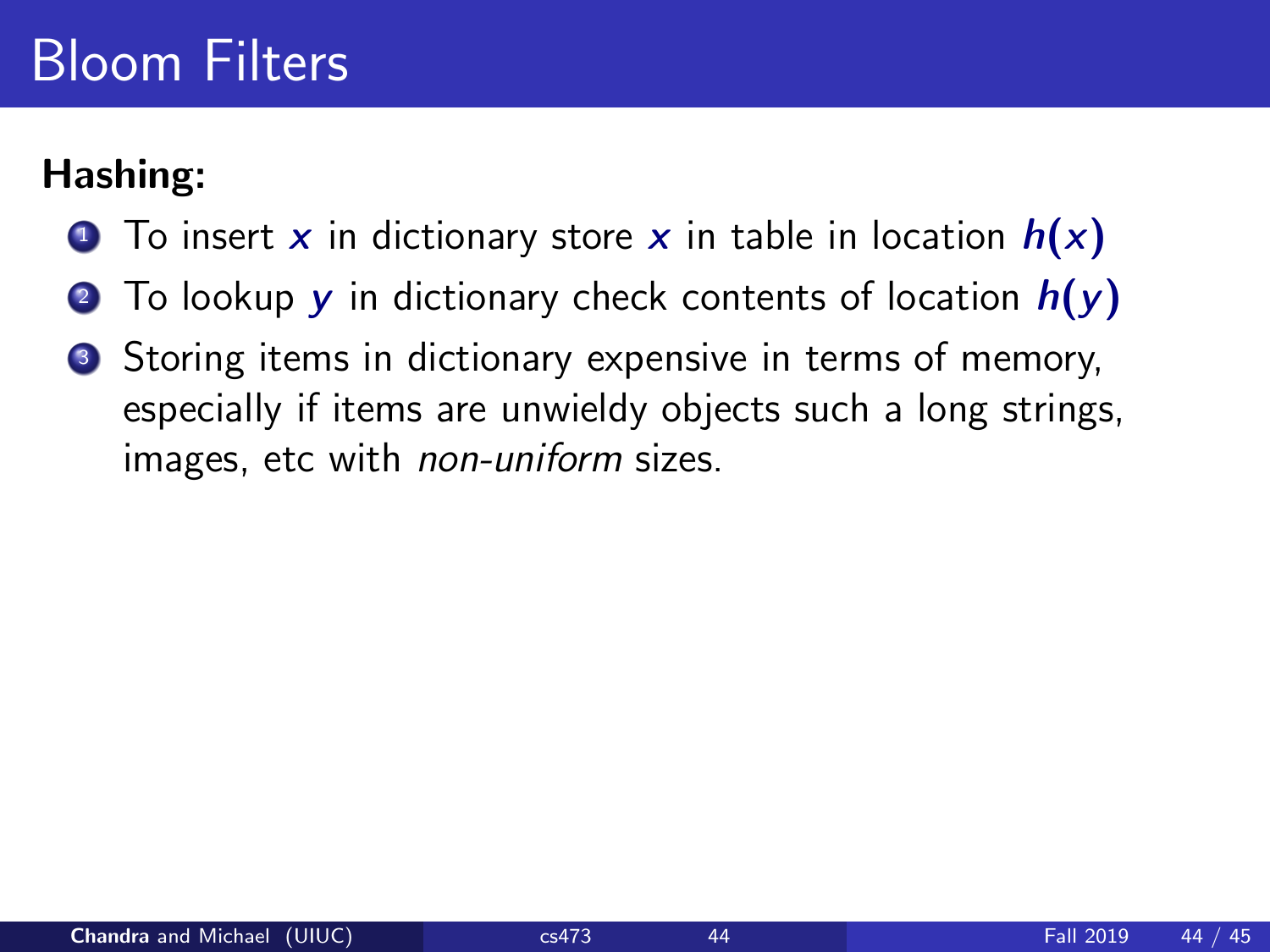#### Hashing:

- **1** To insert x in dictionary store x in table in location  $h(x)$
- **2** To lookup y in dictionary check contents of location  $h(y)$
- **3** Storing items in dictionary expensive in terms of memory, especially if items are unwieldy objects such a long strings, images, etc with non-uniform sizes.

#### **Bloom Filter:** tradeoff space for false positives

- **1** To insert x in dictionary set bit to 1 in location  $h(x)$  (initially all bits are set to  $\mathbf{0}$ )
- **2** To lookup **y** if bit in location  $h(y)$  is 1 say yes, else no.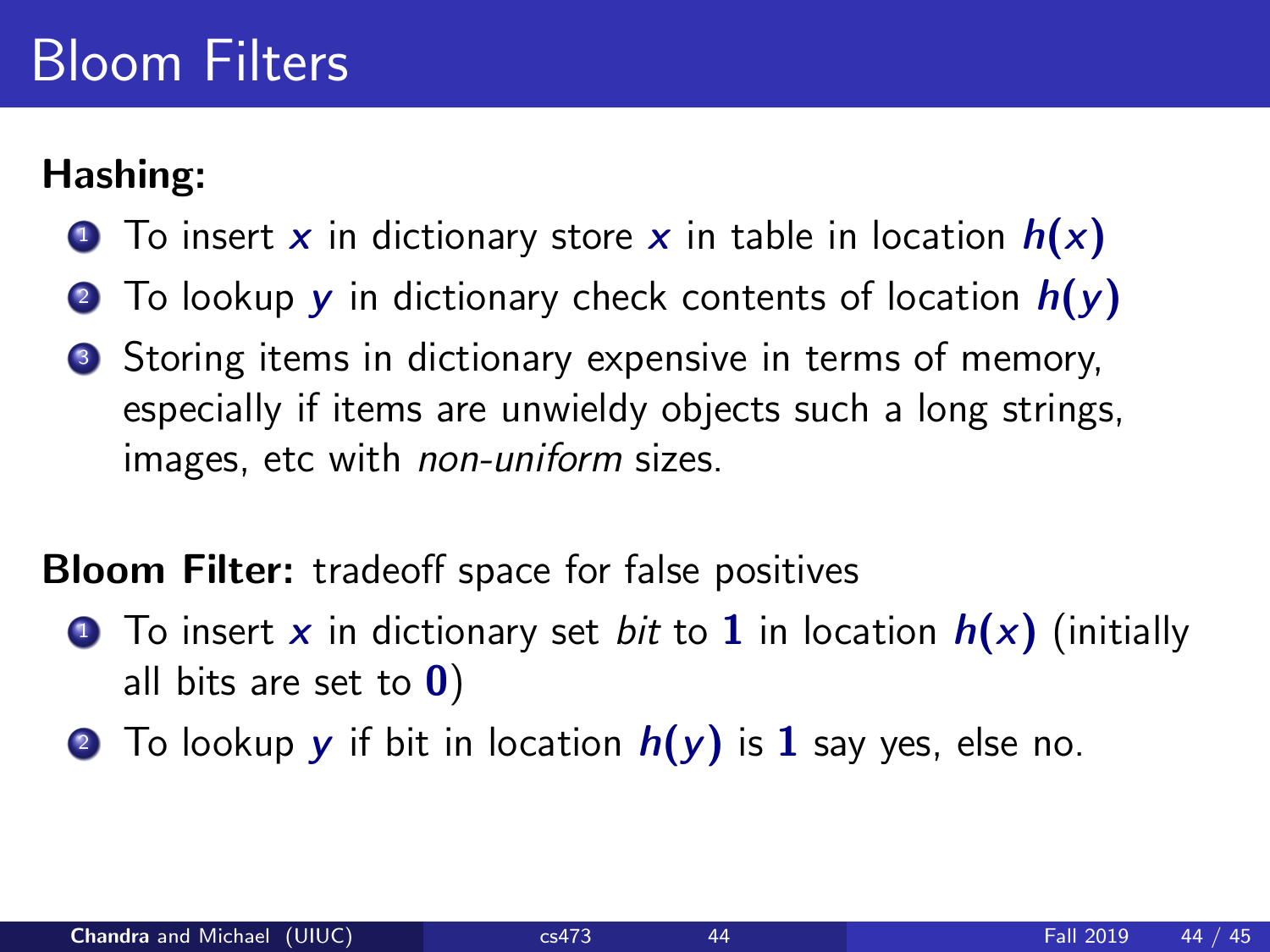**Bloom Filter:** tradeoff space for false positives

- **1** To insert x in dictionary set bit to 1 in location  $h(x)$  (initially all bits are set to  $\mathbf{0}$ )
- **2** To lookup y if bit in location  $h(y)$  is 1 say yes, else no
- <sup>3</sup> No false negatives but false positives possible due to collisions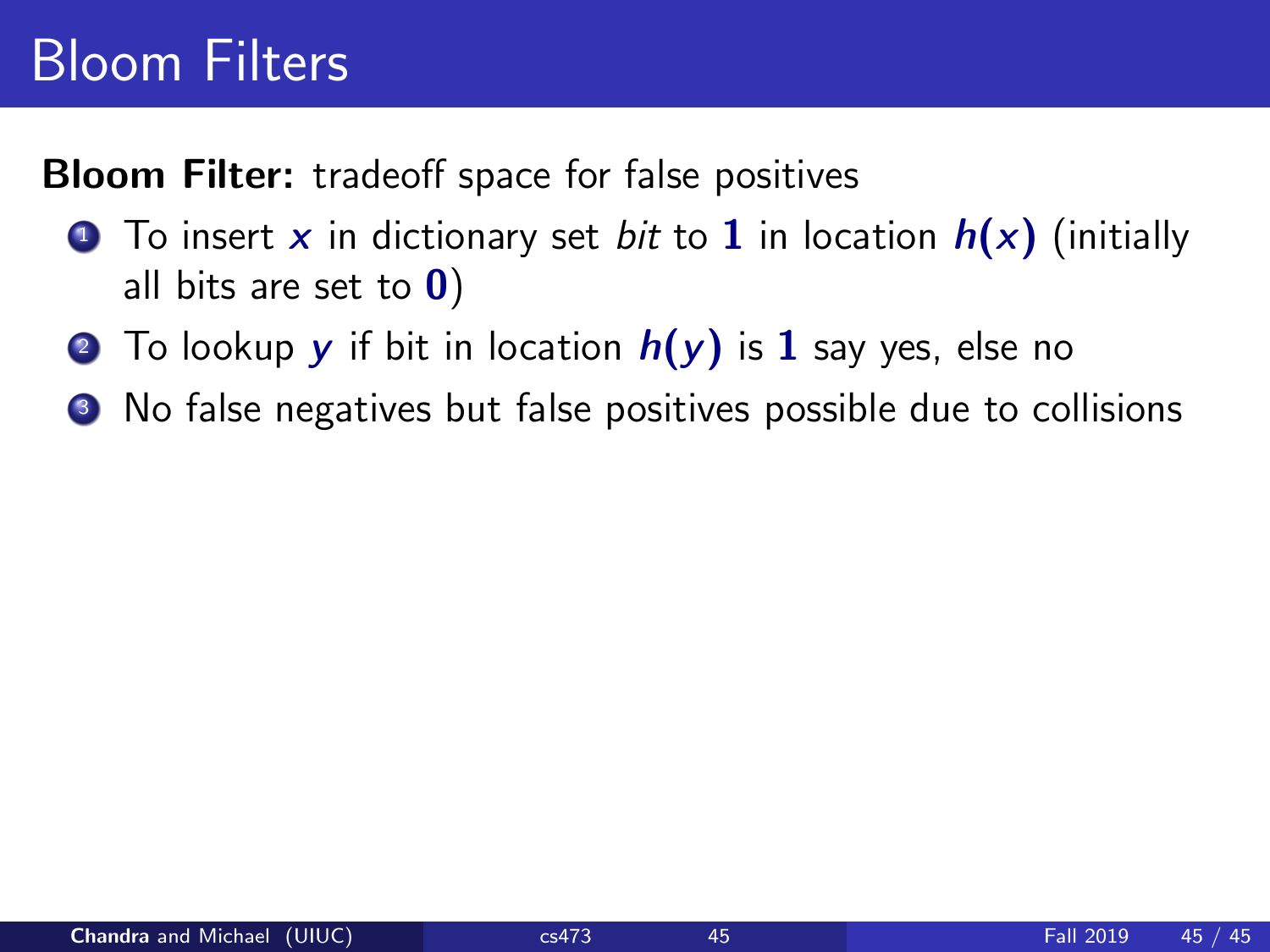**Bloom Filter:** tradeoff space for false positives

- **1** To insert x in dictionary set *bit* to **1** in location  $h(x)$  (initially all bits are set to  $\mathbf{0}$ )
- **2** To lookup y if bit in location  $h(y)$  is 1 say yes, else no
- **3** No false negatives but false positives possible due to collisions

Reducing false positives:

**1** Pick k hash functions  $h_1, h_2, \ldots, h_k$  independently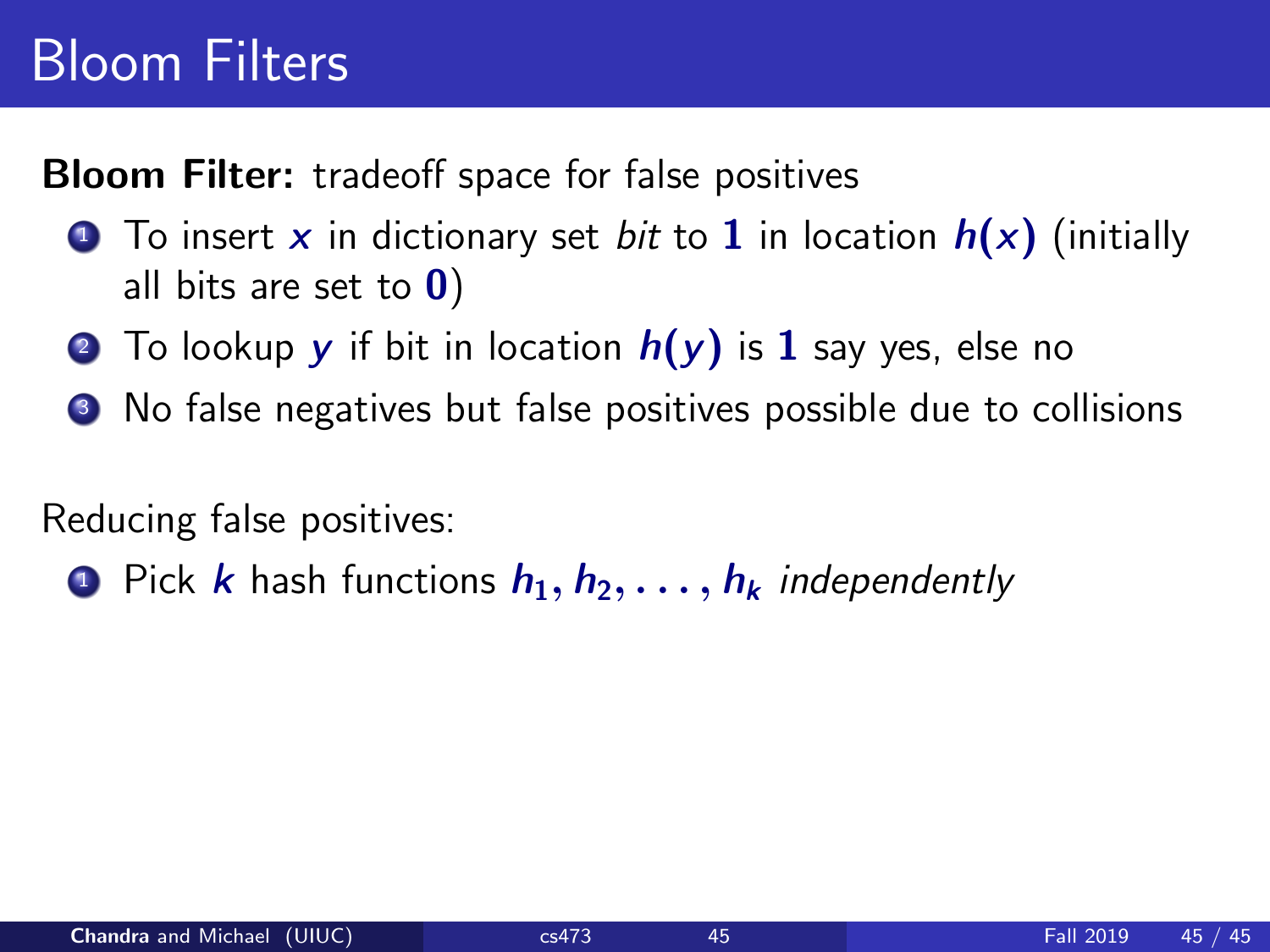**Bloom Filter:** tradeoff space for false positives

- **1** To insert x in dictionary set *bit* to **1** in location  $h(x)$  (initially all bits are set to  $\mathbf{0}$ )
- **2** To lookup y if bit in location  $h(y)$  is 1 say yes, else no
- **3** No false negatives but false positives possible due to collisions

Reducing false positives:

- **1** Pick k hash functions  $h_1, h_2, \ldots, h_k$  independently
- **2** To insert set  $h_i(x)$ th bit to one in table *i* for each  $1 \le i \le k$